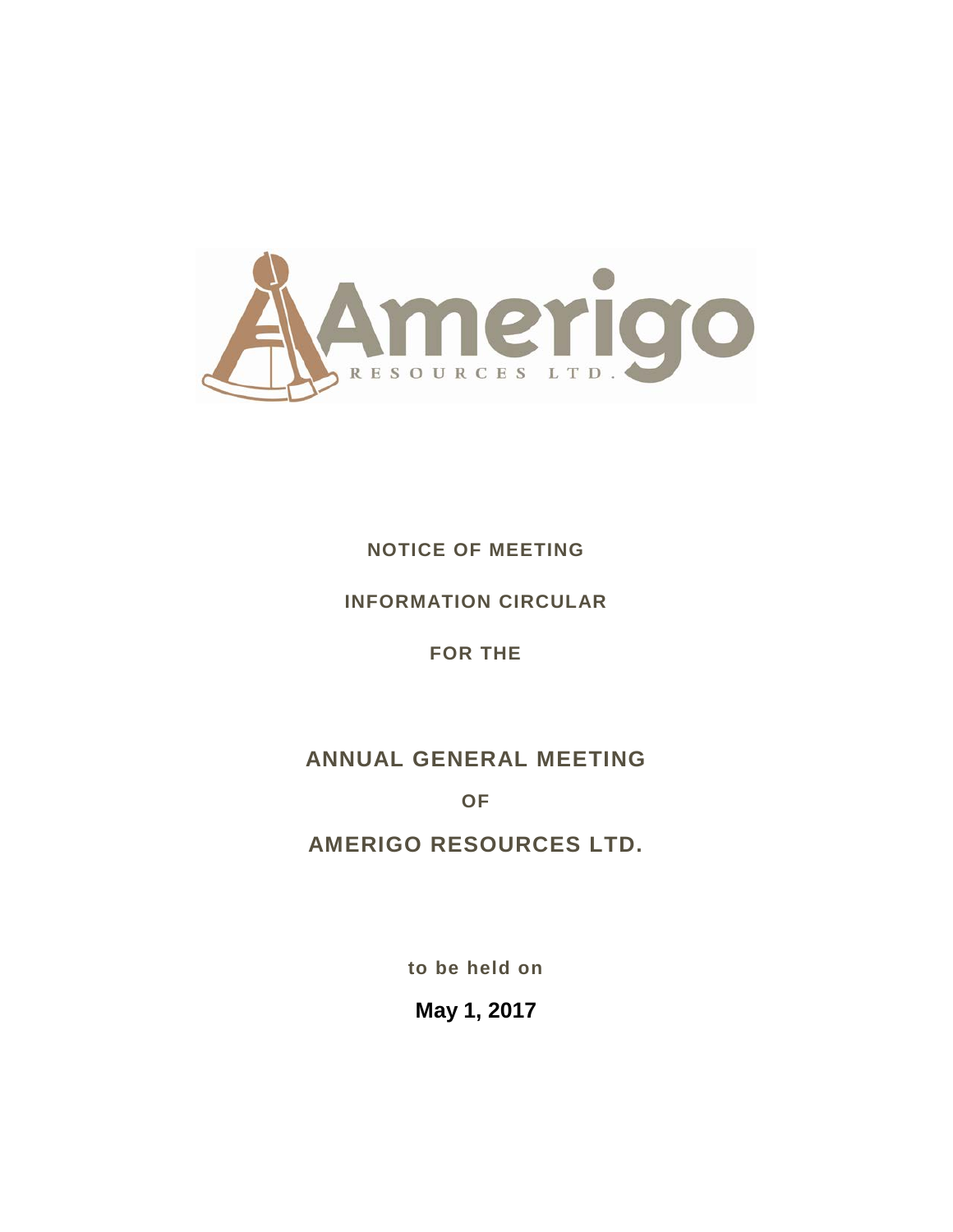

## **NOTICE OF ANNUAL GENERAL MEETING OF SHAREHOLDERS**

TAKE NOTICE that the 2017 Annual General Meeting (the "Meeting") of the shareholders of **AMERIGO RESOURCES LTD.** (the "Company") will be held at Suite 1260 – 355 Burrard Street, Vancouver, British Columbia, on Monday, May 1, 2017 at 12:00 noon (Vancouver time) for the following purposes:

- 1. to receive the audited consolidated financial statements of the Company for the fiscal year ended December 31, 2016, together with the report of the auditors thereon;
- 2. to appoint PricewaterhouseCoopers LLP as auditors of the Company for the ensuing year, and to authorize the directors to fix their remuneration;
- 3. to determine the number of directors at five (5) and to elect the directors of the Company; and
- 4. to transact any other business that may properly come before the Meeting and any adjournment thereof.

Accompanying this Notice are an Information Circular, a form of Proxy or Voting Instruction Form (VIF) and a Financial Statement Request Form. The accompanying Information Circular provides information relating to the matters to be addressed at the meeting and is incorporated into this Notice.

A shareholder entitled to attend and vote at the Meeting is entitled to appoint a proxyholder to attend and vote in his stead. If you are unable to attend the Meeting or any adjournment thereof in person, please read the Notes accompanying the form of Proxy enclosed herewith and then complete and return the Proxy within the time set out in the Notes. The enclosed form of Proxy is solicited by Management but, as set out in the Notes, you may amend it if you so desire by striking out the names listed therein and inserting in the space provided the name of the person you wish to represent you at the Meeting. Please advise the Company of any change in your address.

DATED at Vancouver, British Columbia, this 27<sup>th</sup> day of March, 2017.

#### **BY ORDER OF THE BOARD OF DIRECTORS**

Klaus Zeitler Executive Chairman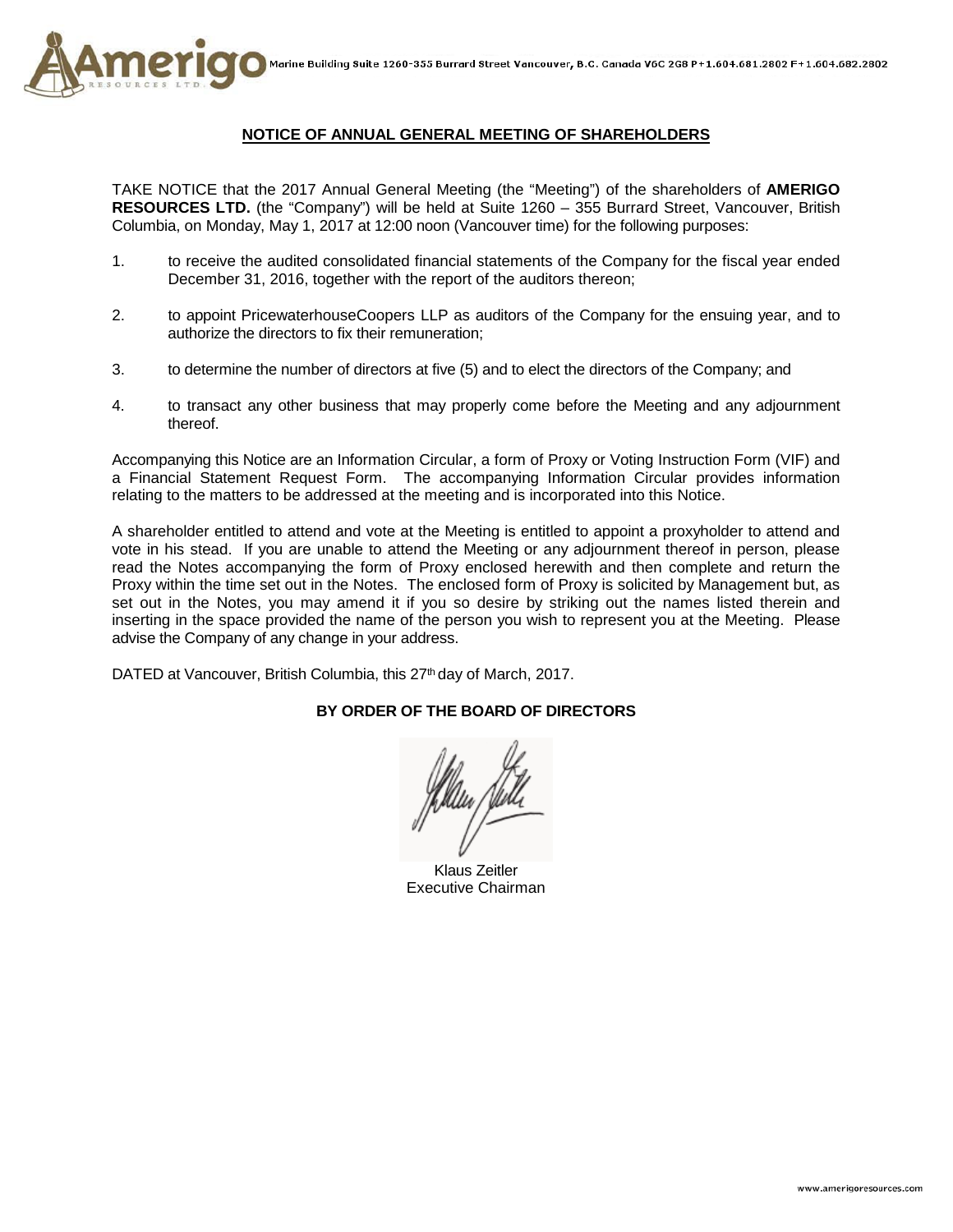

## **INFORMATION CIRCULAR FOR**

## **ANNUAL GENERAL MEETING**

(As at March 27, 2017, except as indicated)

#### **GENERAL PROXY INFORMATION**

#### **SOLICITATION OF PROXIES**

Amerigo Resources Ltd. (the "*Company*") is providing this Information Circular and a form of proxy in connection with management's solicitation of proxies (a "*Proxy*" or "*Proxies*") for use at the Annual General Meeting (the "*Meeting*") of the Company to be held on May 1, 2017, and at any adjournments thereof. Unless the context otherwise requires, when we refer in this Information Circular to the Company, also included are all companies in which the Company holds direct and indirect interests.

The solicitation of Proxies will be primarily by mail, but Proxies may be solicited personally or by telephone by directors, officers and regular employees of the Company at nominal cost. In accordance with National Instrument 54-101 of the Canadian Securities Administrators *("NI 54-101"),* arrangements have been made with brokerage houses and other intermediaries, clearing agencies, custodians, nominees and fiduciaries to forward solicitation materials to the beneficial owners of the common shares without par value in the capital of the Company (the *"Shares")* held of record by such persons, and the Company may reimburse such persons for reasonable fees and disbursements incurred by them in so doing. All costs of this solicitation will be borne by the Company.

#### **APPOINTMENT OF PROXYHOLDERS**

A shareholder entitled to vote at the Meeting may by means of a Proxy appoint a proxyholder or one or more alternate proxyholders, who need not be shareholders, to attend and act at the Meeting for the shareholder on the shareholder's behalf. The only methods by which a shareholder may appoint a person as proxyholder are by submitting a Proxy by mail, fax, hand delivery, phone or by way of the Internet, as set out in the accompanying form of Proxy.

The individuals named in the accompanying form of Proxy are directors and/or officers of the Company. **A shareholder wishing to appoint some other person (who need not be a shareholder) to represent him or her at the Meeting has the right to do so, either by striking out the names of those persons named in the accompanying form of Proxy and inserting such person's name in the blank space provided in the form of Proxy or by completing another form of Proxy.** Such a shareholder should notify the nominee of his or her appointment, obtain his or her consent to act as proxy and instruct him or her on how the shareholder's Shares are to be voted. In any case, the form of Proxy should be dated and executed by the shareholder or his/her attorney authorized in writing, or if the shareholder is a corporation, under its corporate seal, or by an officer or attorney thereof duly authorized.

#### **PROXY INSTRUCTIONS**

Only shareholders whose names appear on the records of the Company as the registered holders of Shares or duly appointed proxyholders are permitted to vote at the Meeting. Registered shareholders may wish to vote by Proxy whether or not they are able to attend the Meeting in person. Registered shareholders may vote by Proxy. Registered Shareholders who wish to vote by Proxy must complete, date and sign the form of Proxy and return it by mail, fax, hand delivery, phone or by way of the Internet to Computershare Investor Services Inc. (the "Transfer Agent"), Proxy Department, 100 University Avenue, 8<sup>th</sup> Floor, Toronto, Ontario, M5J 2Y1 Fax: Within North America: 1-866-249-7775 Outside North America: (416) 263-9524; Phone: 1-866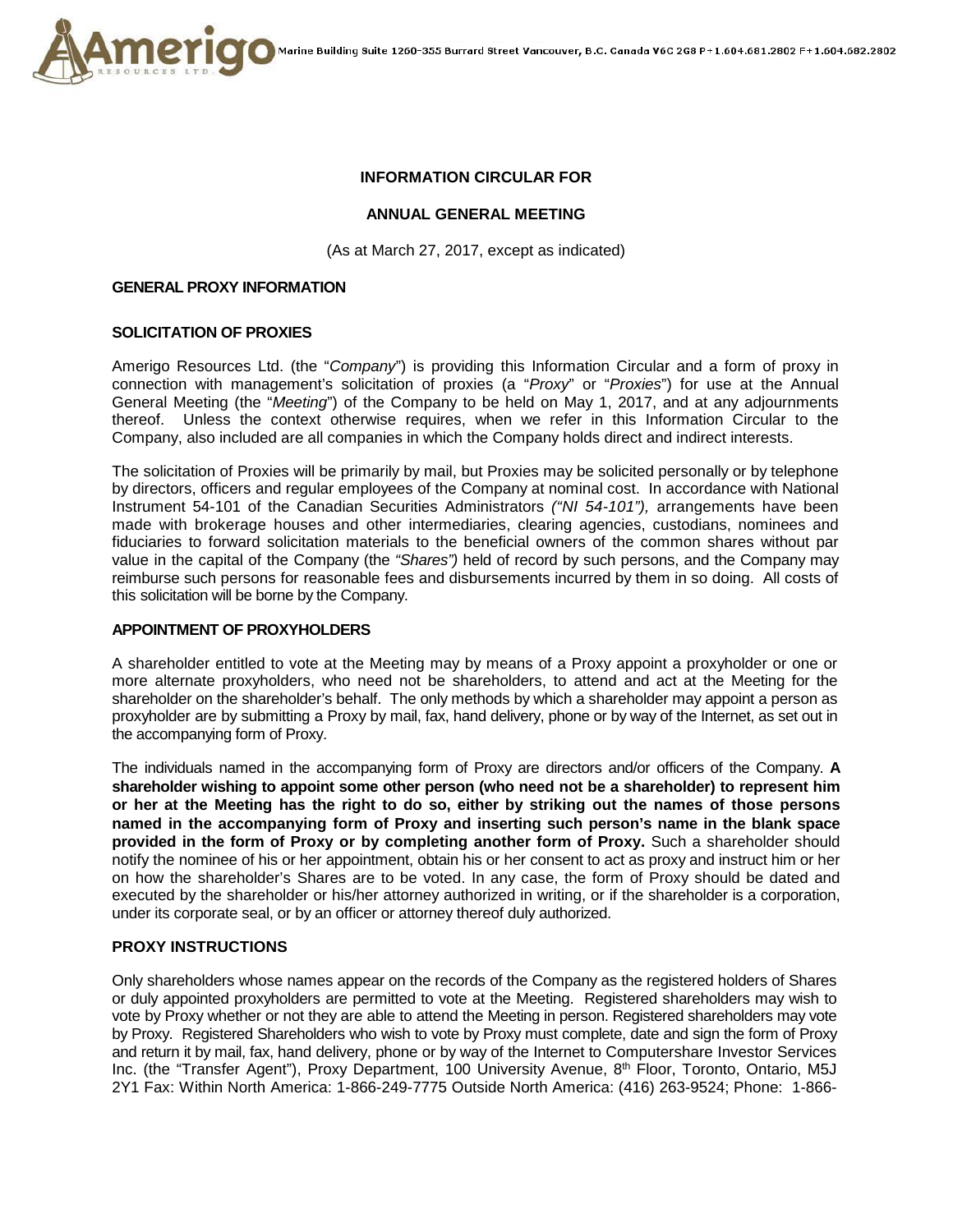732-8683; Internet: www.investorvote.com, not later than 48 hours (excluding Saturdays, Sundays and holidays) before the time for holding the Meeting or any adjournment thereof at which the Proxy is to be used.

## **REVOCABILITY OF PROXIES**

In addition to revocation in any other manner permitted by law, a shareholder who has given a Proxy may revoke it by either executing a Proxy bearing a later date or by executing a valid notice of revocation, either of the foregoing to be executed by the shareholder or the shareholder's authorized attorney in writing or, if the shareholder is a company, under its corporate seal by an officer or attorney duly authorized; and by depositing (a) the Proxy bearing a later date with Computershare Investor Services Inc., Proxy Department, 100 University Avenue,  $8<sup>th</sup>$  Floor, Toronto, Ontario, M5J 2Y1, not later than 48 hours (excluding Saturdays, Sundays and holidays) before the time for holding the Meeting or any adjournment thereof at which the Proxy is to be used; or (b) the notice of revocation at the registered office of the Company, Suite 2300, 550 Burrard Street, Vancouver, British Columbia, V6C 2B5, at any time up to and including the last business day that precedes the day of the Meeting or, if the Meeting is adjourned, that precedes any reconvening thereof, or to the chair of the Meeting on the day of the Meeting or any reconvening thereof, or in any other manner provided by law. In addition, a Proxy may be revoked by the shareholder personally attending the Meeting and voting the shareholder's shares. A revocation of a Proxy will not affect a matter on which a vote is taken before the revocation.

## **EXERCISE OF DISCRETION**

On a poll, the nominees named in the accompanying form of Proxy will vote or withhold from voting the Shares represented thereby in accordance with the instructions of the shareholder on any ballot that may be called for and, if the security holder specifies a choice with respect to any matter to be acted upon, the Shares will be voted accordingly. **The Proxy will confer discretionary authority on the nominees named therein with respect to each matter or group of matters identified therein for which a choice is not specified other than the appointment of an auditor and the election of directors, any amendment to or variation of any matter identified therein and any other matter that properly comes before the Meeting.** 

**In respect of a matter for which a choice is not specified in the Proxy, the nominees named in the accompanying form of Proxy will vote Shares represented by the Proxy in favor of the matters specified in the Notice of Meeting and in favor of all other matters proposed by management at the Meeting.**

As of the date of this Information Circular management of the Company knows of no amendment, variation or other matter that may come before the Meeting but, if any amendment, variation or other matter properly comes before the Meeting, each nominee in the accompanying form of Proxy intends to vote thereon in accordance with the nominee's best judgment.

#### **BENEFICIAL (NON-REGISTERED) SHAREHOLDERS**

The information set forth in this section is of significant importance to many shareholders of the Company, as a substantial number of shareholders do not hold Shares in their own name. Shareholders who do not hold their Shares in their own name (referred to in this Information Circular, collectively, as *"Beneficial Shareholders")*  should note that only Proxies deposited by shareholders whose names appear on the records of the Company as the registered holders of Shares can be recognized and acted upon at the Meeting. If Shares are listed in an account statement provided to a shareholder by a broker, then in almost all cases those Shares will not be registered in the shareholder's name on the records of the Company. Such Shares will more likely be registered under the names of the shareholder's broker or an agent of that broker. In the United States the vast majority of such shares are registered under the name of Cede & Co. as nominee for The Depository Trust Company (which acts as depository for many U.S. brokerage firms and custodian banks), and in Canada under the name of CDS Inc. (the registration name for CDS Clearing and Depository Services Inc., which acts as nominee for many Canadian brokerage firms). **Beneficial Shareholders should ensure that instructions respecting the voting of their Shares are communicated to the appropriate person.**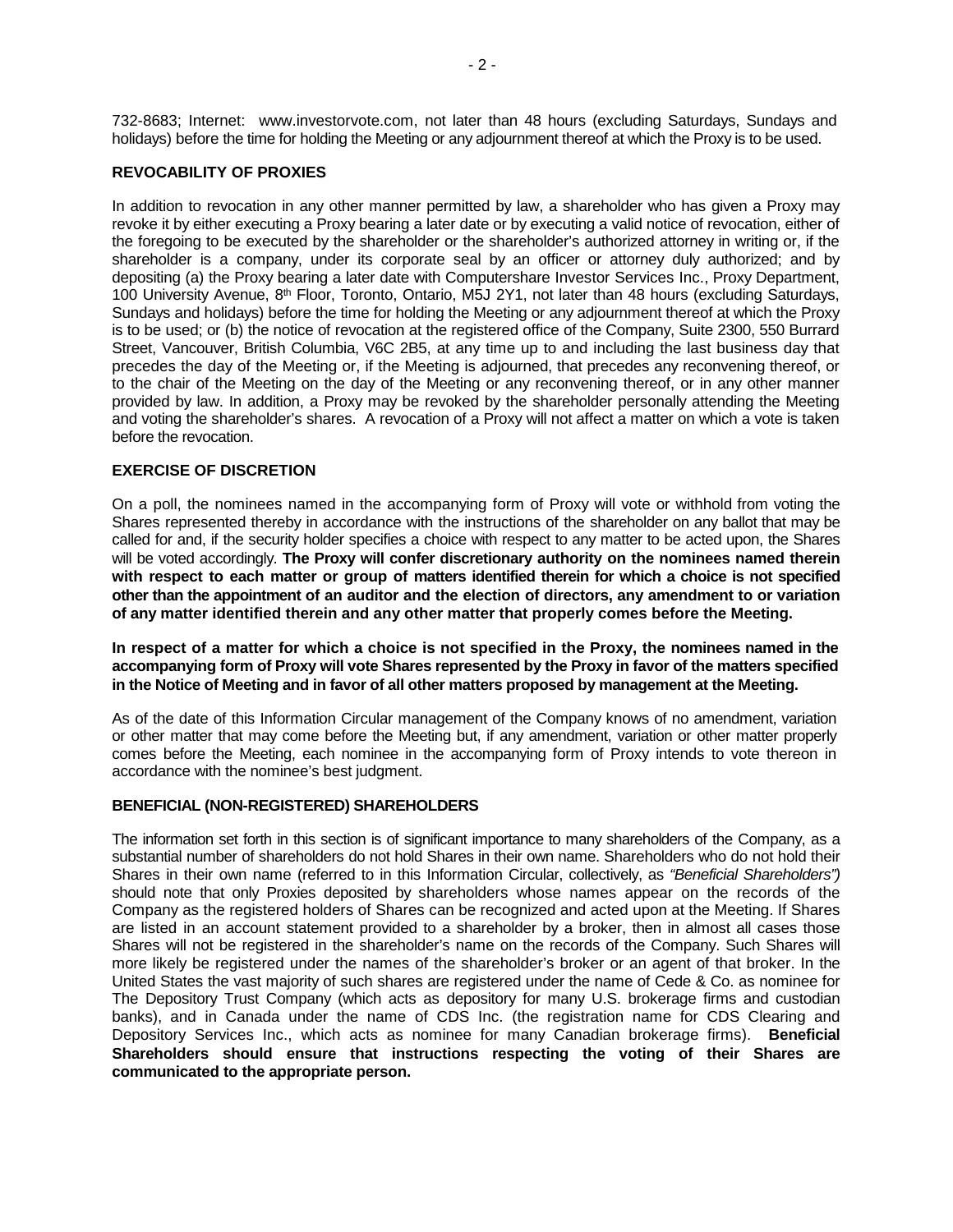Applicable regulatory policy requires intermediaries/brokers to seek voting instructions from Beneficial Shareholders in advance of shareholders' meetings. Every intermediary/broker has its own mailing procedures and provides its own return instructions to clients, which should be carefully followed by Beneficial Shareholders in order to ensure that their Shares are voted at the Meeting. The form of Proxy supplied to a Beneficial Shareholder by its broker (or the agent of the broker) is similar to the form of Proxy provided to registered shareholders by the Company. However, its purpose is limited to instructing the registered shareholder (the broker or agent of the broker) how to vote on behalf of the Beneficial Shareholder. The majority of brokers now delegate responsibility for obtaining instructions from clients to Broadridge Financial Solutions, Inc. ("*Broadridge*") in the United States and in Canada. Broadridge typically prepares its own voting instruction forms, mails those forms to the Beneficial Shareholders and requests the Beneficial Shareholders return the voting instruction forms to Broadridge. Broadridge then tabulates the results of all instructions received and provides appropriate instructions respecting the voting of Shares to be represented at the Meeting. **A Beneficial Shareholder receiving a Broadridge voting instruction form cannot use that form to vote Shares directly at the Meeting. Such voting instruction form must be returned to Broadridge well in advance of the Meeting in order to have the Shares voted at the Meeting.**

This Information Circular and accompanying materials are being sent to both registered shareholders and Beneficial Shareholders. Beneficial Shareholders fall into two categories – those who object to their identity being known to the issuers of securities which they own ("Objecting Beneficial Owners", or "OBOs") and those who do not object to their identity being made known to the issuers of the securities they own ("Non-Objecting Beneficial Owners", or "NOBOs"). Subject to the provision of NI 54-101 issuers may request and obtain a list of their NOBOs from intermediaries via their transfer agents. Pursuant to NI 54-101, issuers may obtain and use the NOBO list for distribution of proxy-related materials directly (not via Broadridge) to such NOBOs. If you are a Beneficial Shareholder, and the Company or its agent has sent these materials directly to you, your name, address and information about your holdings of common shares have been obtained in accordance with applicable securities regulatory requirements from the intermediary holding the common shares on your behalf.

The Company has decided to take advantage of the provisions of NI 54-101 that permit it to deliver proxy related materials directly to its NOBOs. By choosing to send these materials to you directly, the Company (and not the intermediary holding shares on your behalf) has assumed responsibility for (i) delivering these materials to you, and (ii) executing your proper voting instructions. As a result, if you are a NOBO of the Company, you can expect to receive a scannable Voting Instruction Form (a "NOBO VIF") from the Transfer Agent. Please complete and return such NOBO VIF to the Transfer Agent in the envelope provided or by facsimile. The Transfer Agent will tabulate the results of the NOBO VIFs received from the Company's NOBOs and will provide appropriate instructions at the Meeting with respect to the Shares represented by the NOBO VIFs they receive.

In addition, the Company has agreed to pay to distribute the proxy-related materials to OBOs.

The Company is not sending its proxy-related materials to the registered shareholders or Beneficial Shareholders using "notice and access", as defined in NI 54-101.

Although a Beneficial Shareholder may not be recognized directly at the Meeting for the purposes of voting Shares registered in the name of his or her broker (or agent of the broker), a Beneficial Shareholder may attend the Meeting as proxyholder for the registered shareholder and vote the Shares in that capacity. **Beneficial Shareholders who wish to attend the Meeting and indirectly vote their Shares as proxyholder for the registered shareholder should enter their own names in the blank space on the instrument of voting instruction form provided to them and return the same to their broker (or the broker's agent) in accordance with the instructions provided by such broker (or agent), well in advance of the Meeting.** Alternatively, a Beneficial Shareholder may request in writing that his or her broker send to the Beneficial Shareholder a legal Proxy which would enable the Beneficial Shareholder to attend the Meeting and vote his or her Shares.

All references to "shareholders" in this Information Circular and the accompanying form of proxy and Notice of Meeting are to shareholders of record unless specifically stated otherwise.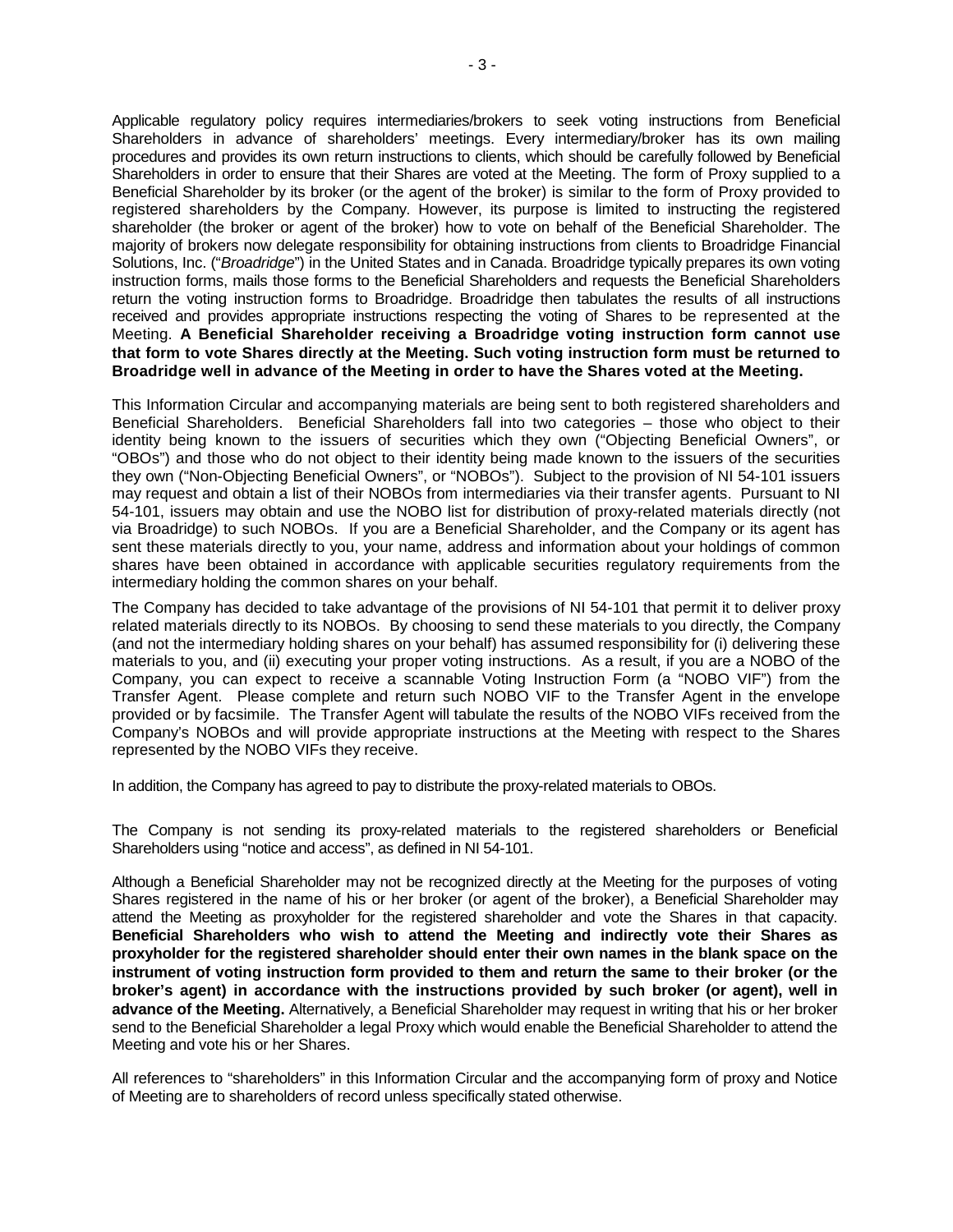## **RECORD DATE AND VOTING SECURITIES**

The Company has set the close of business on March 27, 2017 as the record date (the *"Record Date")* for determination of persons entitled to receive notice of the Meeting. Only the registered holders of Shares, and those beneficial holders entitled to receive notice pursuant to NI 54-101 through their intermediaries, as at that date, are entitled to receive notice of and to vote at the Meeting, unless after that date a shareholder of record transfers his or her Shares and the transferee, upon producing properly endorsed certificates evidencing such Shares or otherwise establishing that he or she owns such Shares, requests by contacting Computershare Investor Services Inc., Proxy Department, 100 University Avenue, 8<sup>th</sup> Floor, Toronto, Ontario, M5J 2Y1, at least 10 calendar days prior to the Meeting, that the transferee's name be included in the list of shareholders entitled to vote, in which case such transferee will be entitled to vote such Shares at the Meeting.

On a show of hands, every individual who is present and is entitled to vote as a shareholder or as a representative of one or more corporate shareholders will have one vote, and on a poll every shareholder present in person or represented by a proxy and every person who is a representative of one or more corporate shareholders, will have one vote for each common share registered in that shareholder's name on the list of shareholders as at the Record Date, which is available for inspection during normal business hours at Computershare Investor Services Inc., and will be available at the Meeting. **Shareholders represented by proxy holders are not entitled to vote on a show of hands.**

## **VOTING SHARES AND PRINCIPAL HOLDERS THEREOF**

The Company is authorized to issue an unlimited number of Shares, of which 175,435,635 Shares are issued and outstanding as at the Record Date and the date hereof. The Company has only one class of shares.

To the knowledge of the Directors and executive officers of the Company, only the following persons or companies beneficially own, control or direct, directly or indirectly, Shares carrying 10% or more of the voting rights attached to any class of voting securities of the Company:

| <b>Name</b>                                                 | <b>Number of Shares Beneficially Owned,</b><br><b>Controlled or Directed, Directly or Indirectly</b> | Percentage of<br><b>Outstanding Shares</b> |
|-------------------------------------------------------------|------------------------------------------------------------------------------------------------------|--------------------------------------------|
| Ross J. Beaty                                               | 27,298,393(1)                                                                                        | 15.56%                                     |
| Geologic Resource Partners LLC(2)                           | $23,307,140^{(2)}$                                                                                   | $13.32\%^{(2)}$                            |
| Luzich Partners LLC and its<br>principal Nauman (Nick) Toor | 18,231,000                                                                                           | 10.39%                                     |
| The Rule Family Trust                                       | 18,167,800                                                                                           | 10.36%                                     |

(1) Of these shares, 27,248,393 are held through Mr. Beaty's wholly-owned company, Kestrel Holdings Ltd.

(2) The Shares held by Geologic Resource Partners LLC are under the control and direction of Mr. George Ireland, a director of the Company. Mr. Ireland also beneficially owns 1,223,000 Shares.

## **ELECTION OF DIRECTORS**

The Board of Directors presently consists of five directors and it is intended to determine the number of directors at five (5) and to elect five (5) directors for the ensuing year.

The term of office of each of the present directors expires at the Meeting. The persons named below will be presented for election at the Meeting as management's nominees and the persons proposed by management as proxyholders in the accompanying form of proxy intend to vote for the election of these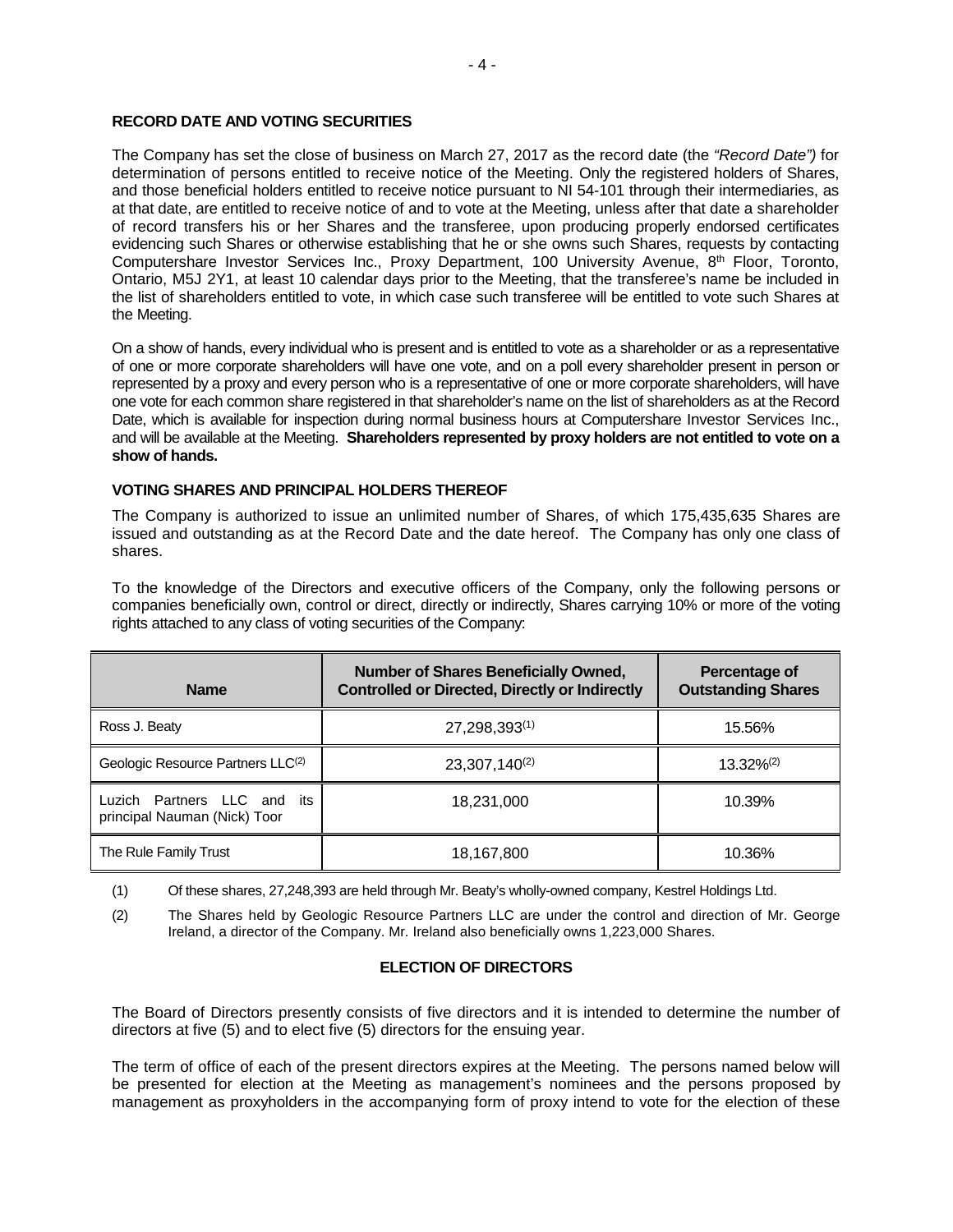nominees. Management does not contemplate that any of these nominees will be unable to serve as a director. Each director elected will hold office until the next annual general meeting of the Company or until his successor is elected or appointed, unless his office is earlier vacated in accordance with the Articles of the Company or the provisions of the *Business Corporations Act* (British Columbia).

On March 28, 2016, as amended March 20, 2017, the Board adopted a majority voting policy (the "Policy"). The Policy requires that any nominee for director who receives a greater number of votes "withheld" than votes "for" his or her election will be required to tender an offer to resign (a "Resignation Offer"). The Policy applies only to uncontested elections, which are elections of directors where the number of nominees for election as director is equal to the number of directors to be elected at such meeting. Following a tender of a Resignation Offer, the Corporate Governance, Nominating and Compensation Committee will consider the Resignation Offer and will recommend to the Board whether or not to accept or reject the Resignation Offer or to propose alternative actions. The Corporate Governance, Nominating and Compensation Committee will be expected to recommend accepting the Resignation Offer, except in situations where extraordinary circumstances would warrant the applicable director to continue to serve on the Board. The Board shall accept the resignation absent exceptional circumstances, and such resignation will be effective when accepted by the Board. Within 90 days following the applicable annual general meeting, the Board will make a determination of the action to take with respect to the Resignation Offer and will promptly disclose by news release, a copy of which shall be provided to the Toronto Stock Exchange, its decision to accept or reject the director's Resignation Offer or to propose alternative actions as referenced in the Policy. If the Board has decided to reject the Resignation Offer or to pursue any alternative action other than accepting the Resignation Offer, then the Board will disclose in the news release its reasons for doing so. The applicable director will not participate in any meeting of the board or any sub-committee of the board or either the Corporate Governance, Nominating and Compensation Committee or Board deliberations on his or her Resignation Offer. The full text of the Policy is available on the Company's website at **[www.amerigoresources.com](http://www.amerigoresources.com/)**.

At the Company's annual general meeting held on May 2, 2016, the shareholders of the Corporation approved amendments by way of ordinary resolution to the constating documents of the Company to include an advance notice provision. The purpose of the advance notice provision is to provide shareholders, directors and management of the Company with direction on the procedure for shareholder nomination of directors. The advance notice provision is the framework by which the Company seeks to fix a deadline by which holders of record of common shares of the Company must submit director nominations to the Company prior to any annual or special meeting of shareholders and sets forth the information that a shareholder must include in the notice to the Company for the notice to be in proper written form. The Company did not receive notice of any director nominations in connection with the Meeting within the time periods prescribed by the amended Articles. Accordingly, at the Meeting, the only persons eligible to be nominated for election to the Board are the Nominees.

The following table sets out the names of management's nominees for election as a director (a "proposed director"), the province or state, as applicable, and country of residence, their principal occupations, the date each first became a director of the Company, and the number of common shares of the Company beneficially owned by each, directly or indirectly, or over which control or direction is exercised, as at the date hereof. The table also sets out the members of the Company's Audit Committee; and Corporate Governance, Nominating and Compensation Committee. All directors are members of the Disclosure Committee. Management does not contemplate that any of these nominees will be unable to serve as a director.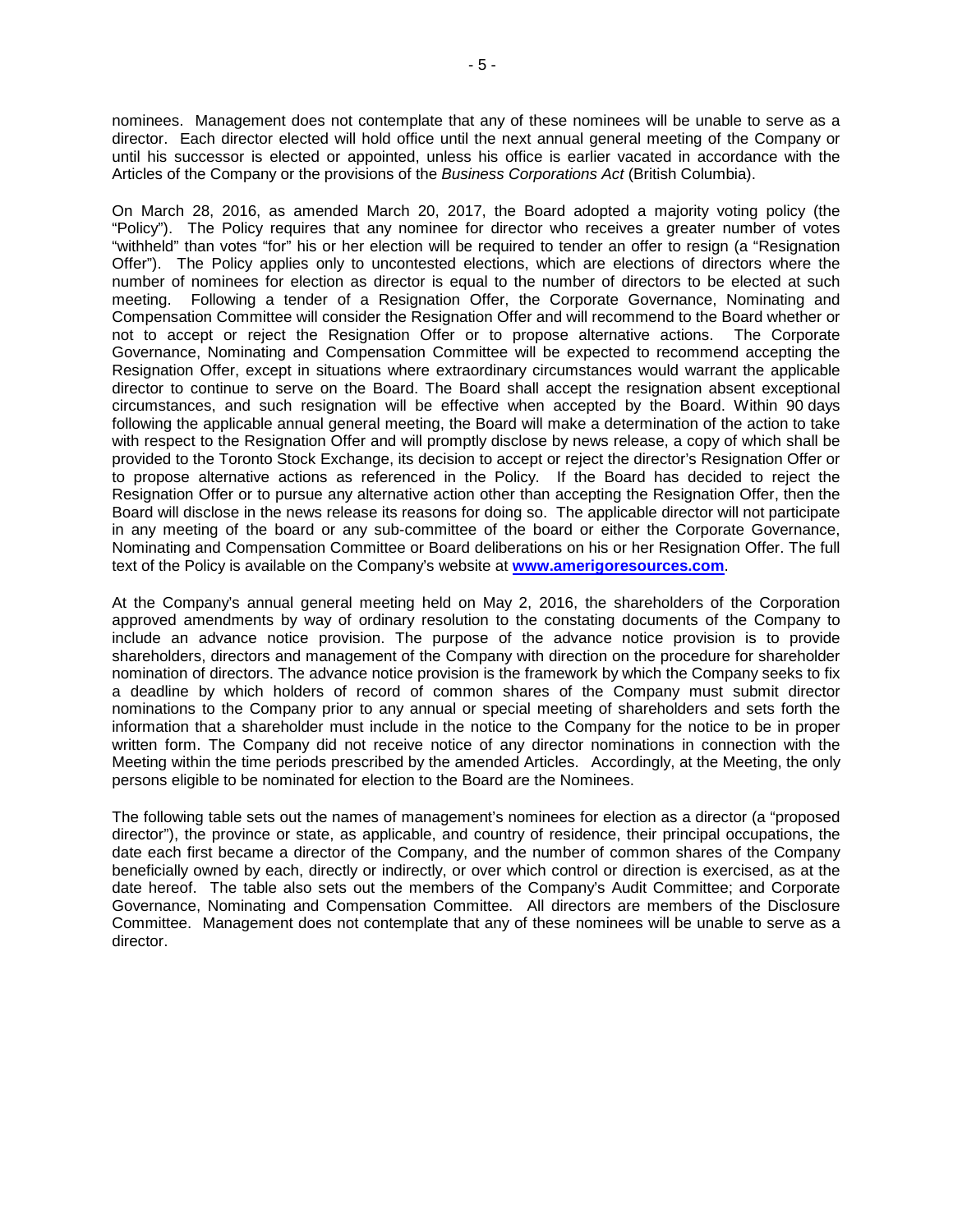| Name, Province or State<br>and Country of<br><b>Residence and</b><br>Position <sup>(1)</sup> | <b>Principal occupation or</b><br>employment and, if not a<br>previously elected director,<br>occupation during the past 5<br>years <sup>(1)</sup>                                                                                                  | Date of<br>appointment/election<br>as a Director | <b>Number of Common</b><br>Shares beneficially owned,<br>directly or indirectly, or<br>controlled<br>or directed $(2)$ |
|----------------------------------------------------------------------------------------------|-----------------------------------------------------------------------------------------------------------------------------------------------------------------------------------------------------------------------------------------------------|--------------------------------------------------|------------------------------------------------------------------------------------------------------------------------|
| Klaus Zeitler $(3)$<br>British Columbia, Canada<br>Executive Chairman and<br>Director        | Executive Chairman of the<br>Company; former President and<br>Chief Executive Officer of the<br>Company                                                                                                                                             | April 1, 2003                                    | 4,671,938 $(4)$ common shares,<br>or 2.66%                                                                             |
| Robert Gayton <sup>(5),(6)</sup><br>British Columbia, Canada<br><b>Director</b>              | <b>Chartered Professional</b><br>Accountant (CPA, CA) and<br>financial consultant                                                                                                                                                                   | August 15, 2004                                  | 119,500 common shares, or<br>0.07%                                                                                     |
| Sidney Robinson (5), (6)<br>Ontario, Canada<br>Director                                      | Corporate director; until<br>January 1, 2004, Senior Partner<br>of Torys LLP, Toronto                                                                                                                                                               | May 8, 2003                                      | 753,000 common shares, or<br>0.43%                                                                                     |
| Alberto Salas <sup>(6)</sup><br>Santiago, Chile<br><b>Director</b>                           | Mining entrepreneur, university<br>professor, consultant, manager<br>and senior executive or director<br>of several mining companies<br>and associations; former<br>President of the Chilean<br><b>Confederation of Production</b><br>and Commerce. | May 9, 2011                                      | Nil                                                                                                                    |
| George Ireland (5)(7)<br>Massachusetts, USA<br><b>Director</b>                               | Founder and portfolio manager<br>of Geologic Resource Partners<br>LLC, an investment<br>management firm                                                                                                                                             | June 4, 2012                                     | 23,307,140 $(7)$ common<br>shares, or 13.29%                                                                           |

(1) The information as to country and province or state of residence, and principal occupation, not being within the knowledge of the Company, has been furnished by the nominee.

 $(2)$  Shares beneficially owned, directly or indirectly, or over which control or direction is exercised, as at March 27, 2017, based upon information furnished to the Company by the individual director. Unless otherwise indicated, such Shares are held directly.

(3) Dr. Zeitler was CEO of the Company from December 8, 2010 to October 1, 2015, Chairman from October 1, 2013 to October 1, 2015 and was appointed Executive Chairman on October 1, 2015.

(4) Of this amount, 2,663,188 Shares are beneficially owned indirectly.<br>
Member of the Audit Committee, Dr. Gayton is chair of the committee.

 $(5)$  Member of the Audit Committee. Dr. Gayton is chair of the committee.<br> $(6)$  Member of the Cornorate Governance, Nominating and Compens

Member of the Corporate Governance, Nominating and Compensation Committee. Mr. Robinson is Chair of the committee.

 $(7)$  Of this amount, 21,934,140 Shares are held by Geologic Resource Partners LLC and are under the control and direction of Mr. Ireland.

To the knowledge of the Company no director or proposed director (or any of their personal holding companies):

- (a) is, as at the date of this Information Circular, or has been, within 10 years before the date of this Information Circular, a director, chief executive officer ("*CEO*") or chief financial officer ("*CFO*") of any company (including the Company) that:
	- (i) was the subject, while the proposed director was in the capacity as director, CEO or CFO of such company, of a cease trade or similar order or an order that denied the relevant company access to any exemption under securities legislation, that was in effect for a period of more than 30 consecutive days; or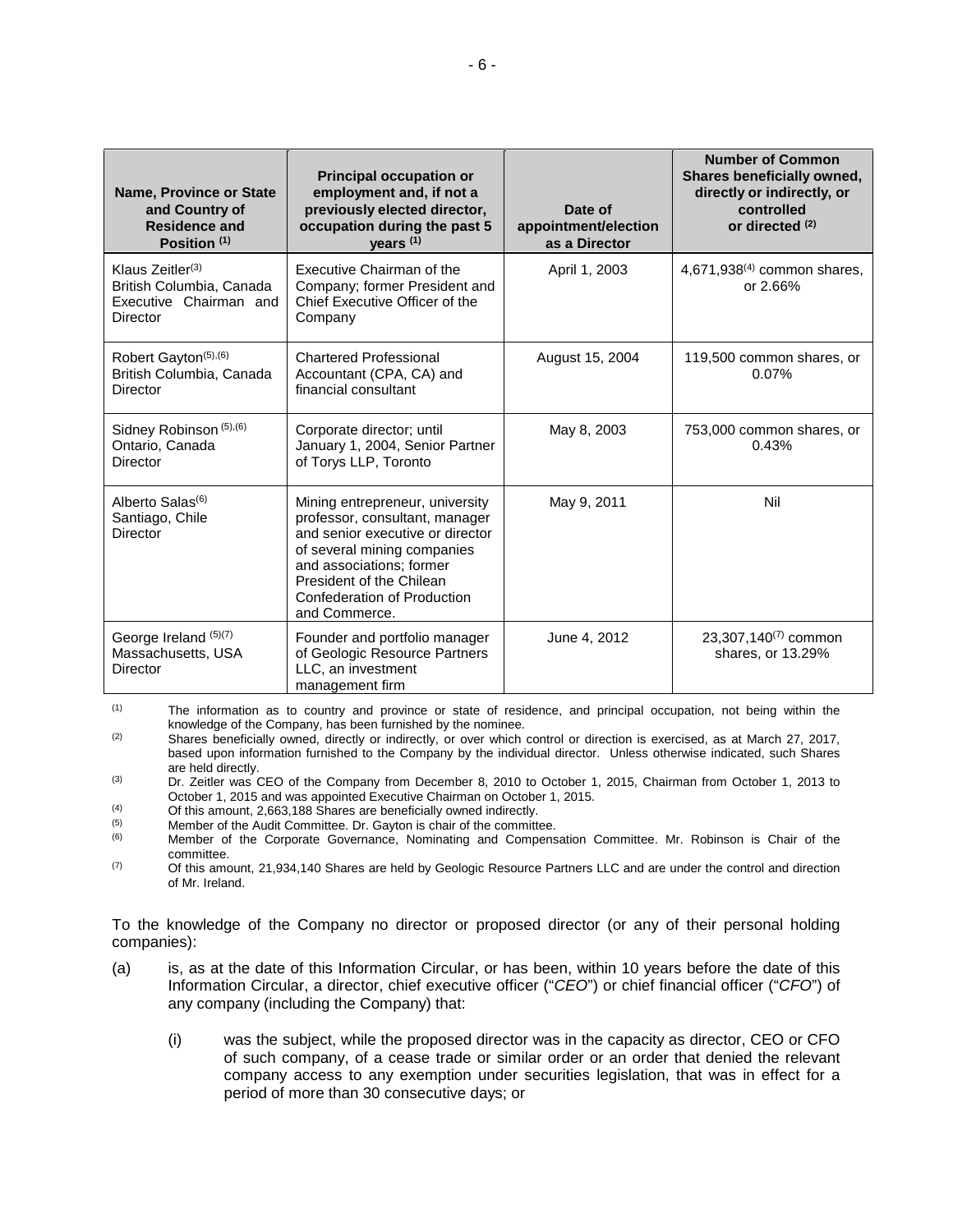- (ii) was subject to a cease trade or similar order or an order that denied the relevant company access to any exemption under securities legislation, that was in effect for a period of more than 30 consecutive days, that was issued after the proposed director ceased to be a director, CEO or CFO but which resulted from an event that occurred while the proposed director was acting in the capacity as director, CEO or CFO of such company; or
- (b) is, as at the date of this Information Circular, or has been within 10 years before the date of the Information Circular, a director or executive officer of any company (including the Company) that, while that person was acting in that capacity or within a year of that person ceasing to act in that capacity, became bankrupt, made a proposal under any legislation relating to bankruptcy or insolvency or was subject to or instituted any proceedings, arrangement or compromise with creditors or had a receiver, receiver manager or trustee appointed to hold its assets; or
- (c) has, within the 10 years before the date of this Information Circular, become bankrupt, made a proposal under any legislation relating to bankruptcy or insolvency, or become subject to or instituted any proceedings, arrangement or compromise with creditors, or had a receiver, receiver manager or trustee appointed to hold the assets of the proposed director; or
- (d) has been subject to any penalties or sanctions imposed by a court relating to securities legislation or by a securities regulatory authority or has entered into a settlement agreement with a securities regulatory authority; or
- (e) has been subject to any other penalties or sanctions imposed by a court or regulatory body that would likely be considered important to a reasonable security-holder in deciding whether to vote for a proposed director.

See Schedule A - Corporate Governance Practices for information in respect of directorships in other reporting issuers held by the directors of the Company.

## **STATEMENT OF EXECUTIVE COMPENSATION**

## **Corporate Governance, Nominating and Compensation Committee**

In respect of compensation matters, the Corporate Governance, Nominating and Compensation Committee of the Board (the "*CGNC Committee*") has the following responsibilities:

- reviewing and approving the corporate and individual goals and objectives relevant to senior management's compensation, evaluating performance, and setting compensation levels based upon this evaluation;
- reviewing the recommendations of the Executive Chairman with respect to compensation of other management members, and for fixing their compensation, including annual bonuses and the granting of stock options under the Company's stock option plan;
- reviewing executive compensation disclosure before the Company publicly discloses this information; and
- reviewing compensation policies and proposals with reference to industry sectors and markets in which the Company operates.

The CGNC Committee members are independent directors Sidney Robinson (Chairman), Alberto Salas and Dr. Robert Gayton. Meetings of the Committee are documented in the form of meeting minutes. In establishing policies covering compensation, including annual bonuses and stock option grants, the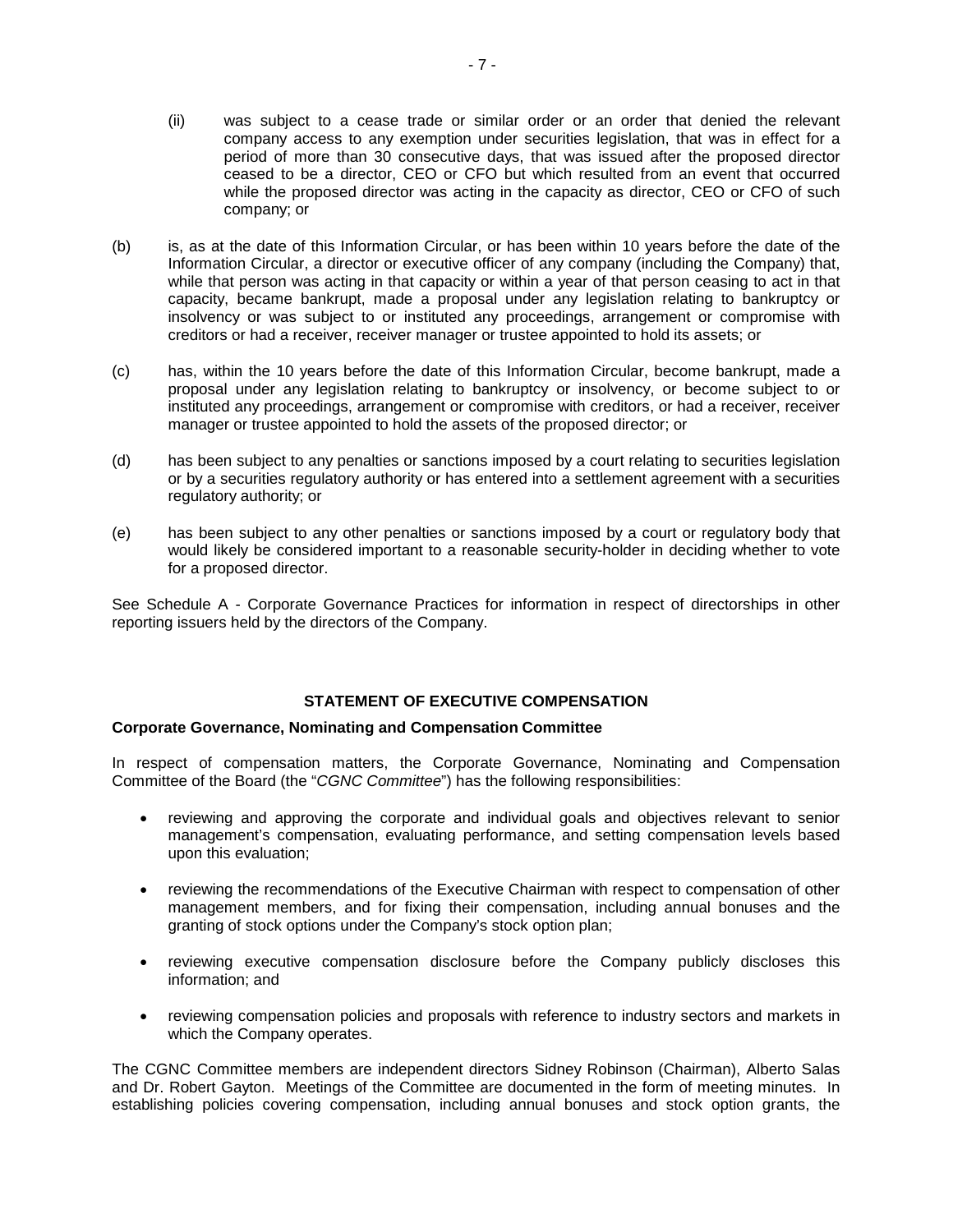CGNC Committee takes into consideration the recommendations of the Executive Chairman, advice of independent consultants when retained and industry standards.

The majority of the members of the CGNC Committee have direct experience which is relevant to their responsibilities in executive compensation as they have been previously, and are currently, involved with compensation matters at other companies, both public and private, which they are directors.

Skills and experience that enable the CGNC Committee to make decisions on the suitability of the Company's compensation policies and practice include:

- Sidney Robinson: Mr. Robinson is a member of the Compensation, Governance and Nominating Committee of Chartwell Retirement Residences and was formerly a member of the Corporate Governance and Compensation Committee of Rio Alto Mining Limited. He was a former senior partner of Torys LLP, a law firm, and long-time member of that firm's executive committee.
- Robert Gayton: Dr. Gayton currently serves as an independent director of the Company and is a director of several public and private companies. He is a member of the audit committee and compensation committee of several resource-based public companies and has served in this capacity for over 15 years.
- Alberto Salas: Mr. Salas is the former President of the Chilean Confederation of Production and Commerce (CPC), President of the Business Advisory of the Pacific Alliance CEAP-Chile, member of the APEC Business Advisory Council (ABAC), President of the Interamerican Society of Mining (SIM), President of the Latin American Mining Organism (Olami-International) and a former President of the Chilean Society of Mining (Sonami).

#### **Objectives of Executive Compensation**

The CGNC Committee endeavors to ensure that the Company's compensation policies:

- attract and retain highly qualified and experienced executives and managers;
- recognize and reward contribution to the success of the Company as measured by the accomplishment of specific performance objectives; and
- ensure that a significant proportion of compensation is at risk and directly linked to the success of the Company.

Executive compensation is based upon the need to provide a compensation package that will allow the Company to attract and retain qualified and experienced executives, balanced with a pay-for-performance philosophy.

#### **Analysis of Elements**

The principal elements of executive officers' compensation consist of the following: base salary, long-term incentive awards (stock options), and annual performance bonuses. These elements, described below in more detail, are designed to reward corporate and individual performance. Corporate performance is generally measured relative to operational objectives and corporate values. Individual performance is evaluated based on individual expertise, leadership, ethics, and achievement of personal performance goals and commitments. The CGNC Committee considers management's goals and objectives for each year, particularly with respect to bonus considerations, and believes that accomplishment of such goals is in the best interests of the Company as well as management, as they take into account not only revenues, costs and profitability in the short term, but also long term elements such as capital expenditures and future expansion plans.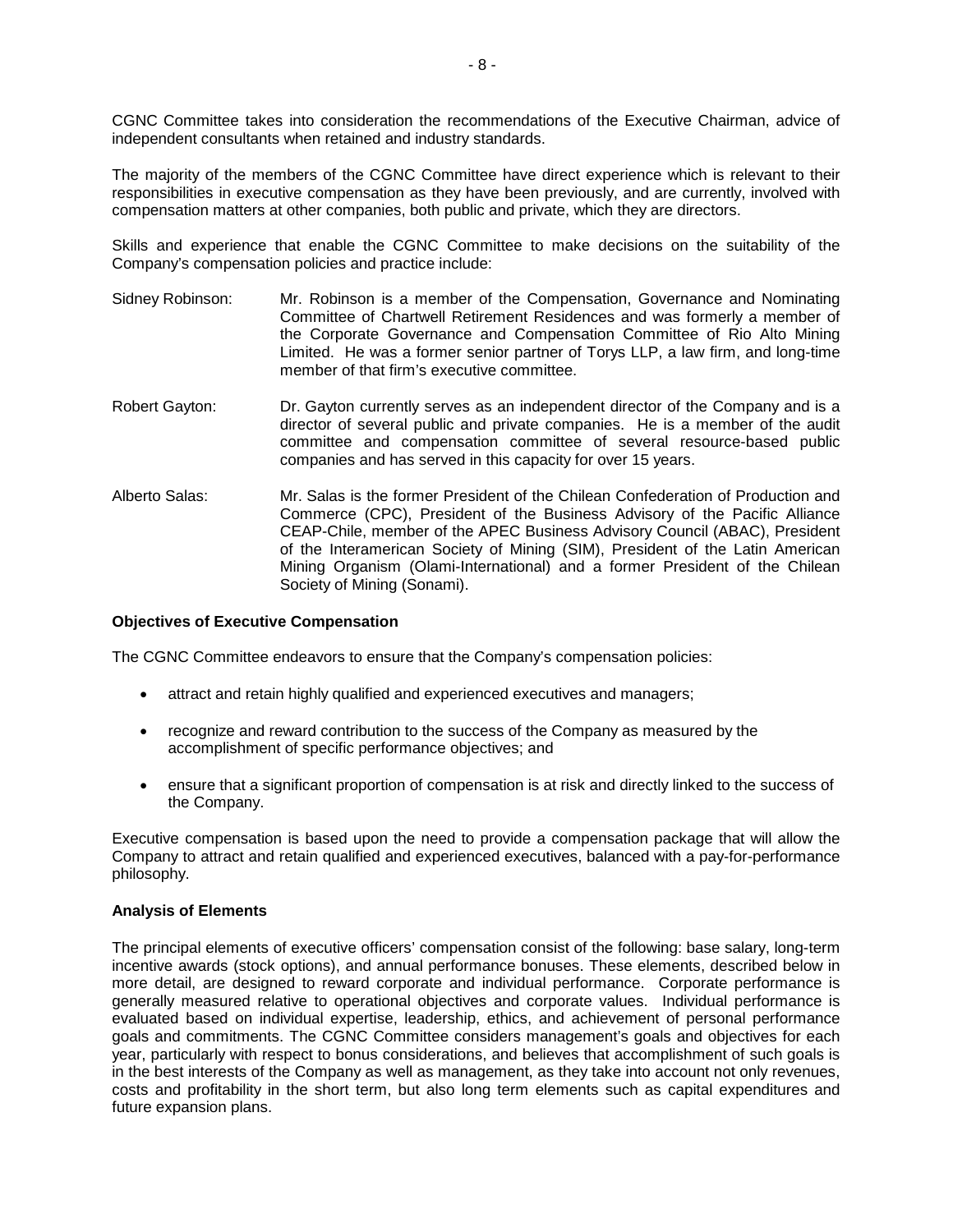#### **Benchmarking**

During 2010, the CGNC Committee retained the services of Coopers Consulting Ltd. ("CCL") to provide the Committee with up to date data concerning termination payments on change in control and for reasons other than for cause. During 2011 management provided to the CGNC Committee a memorandum containing an extensive analysis of change in control and termination provisions based on data compiled from in excess of 20 comparable companies in the mining industry, which reached very similar conclusions as that of the October 2010 CCL Opinion. In early 2012, the Committee commissioned an opinion from the Company's solicitors, whose opinion by way of letter dated February 7, 2012 confirmed contemplated changes to the termination provisions in management contracts were in line with industry standards. A CCL survey prepared for the Company in 2008 was updated at this time. The updated survey included the following companies which were considered comparable to the Company in terms of market capitalization, activity and development stage, and contained data available in respect of the 2010 calendar year:

| North American Palladium Ltd.        |
|--------------------------------------|
| <b>Alexis Minerals Corporation</b>   |
| <b>Augusta Resource Corporation</b>  |
| Carpathian Gold Inc.                 |
| Copper Mountain Mining Corp          |
| <b>Crystallex International Corp</b> |
| General Moly Inc.                    |
| Ivernia Inc.                         |
| Mercator Minerals Ltd.               |
| Golden Predator Corp.                |
| International Minerals Corp          |
| ShoreGold Inc.                       |
| St Andrew Goldfields Ltd.            |
|                                      |

During its compensation considerations in 2014, the CGNC Committee reviewed a report prepared for the Company by Mercer (Canada) Limited ("Mercer") dated February 19, 2014 entitled "Executive Compensation Trends", which contained a high-level overview of key executive compensation trends within the mining industry in Canada.

During its compensation considerations in 2016, the CGNC Committee reviewed a report prepared for the Company by Mercer dated February 5, 2016 entitled "Executive Compensation Review", which contained a market review of the Company's President and CEO and Executive Vice-President and CFO roles.

#### **Base Compensation**

Base compensation is normally reviewed in the first quarter of each year and adjustments, if any, are made retroactive to January 1 of that year. The CGNC Committee determines base compensation adjustments for management taking into account industry compensation surveys, the Company's financial performance, inflation rates and general economic conditions. The CGNC Committee also takes into consideration recommendations from the Executive Chairman with respect to compensation for other members of management.

#### **Bonus Consideration**

The CGNC Committee reviews management performance in light of corporate and individual goals. This review assists in the determination of the payment of bonuses, if any, in respect of each year. The Committee retains discretion over this determination and, depending on its view of other relevant circumstances in each year, may decide to modify any bonus payment whether goals and objectives are met in a particular year. Goals and objectives may include: (1) reaching production targets; (2) keeping operating costs within budget; (3) keeping capital expenditures within budget; and (4) attaining operating cash flow targets, all of which account for an important percentage of the target bonus. Other targets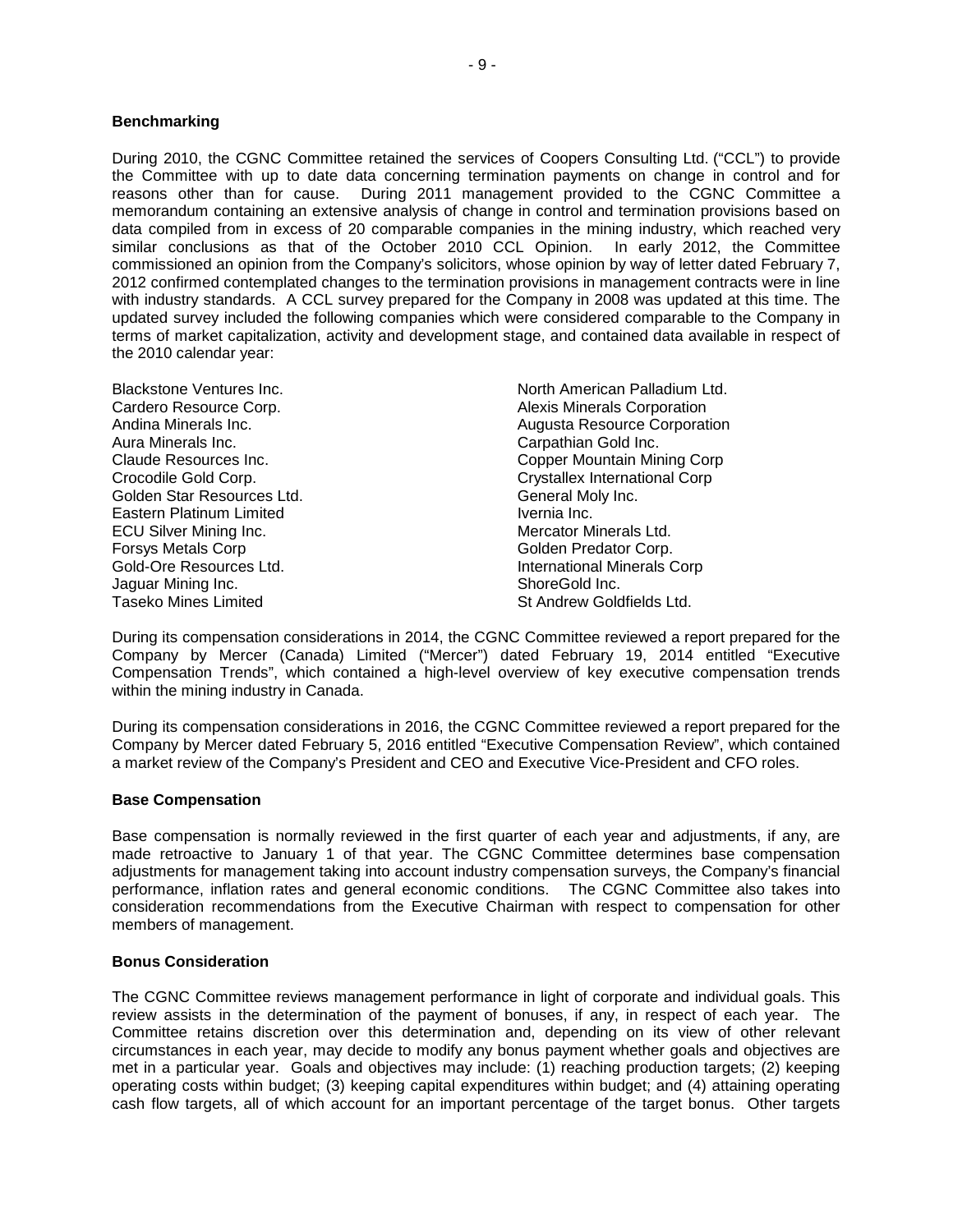relate specifically to the Company's business and competitive strategy or are in relation to key business partners and other stakeholders, and are therefore not disclosed publicly as management believes to do so could prove prejudicial to the Company's interests.

## **Stock Options**

The Company grants share purchase options pursuant to the stock option plan in consideration of the level of responsibility of the executive as well as his or her impact and/or contribution to the longer-term operating performance of the Company. To date the stock option plan has been the sole long term component of management compensation, and has helped to ensure that a major part of management's compensation is closely aligned with shareholder interests.

In determining the overall number of options to be granted each year, the CGNC Committee reviews the number of options outstanding compared to peer-group companies and the total compensation package for management and directors in the year.

## **Compensation Risk**

The CGNC Committee periodically reviews the Company's compensation program to ensure that it is structured to encourage decision making and outcomes that are in the best interest of the Company and its shareholders and to avoid the taking of inappropriate or excessive risks.

The compensation structure for the Company's executives is meant to result in a balance of achieving short-term goals and long-term strategies, and does not encourage sub-optimization or reward actions that could produce short term success at the cost of long term shareholder results. Additionally, the CGNC Committee monitors the risk level of the Company's executive compensation program by ensuring that the compensation framework is structured to align with the Company's short and long term goals, ensuring that a significant portion of executive compensation is at risk and is variable year over year, having option grants that have a life span of five years which would encourage long term sustainable share price appreciation, and taking a review of the Company's compensation program periodically, and if required, obtaining the services of independent outside advisors.

The CGNC Committee and the Board of Directors are satisfied that there were not any identified risks arising from the Company's compensation programs or policies that would have had any material adverse effect on the Company. The Company does not have any policy in place to permit an executive officer or director to purchase financial instruments, including, for greater certainty, prepaid variable forward contracts, equity swaps, collars, or units of exchange funds, that are designed to hedge or offset a decrease in market value of equity securities granted as compensation or held, directly or indirectly, by the executive officer or director.

## **Summary Compensation Table**

The following table (presented in accordance with National Instrument Form 51-102F6 - *Statement of Executive Compensation* ("*Form 51-102F6*")) sets forth all annual and long term compensation for services in all capacities to the Company for the most recently completed financial year of the Company (to the extent required by Form 51-102F6) in respect of each Named Executive Officer ("NEO"), as defined in Form 51-102F6. For the purposes of Form 51-102F6, NEO means a CEO, a CFO, each of the three most highly compensated executive officers, or the three most highly compensated individuals acting in a similar capacity, other than the CEO and CFO, at the end of the most recently completed financial year whose total compensation was, individually, more than \$150,000, and each individual who would be an NEO but for the fact that the individual was neither an executive officer of the company, nor acting in a similar capacity, at the end of that financial year.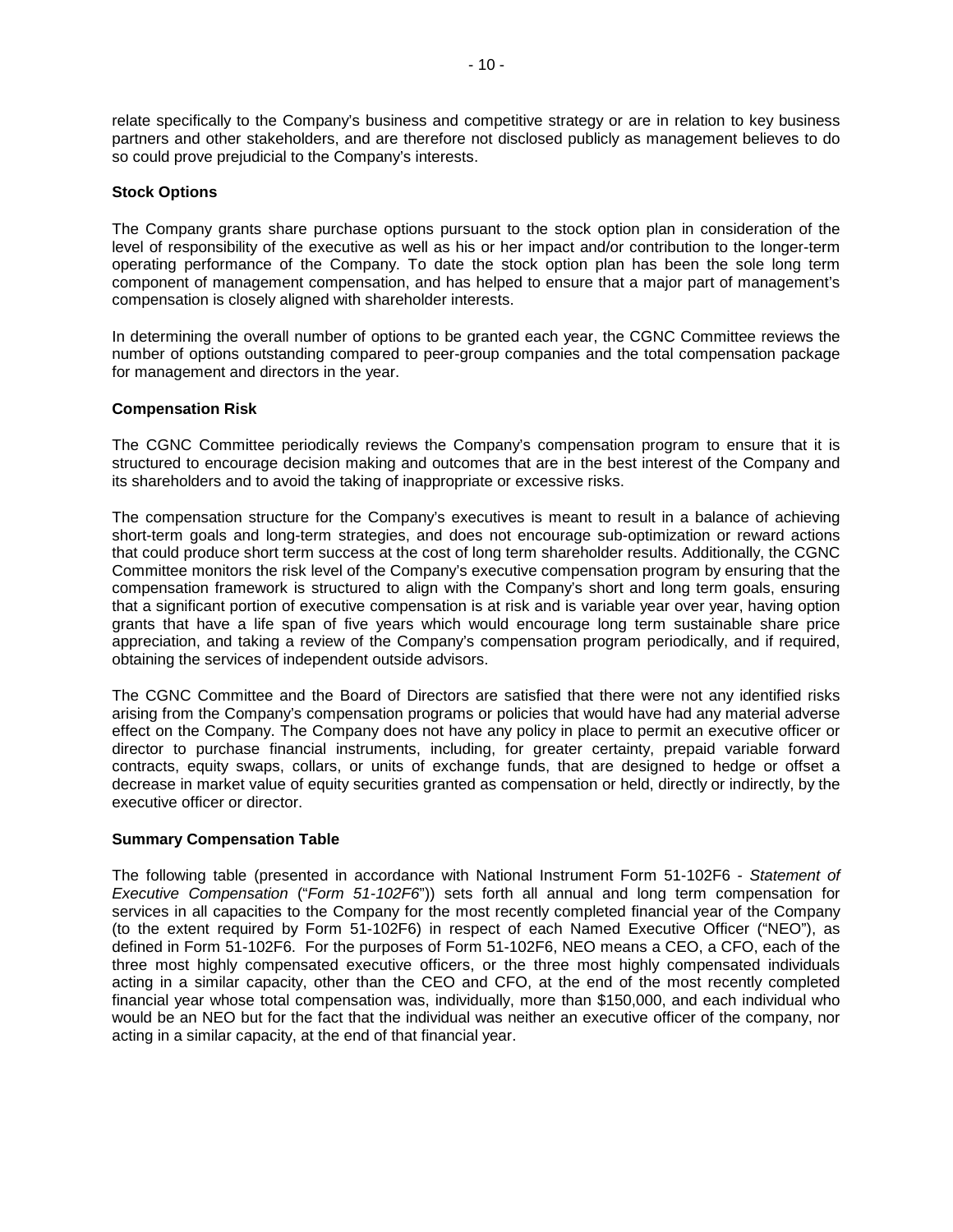|                                                                           |                      |                               |                                                             | <b>Non-Equity Incentive</b><br><b>Plan Compensation</b><br>(5) |                                             | All Other Compensation (\$)                                 |                                                                 |                                              |
|---------------------------------------------------------------------------|----------------------|-------------------------------|-------------------------------------------------------------|----------------------------------------------------------------|---------------------------------------------|-------------------------------------------------------------|-----------------------------------------------------------------|----------------------------------------------|
| <b>Name and Principal</b><br><b>Position</b>                              | $Year^{(1)}$         | <b>Salary</b><br>$($ \$)      | Option-<br><b>Based</b><br>Awards <sup>(2)</sup><br>$($ \$) | Annual<br>Incentive<br><b>Plans</b>                            | Long-<br>term<br><b>Incentiv</b><br>e Plans | <b>Annual Fees</b>                                          | Annual<br>Bonus $(3)$                                           | <b>Total</b><br>Compen-<br>sation<br>$($ \$) |
| Klaus M. Zeitler $(4)$<br>Executive Chairman<br>& Director                | 2016<br>2015<br>2014 | Nil<br>Nil<br>Nil             | 48,969<br>55,363<br>148,375                                 | Nil<br>Nil<br>Nil                                              | Nil<br>Nil<br>Nil                           | 373,395(5)(6)<br>399.790(5)(8)<br>399.742 <sup>(5)(9)</sup> | $200,000^{(5)(7)}$<br>$200.000^{(5)}$<br>$168,000^{(5)(10)}$    | 622,364<br>655,153<br>716,117                |
| Robert D.<br>Henderson <sup>(11)</sup><br>President & CEO                 | 2016<br>2015<br>2014 | 300,000<br>262,500<br>250,000 | 48,969<br>41,522<br>111,281                                 | Nil<br>Nil<br>Nil                                              | Nil<br>Nil<br>Nil                           | 47.676(12)<br>45.929 <sup>(13)</sup><br>$39.742^{(9)}$      | $200,000^{(7)}$<br>200.000<br>$156.000^{(14)}$                  | 596,645,<br>549,951<br>557,023               |
| Aurora G.<br>Davidson $(15)$<br><b>Executive Vice-</b><br>President & CFO | 2016<br>2015<br>2014 | Nil<br>Nil<br>Nil             | 48,969<br>34,602<br>74,188                                  | Nil<br>Nil<br>Nil                                              | Nil<br>Nil<br>Nil                           | 225, 176(12)(16)<br>223,429(13)(16)<br>209.742(9)(16)       | $200,000^{(7)(16)}$<br>$200.000^{(16)}$<br>$103.000^{(16)(17)}$ | 474,145<br>458,031<br>386,930                |

## **Summary Compensation Table for financial years ending on December 31, 2014, 2015 and 2016**

 $(1)$  Fiscal year ending December 31.<br>
Value of stock options granted du

(2) Value of stock options granted during the year. Please see Incentive Plan Awards**:** Value vested or earned during the year, below, for details of stock option grants to NEOs.<br>Bonuses paid in each year are in respect of performance for the prior financial year.

(3) Bonuses paid in each year are in respect of performance for the prior financial year.<br>
(4) Dr. Zeitler was CEO of the Company from December 8, 2010 to October 1, 2015, Chairman from October 1, 2013 to October 1, 2015 and was appointed Executive Chairman on October 1, 2015.

<sup>(5)</sup> Paid to Zeitler Holdings Corp., a company owned by Dr. Zeitler and an associate of Dr. Zeitler, pursuant to agreements made as of January 1, 2012 and October 1, 2015. See the information below this table under "Klaus M. Zeitler."

(6) Includes \$47,676 in director fees from MVC and \$53,071 in director fees from the Company.<br>(7) Paid by the issue of 357,143 Shares valued at \$50,000 and cash consideration of \$150,000.

(7) Paid by the issue of 357,143 Shares valued at \$50,000 and cash consideration of \$150,000.<br>(8) Includes \$45,929 in director fees from MVC and \$15,450 in director fees from the Company

(8) Includes \$45,929 in director fees from MVC and \$15,450 in director fees from the Company.<br>(9) Includes \$39,742 in director fees from MVC

 $(9)$  Includes \$39,742 in director fees from MVC.

 $(10)$  Paid by the issue of 350,000 Shares valued at \$168,000 and no cash consideration.<br> $(11)$  Mr. Henderson became the Company's COO on June 4, 2012. President on October

Mr. Henderson became the Company's COO on June 4, 2012, President on October 1, 2013 and CEO on October 1, 2015.

 $(12)$  Includes \$47,676 in director fees from MVC.<br> $(13)$  Includes \$45,929 in director fees from MVC.

 $(13)$  Includes \$45,929 in director fees from MVC.<br> $(14)$  Paid by the issue of 75,000 Shares valued a

 $(14)$  Paid by the issue of 75,000 Shares valued at \$36,000 and cash consideration of \$120,000.<br>(15) Ms. Davidson became the Company's CEO in December 2003 and was appointed Executiv

Ms. Davidson became the Company's CFO in December 2003 and was appointed Executive Vice-President on October 1, 2015.

 $(16)$  Paid to Delphis Financial Strategies Inc. of which Ms. Davidson is the principal, pursuant to agreements made as of January 1, 2012 and October 1, 2015. See the information below this table under "Aurora Davidson."

 $(17)$  Paid by the issue of 37,500 Shares valued at \$18,000 and cash consideration of \$85,000.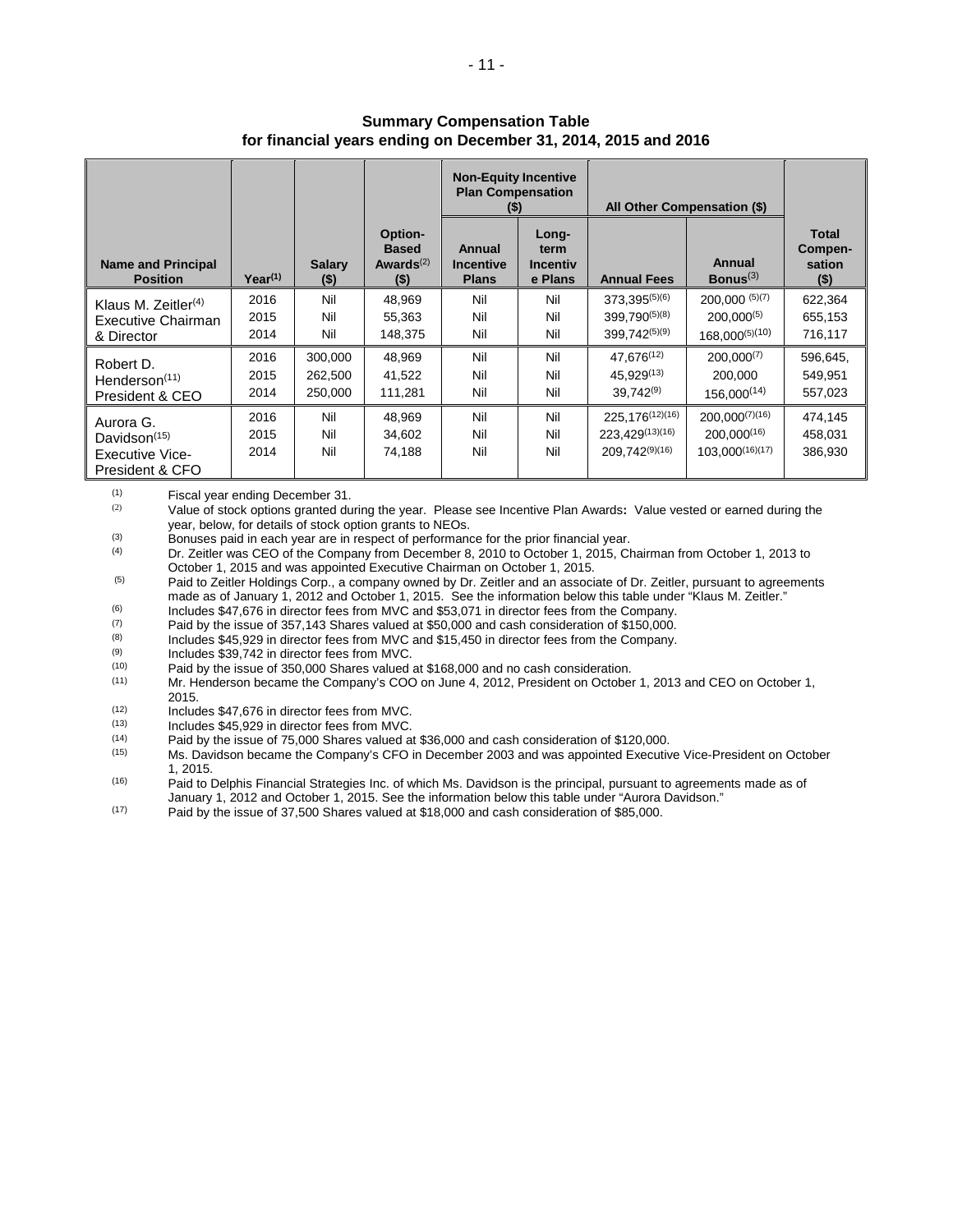#### *Klaus M. Zeitler*

Pursuant to a consulting services agreement (the "MVC Agreement") made as of January 1, 2012 between the Company's subsidiary, Minera Valle Central, S.A. ("MVC"), and Zeitler Holdings Corp. ("ZHC", a company of which Dr. Zeitler is the principal), MVC agreed to pay to ZHC a fee of US\$13,000 per month (the "MVC Monthly Fee") or US\$156,000 per year (the "MVC Fee"), subject to review annually.

Pursuant to a consulting services agreement made as of January 1, 2012 (the "2012 ZHC Agreement") between the Company and ZHC, the Company agreed to pay to ZHC a monthly fee based on an annual rate equal to the difference, in Canadian dollars, between the sum of \$360,000 and US\$36,000 (the "2015 Total Fee") and the Canadian dollar equivalent of the total amounts paid by MVC to ZHC during 2015, together with GST or its equivalent.

The parties subsequently entered into a consulting services agreement on October 1, 2015 (the "2015 ZHC Agreement") that superseded the 2012 ZHC Agreement and pursuant to which ZHC is being paid a monthly fee based on an annual rate equal to the sum of US\$50,000 plus an additional amount equal to the annual retainer and meeting fees the Company pays to each of the independent members of its board of the directors, as adjusted from time to time (collectively the "Fee"), subject to review annually. In respect of the fiscal year 2015, ZHC was eligible for a performance bonus determined by the Company's CGNC Committee. The target performance bonus for 2015 was 100% of the 2015 Total Fee (the "2015 Target Bonus").

Under the 2015 ZHC Agreement, effective January 1, 2016, ZHC is entitled to be paid a bonus (the "Cauquenes Bonus") equal to 0.8% of EBITDA calculated on MVC's earnings from contracts between MVC and División El Teniente in effect as of October 1, 2015, less all project financing charges paid by MVC, together with GST or its equivalent, during the period from the date MVC commences production from the Cauquenes deposit and up to and including December 31, 2025. The Cauquenes Bonus is payable to ZHC on a quarterly basis. At any time after December 31, 2019, upon mutual agreement of Amerigo and ZHC, Amerigo or MVC will have the right to eliminate and replace the Cauquenes Bonus with a one-time payment to ZHC in an amount equal to the net present value ("NPV") of the Cauquenes Bonus at that time, together with GST or its equivalent. The NPV will be calculated using an 8% discount rate, MVC's then current operating costs and the copper price projections for the remaining years to 2025 provided by Wood Mackenzie or its successor firm together with such other assumptions as may be required to fairly estimate the NPV.

## *Robert Henderson*

Pursuant to an employment agreement (the "RH Agreement") made as of June 4, 2012, and as amended as of October 1, 2015 between the Company and Rob Henderson, the Company agreed to pay to Mr. Henderson an annual salary of \$300,000 (the "Salary"), subject to review annually, with provision for an annual bonus, if any, to be determined by the Company's CGNC Committee. The bonus is based upon the Company and Mr. Henderson meeting key criteria each year, as mutually agreed between Mr. Henderson and the Company, and the target bonus in each year is equal to 100% of the Salary (the "Henderson Target Bonus").

## *Aurora Davidson*

Pursuant to the terms of a consulting services agreement (the "Delphis Agreement") made as of January 1, 2012, and updated and amended as of October 1, 2015 between the Company and Delphis Financial Strategies Inc. ("Delphis", a company of which Ms. Davidson is the principal), the Company agreed to pay to Delphis an annual fee of \$200,000 (the "Delphis Fee") subject to review annually, in equal monthly installments with provision for an annual bonus, if any, to be determined by the Company's CGNC Committee. The bonus is based upon the Company and Delphis meeting key criteria each year, as mutually agreed between Delphis and the Company, and the target bonus in each year is equal to 80% of the Delphis Fee (the "Delphis Target Bonus").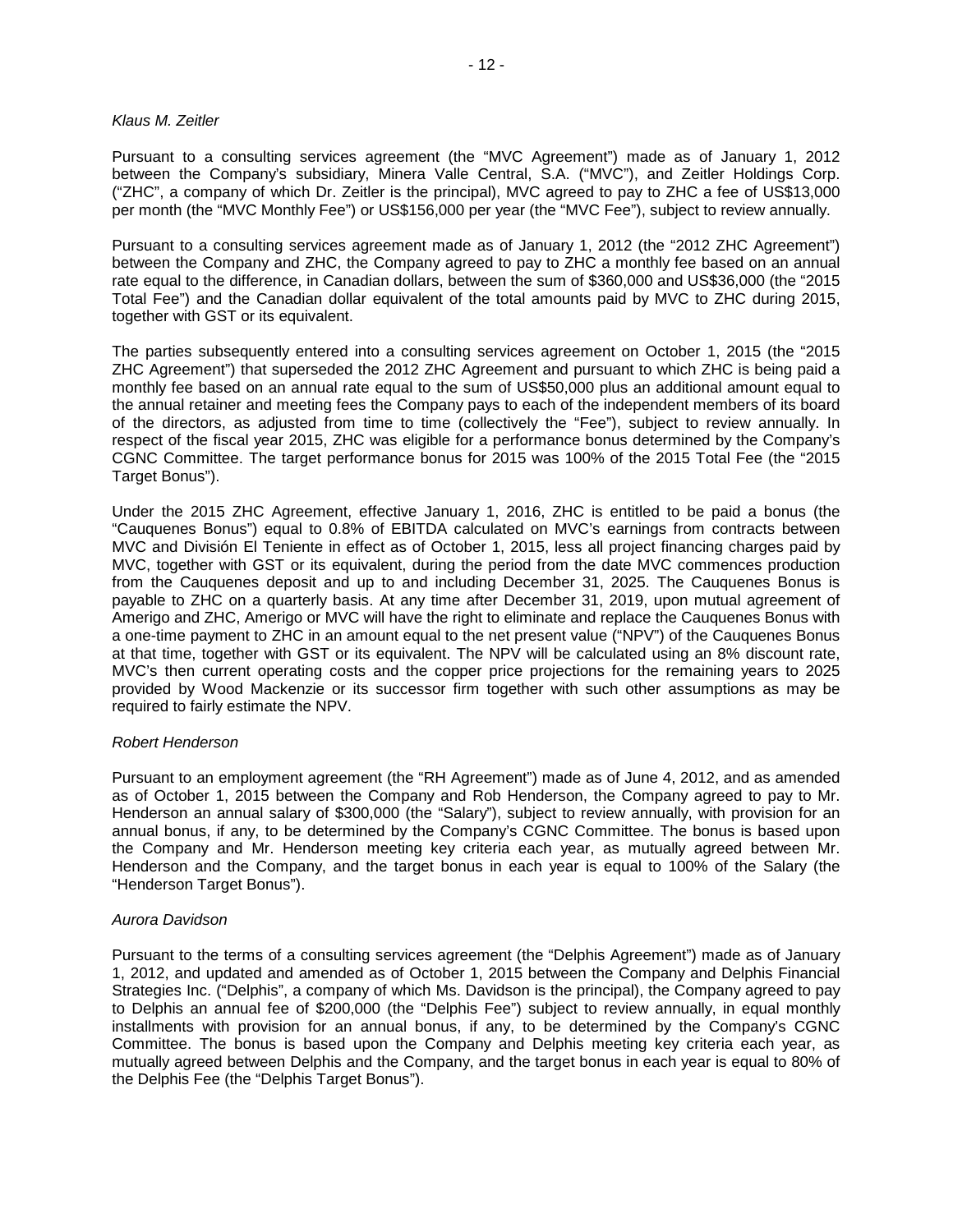## **Incentive Plan Awards: Value vested or earned during the year**

The value vested or earned during the most recently completed financial year of incentive plan awards granted to NEOs are as follows:

| <b>Name</b>         | <b>Option-Based Awards -</b><br><b>Value Vested</b><br><b>During The Year</b><br>$(5)^{(1)}$ | <b>Share-Based Awards -</b><br><b>Value Vested</b><br><b>During The Year</b><br>(\$) | <b>Non-Equity Incentive Plan</b><br><b>Compensation -</b><br><b>Value Earned</b><br><b>During The Year</b><br>$(\$)$ |
|---------------------|----------------------------------------------------------------------------------------------|--------------------------------------------------------------------------------------|----------------------------------------------------------------------------------------------------------------------|
| Klaus M. Zeitler    | 48.969                                                                                       | Nil                                                                                  | Nil                                                                                                                  |
| Robert D. Henderson | 48.969                                                                                       | Nil                                                                                  | Nil                                                                                                                  |
| IAurora G. Davidson | 48,969                                                                                       | Nil                                                                                  | Nil                                                                                                                  |

(1) Value is calculated for options granted during the year using the Black-Scholes Option Pricing Model and the following assumptions: expected dividend yield (0%), expected stock price volatility (54.96%), risk-free interest rate (0.60%) and expected life of options (4.27 years).

## **Incentive Plan Awards: Outstanding Share-Based Awards and Option-Based Awards**

The following table sets forth information concerning all awards outstanding as of December 31, 2016 to each of the NEOs under incentive plans of the Company pursuant to which compensation depends on achieving certain performance goals or similar conditions within a specified period, including awards granted before the most recently completed financial year.

|                     | <b>Option-Based Awards</b>                                                                  |                                        |                        |                                                                        |                                                                                                            | <b>Share-Based Awards</b>                                                                                                    |
|---------------------|---------------------------------------------------------------------------------------------|----------------------------------------|------------------------|------------------------------------------------------------------------|------------------------------------------------------------------------------------------------------------|------------------------------------------------------------------------------------------------------------------------------|
|                     | Number of<br><b>Securities</b><br><b>Underlying</b><br><b>Unexercised</b><br><b>Options</b> | <b>Option</b><br><b>Exercise Price</b> | <b>Option</b>          | Value $(1)$ of<br><b>Unexercised</b><br>In-The-Money<br><b>Options</b> | Number of<br><b>Shares Or</b><br><b>Units Of</b><br><b>Shares That</b><br><b>Have Not</b><br><b>Vested</b> | <b>Market or</b><br>Payout Value <sup>(1)</sup><br>Of Share-<br><b>Based Awards</b><br><b>That Have Not</b><br><b>Vested</b> |
| <b>Name</b>         | (#)                                                                                         | (\$)                                   | <b>Expiration Date</b> | $($ \$)                                                                | (# )                                                                                                       | $($ \$)                                                                                                                      |
| Klaus M. Zeitler    | 800,000                                                                                     | 0.77                                   | March 7, 2017          | Nil                                                                    | Nil                                                                                                        | N/A                                                                                                                          |
|                     | 800,000                                                                                     | 0.435                                  | May 12, 2019           | Nil                                                                    | Nil                                                                                                        | N/A                                                                                                                          |
|                     | 400,000                                                                                     | 0.37                                   | March 30, 2020         | Nil                                                                    | Nil                                                                                                        | N/A                                                                                                                          |
|                     | 800,000                                                                                     | 0.14                                   | March 1, 2021          | 168,000                                                                | Nil                                                                                                        | N/A                                                                                                                          |
| Robert D. Henderson | 700,000                                                                                     | 0.53                                   | June 5, 2017           | Nil                                                                    | Nil                                                                                                        | N/A                                                                                                                          |
|                     | 600,000                                                                                     | 0.435                                  | May 12, 2019           | Nil                                                                    | Nil                                                                                                        | N/A                                                                                                                          |
|                     | 300,000                                                                                     | 0.37                                   | March 30, 2020         | Nil                                                                    | Nil                                                                                                        | N/A                                                                                                                          |
|                     | 800,000                                                                                     | 0.14                                   | March 1, 2021          | 168,000                                                                | Nil                                                                                                        | N/A                                                                                                                          |
| Aurora G. Davidson  | 400,000                                                                                     | 0.77                                   | March 7, 2017          | Nil                                                                    | Nil                                                                                                        | N/A                                                                                                                          |
|                     | 400,000                                                                                     | 0.435                                  | May 12, 2019           | Nil                                                                    | Nil                                                                                                        | N/A                                                                                                                          |
|                     | 250,000                                                                                     | 0.37                                   | March 30, 2020         | Nil                                                                    | Nil                                                                                                        | N/A                                                                                                                          |
|                     | 800,000                                                                                     | 0.14                                   | March 1, 2021          | 168,000                                                                | Nil                                                                                                        | N/A                                                                                                                          |

(1) Value is calculated by multiplying the number of securities which may be acquired on exercise of the option by the difference, if any, between the market value of the securities underlying the options at financial year-end and the exercise price of the options. The closing price for the Company's shares on December 31, 2016 was \$0.35.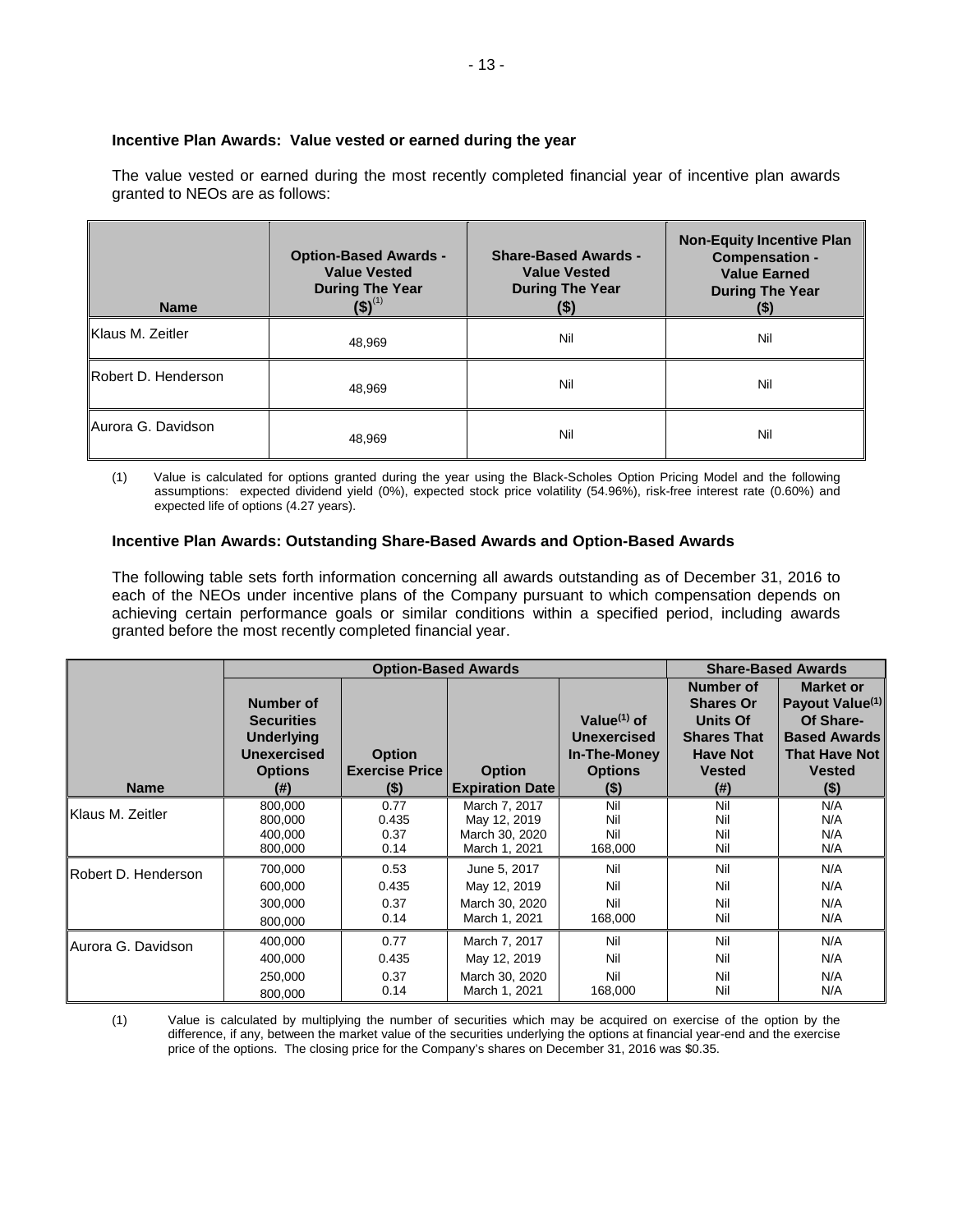#### **Pension Plan Benefits**

The Company does not have a pension plan that provides for payments or benefits to the NEOs at, following, or in connection with retirement. The Company does not have a deferred compensation plan.

## **Termination and Change of Control Benefits**

Other than the RH Agreement between the Company and Robert Henderson, the Company does not have employment contracts with any NEOs, and does not have any contract, agreement, plan or arrangement that provides for payments to its NEOs at, following or in connection with any termination (whether voluntary, involuntary or constructive), resignation, a change in control of the Company or a change in the NEOs' responsibilities, except as set out below.

#### *Klaus M. Zeitler*

If MVC terminates the MVC Agreement other than for cause, or if ZHC terminates the MVC Agreement within 12 months following a "change of control" of the Company (as defined in the MVC Agreement), MVC is required to pay to ZHC the total of (i) two times the MVC Fee then in effect; and (ii) the amount obtained when the MVC Monthly Fee is multiplied by the number of fully completed years of service ZHC has provided to MVC, up to a maximum of 12 times the MVC Monthly Fee.

If, prior to September 30, 2017, the Company terminates the 2015 ZHC Agreement other than for cause, or if ZHC terminates the 2015 ZHC Agreement for "good reason" within 12 months following a "change of control" of the Company (both as defined in the 2015 ZHC Agreement), the Company is required to pay to ZHC an amount equal to the total of (i) three times the 2015 Total Fee; and (ii) an amount equal to two times the 2015 Target Bonus. After October 1, 2017, the Company will not have any severance obligations to ZHC.

#### *Robert Henderson*

If the Company terminates the RH Agreement within the 12-month period following a "change of control" of the Company (as defined in the RH Agreement), the Company is required to pay to Mr. Henderson the total of: (i) all amounts owing in respect of salary and bonus pursuant to the RH Agreement to the termination date; (ii) two times the Salary then in effect; and (iii) two times the Henderson Target Bonus then in effect.

#### *Aurora Davidson*

If the Company terminates the Delphis Agreement other than for cause, or if Delphis terminates the Delphis Agreement for "good reason" within 12 months following a "change of control" of the Company (both as defined in the Delphis Agreement), the Company is required to pay to Delphis an amount equal to the total of: (i) two times the Delphis Fee then in effect; and (ii) an amount equal to two times the Delphis Target Bonus then in effect.

All amounts referred to above are exclusive of applicable taxes.

For the purposes of the agreements referred to above, a "change of control" will be evidenced by any of the following: the removal, by extraordinary resolution of the shareholders of the Company, of more than 50% of the then incumbent directors of the Company, or the election of a majority of new directors of the Company; the acquisition by any person or group of persons acting jointly or in concert, of common shares of the Company which, when added to all other common shares of the Company at the time held by such person or persons acting jointly or in concert, totals for the first time fifty (50%) percent or more of the outstanding common shares of the Company; the consummation of a sale of all or substantially all of the assets of the Company, or the consummation of a reorganization, merger or other transaction which has substantially the same effect; or a merger, consolidation, plan of arrangement or reorganization of the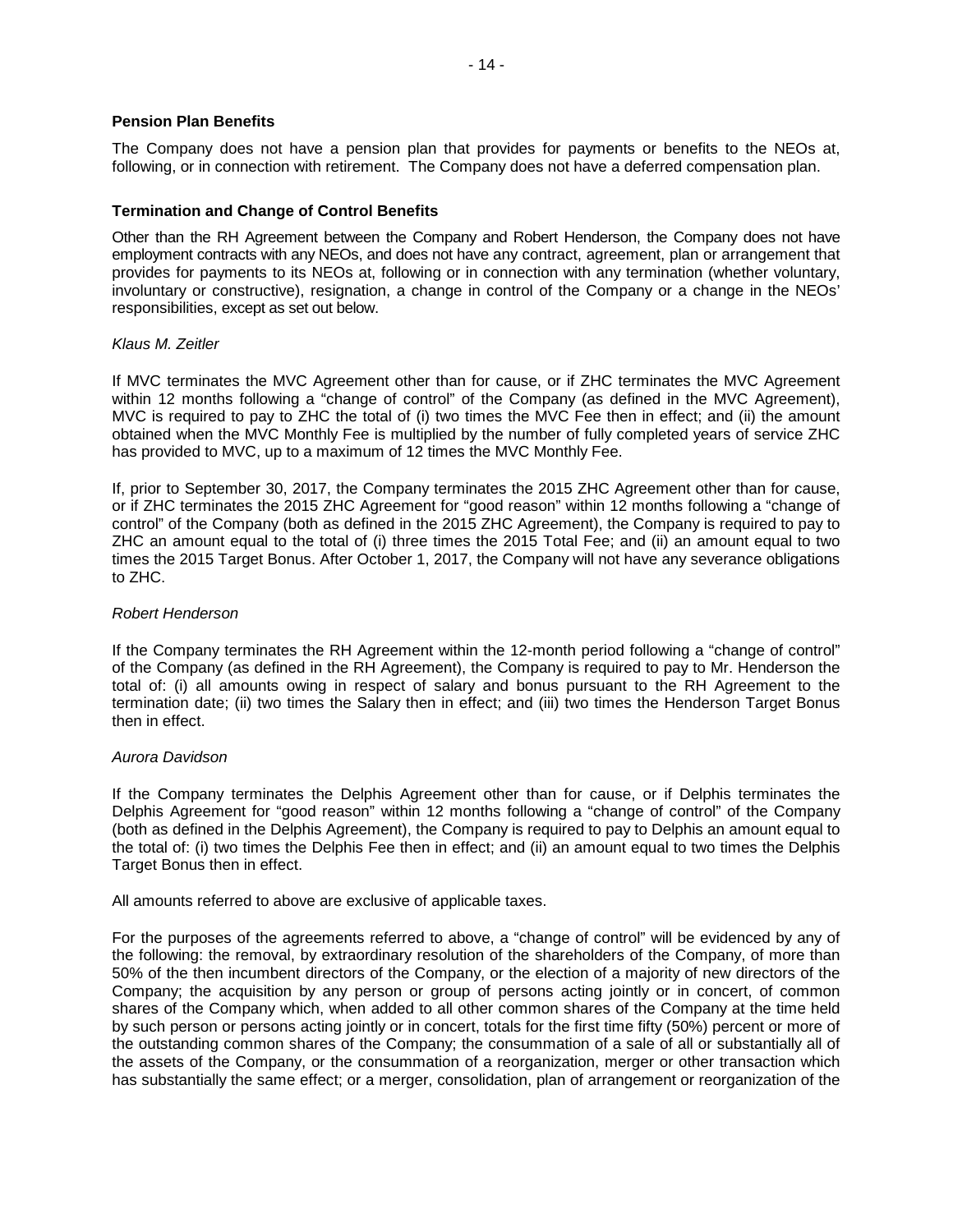Company that results in the beneficial, direct or indirect transfer of 50% or more of the total voting power of the resulting entity's outstanding securities to a person, or group of persons acting jointly and in concert.

## *Estimated Incremental Payments on Change of Control*

If, effective December 31, 2016, MVC terminated the MVC Agreement without cause or if ZHC terminated the MVC Agreement within 12 months following a change of control of the Company, ZHC would have been entitled to receive US\$468,000 from MVC, the estimated incremental payment upon termination.

If, effective December 31, 2016, the Company terminated the 2015 ZHC Agreement without cause or if ZHC terminated the 2015 ZHC Agreement within 12 months following a change of control of the Company, ZHC would have been entitled to receive \$2,038,380 from the Company, the estimated incremental payment upon termination.

If, effective December 31, 2016, the Company terminated the RH Agreement within 12 months following a change of control of the Company, Mr. Henderson would have been entitled to receive a total of \$1,200,000 from the Company, such amounts representing the estimated incremental payments upon termination. All amounts payable to Mr. Henderson would be subject to all applicable deductions for income tax and other statutory deductions.

If, effective December 31, 2016, the Company terminated the Delphis Agreement without cause or Delphis terminated the Delphis Agreement within 12 months following a change of control of the Company, Delphis would have been entitled to receive \$720,000 from the Company, the estimated incremental payment upon termination.

All amounts referred to above in respect of estimated incremental payments on change of control to ZHC and Delphis are exclusive of applicable taxes.

Mr. Henderson is not entitled to termination payments in the event of resignation or retirement, and none of the companies referred to above is entitled to termination payments in the event any of such companies terminates its respective agreement or agreements. All such agreements may be terminated in writing for cause as set out in each of the agreements.

#### **Performance Graph**

The following performance graph illustrates the Company's five-year cumulative total shareholder return (assuming reinvestment of dividends, if any, on each dividend payment date) on a \$100 investment in the Company's Shares compared to the return on a comparable investment on the S&P/TSX Composite Index and the S&P/TSX Global Mining Index. The share trading data is as reported by the TSX.

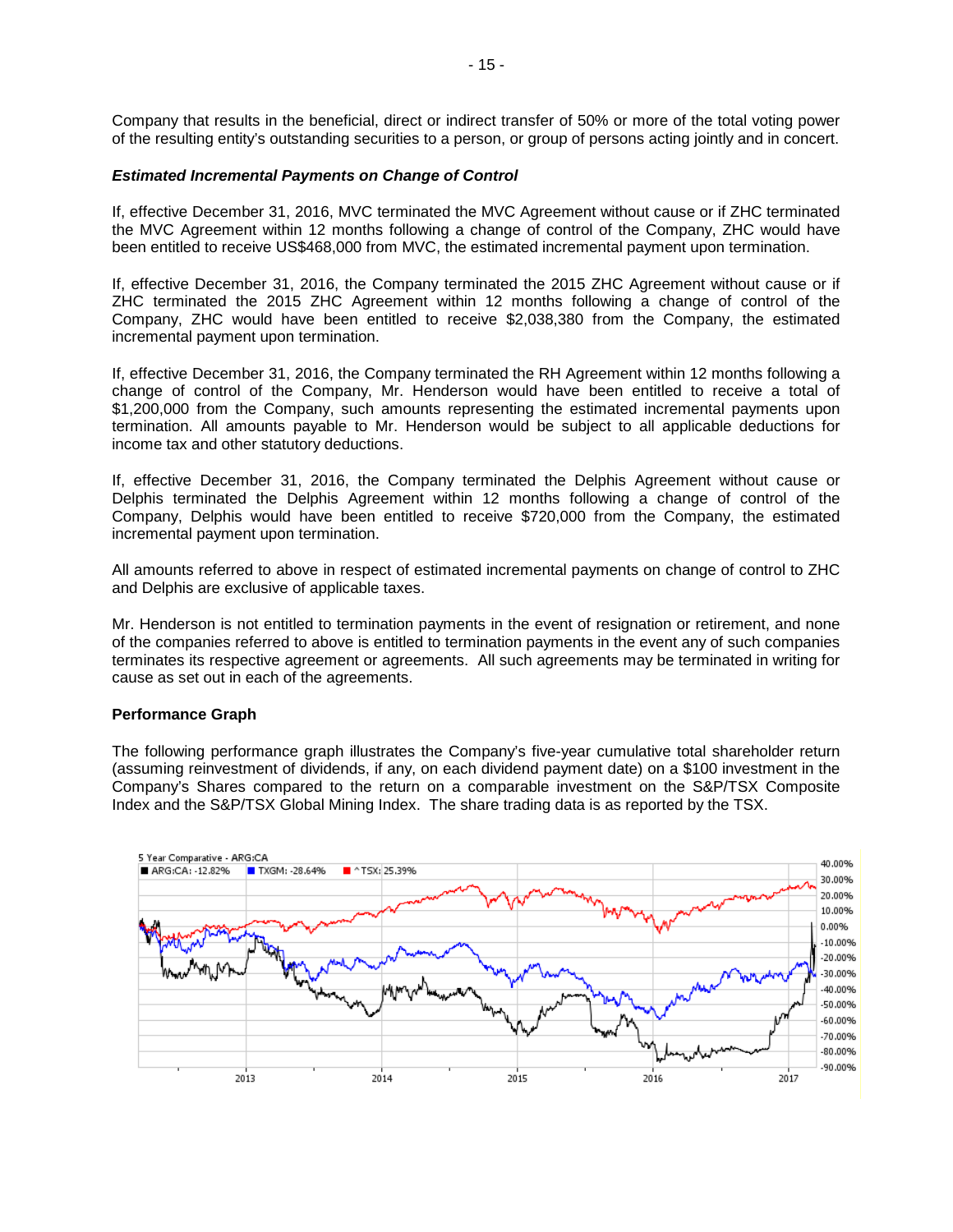The percentage return set out above in respect of Amerigo shares includes a total of \$0.04 in dividends paid during 2012.

The five-year graph shows that Amerigo's share price declined 12.8%, compared to a decline in the S&P/TSX Metals and Mining Total Return Index of 28.6% and an increase in the S&P/TSX Composite Index of 25.4%. The mining sector is highly cyclical and the share performance of mining companies is strongly influenced by changes in commodity prices. Amerigo's shares are significantly leveraged to the price of copper.

2016 in particular was an extremely challenging year for mining companies. Commodity prices continued to suffer downward pressure for most of the year. Copper prices averaged US\$2.14 per pound from January to October 2016, compared to 2015's average price of US\$2.50 per pound. In November 2016, prices broke from these levels and reached average monthly prices of US\$2.47 and US\$2.57 in November and December 2016, respectively. In 2016, the Company's share price increased by 66.7%, compared to an increase of 42.1% in the S&P/TSX Global Mining Index and an increase of 17.5% on the S&P TSX Composite Index.

Bonuses at the lower end of target were paid in 2012 in respect of the 2011 year. Bonuses were paid in 2013 in respect of the Company's 2012 financial year at the lower end of target for each member of management, and to three members of management in 2014 in respect of the Company's 2013 financial year, also at the lower end of target. All or a portion of each of the bonuses paid in 2014 included Shares, as more particularly described in page 11. Bonuses paid in 2015 in respect of 2014 performance were higher than in prior years to reflect the contributions of management in respect of the agreements reached with Codelco's Division El Teniente, which extended MVC's operating life from 2021 to 2037 and secured the rights to process tailings from the Cauquenes historic tailings pond. Bonuses also reflected management's successful efforts to secure debt financing for the Cauquenes expansion. Bonuses paid in 2016 in respect of 2015 performance reflected, among other things, management's contribution to the successful completion of the Cauquenes expansion in time and in budget. 25% of the 2016 bonuses were paid through the issuance of Shares, and another 25% of the 2016 bonuses were deferred for payment in December 2016 when average copper prices were above US\$2.50 per pound.

## **Director Compensation**

The following table sets forth all amounts of compensation provided to directors who are not NEOs for the Company's most recently completed financial year.

| <b>Name</b>          | Fees Earned (\$) | <b>Option-Based Awards (\$)</b> | Total (\$) |
|----------------------|------------------|---------------------------------|------------|
| <b>Robert Gayton</b> | 64,800           | 15,303                          | 80,103     |
| Sidney Robinson      | 58,969           | 12.242                          | 71,211     |
| Alberto Salas        | 51.127           | 12.242                          | 63,369     |
| George Ireland       | 53,071           | 12.242                          | 65,313     |

The compensation set out in the preceding table was paid to the Directors for acting in their capacity as Directors and committee members, and for meeting and committee participation. Fees earned include a US\$27,000 annual retainer, a US\$4,500 annual retainer for the Lead Director and the Chairman of each committee and a US\$1,500 fee for each board and committee meeting.

## **Incentive Plan Awards - Value Vested or earned during the year**

The Company grants options to its Directors pursuant to the Company's stock option plan in order to assist the Company in attracting, retaining and motivating the Directors of the Company and to more closely align their personal interests with those of the Company's shareholders.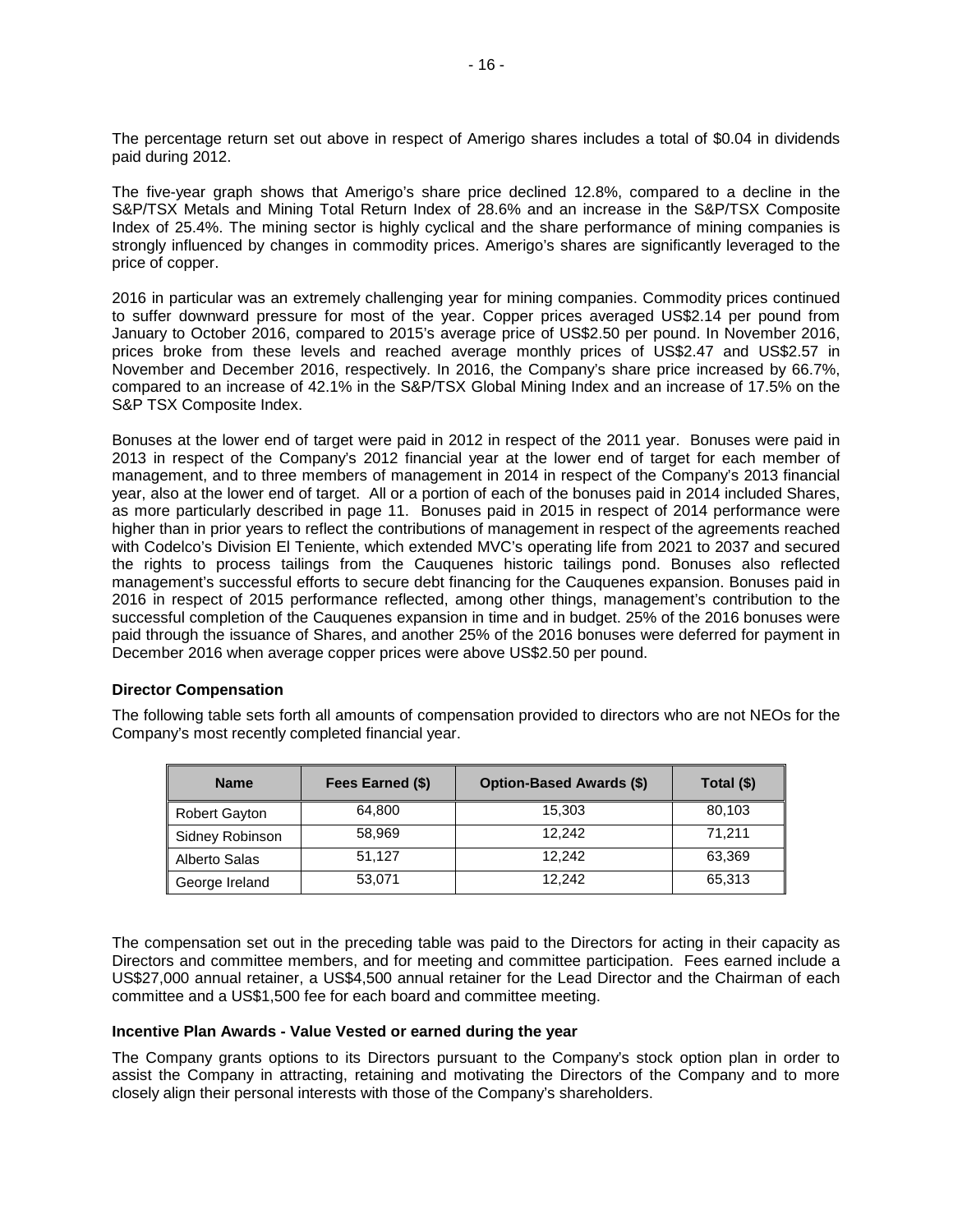The values of incentive plan awards vested or earned during the most recently completed financial year that were granted to Directors who are not Named Executive Officers are set out in the following table:

| <b>Name</b>     | Option-Based Awards - Value Vested During The Year <sup>(1)</sup> (\$) |
|-----------------|------------------------------------------------------------------------|
| Robert Gayton   | 15.303                                                                 |
| Sidney Robinson | 12.242                                                                 |
| Alberto Salas   | 12.242                                                                 |
| George Ireland  | 12.242                                                                 |

(1) Value is calculated for options granted during the year using the Black-Scholes Option Pricing Model and the following assumptions: expected dividend yield (0%), expected stock price volatility (54.96%), risk-free interest rate (0.60%) and expected life of options (4.27 years).

#### **Incentive Plan Awards - Outstanding Option Based Awards**

The following table sets forth information concerning all awards outstanding at the end of the most recently completed financial year to each of the directors of the Company (who were not Named Executive Officers) under incentive plans of the Company pursuant to which compensation depends on achieving certain performance goals or similar conditions within a specified period.

|                      | <b>Option-Based Awards</b>                                                                          |                                                   |                                         |                                                                               |
|----------------------|-----------------------------------------------------------------------------------------------------|---------------------------------------------------|-----------------------------------------|-------------------------------------------------------------------------------|
| <b>Director Name</b> | Number of<br><b>Securities</b><br><b>Underlying</b><br><b>Unexercised</b><br><b>Options</b><br>(# ) | <b>Option Exercise</b><br><b>Price</b><br>$($ \$) | <b>Option Expiration</b><br><b>Date</b> | <b>Value of Unexercised</b><br>In-The-Money Options <sup>(1)</sup><br>$($ \$) |
| <b>Robert Gayton</b> | 300,000                                                                                             | 0.77                                              | March 7, 2017                           | N/A                                                                           |
|                      | 200.000                                                                                             | 0.435                                             | May 12, 2019                            | N/A                                                                           |
|                      | 100.000                                                                                             | 0.37                                              | March 30, 2020                          | N/A                                                                           |
|                      | 250,000                                                                                             | 0.14                                              | March 1, 2021                           | 52,500                                                                        |
| Sidney Robinson      | 300,000                                                                                             | 0.77                                              | March 7, 2017                           | N/A                                                                           |
|                      | 200.000                                                                                             | 0.435                                             | May 12, 2019                            | N/A                                                                           |
|                      | 100,000                                                                                             | 0.37                                              | March 30, 2020                          | N/A                                                                           |
|                      | 200,000                                                                                             | 0.14                                              | March 1, 2021                           | 42,000                                                                        |
| Alberto Salas        | 300,000                                                                                             | 0.77                                              | March 7, 2017                           | N/A                                                                           |
|                      | 200,000                                                                                             | 0.435                                             | May 12, 2019                            | N/A                                                                           |
|                      | 100.000                                                                                             | 0.37                                              | March 30, 2020                          | N/A                                                                           |
|                      | 200,000                                                                                             | 0.14                                              | March 1, 2021                           | 42,000                                                                        |
| George Ireland       | 200,000                                                                                             | 0.435                                             | May 12, 2019                            | N/A                                                                           |
|                      | 100,000                                                                                             | 0.37                                              | March 30, 2020                          | N/A                                                                           |
|                      | 200,000                                                                                             | 0.14                                              | March 1, 2021                           | 42,000                                                                        |
| Total:               | 2,950,000                                                                                           |                                                   |                                         |                                                                               |

(1) Value is calculated by multiplying the number of securities which may be acquired on exercise of the option by the difference, if any, between the market value of the securities underlying the options at financial year-end and the exercise price of the options. The closing price for the Company's shares on December 31, 2016 was \$0.35.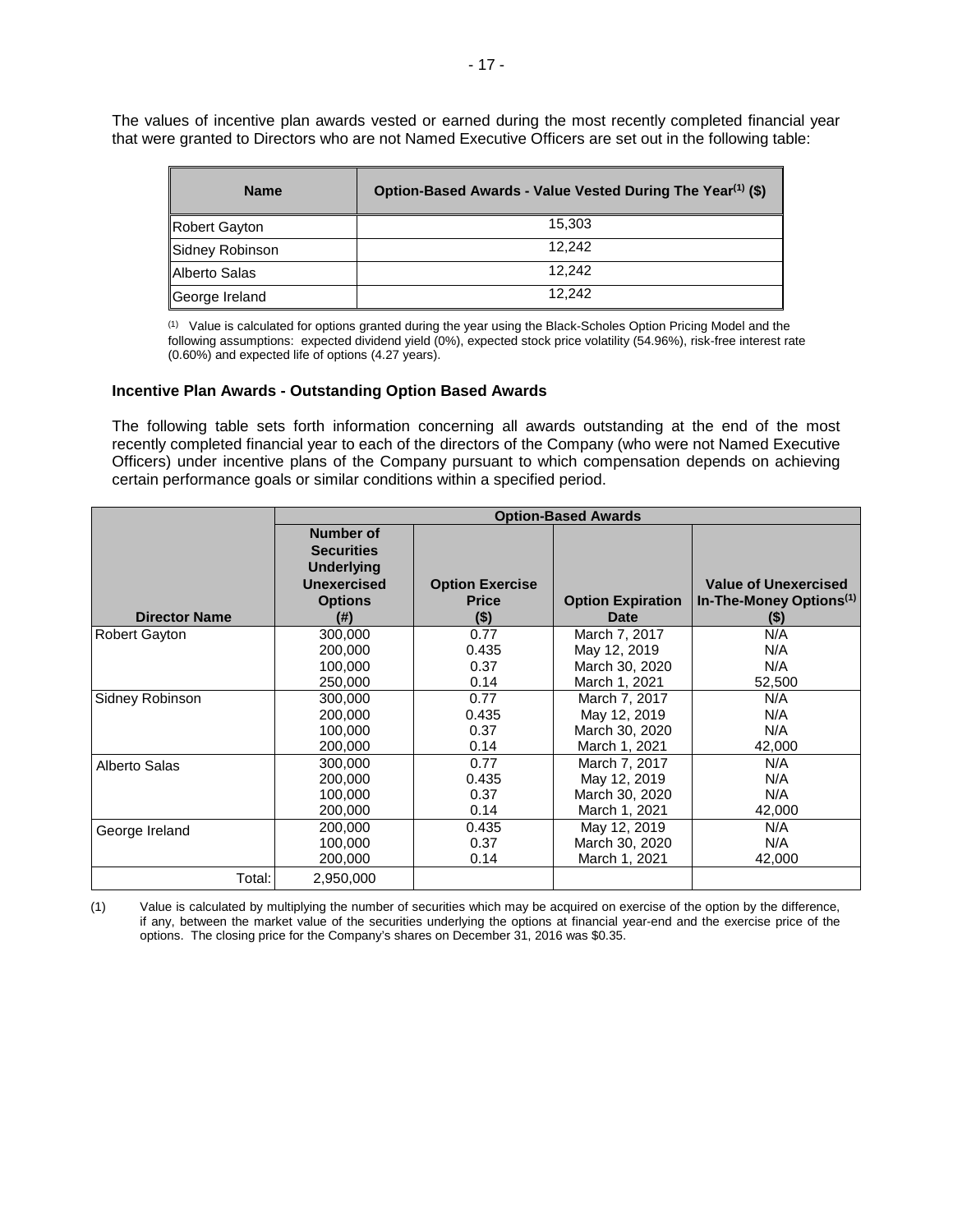## **SECURITIES AUTHORIZED FOR ISSUANCE UNDER EQUITY COMPENSATION PLANS**

## **Equity Compensation Plan Information**

The following table summarizes relevant information as of December 31, 2016 with respect to compensation plans under which equity securities are authorized for issuance. There were a total of 174,682,058 Shares issued and outstanding as of December 31, 2016 and 175,435,635 as of the date of this Information Circular.

## **Equity Compensation Plan Information**

| <b>Plan Category</b>                                                    | Number of securities to<br>be issued upon exercise<br>of outstanding options,<br>warrants and rights<br>(a) | Weighted-average<br>exercise price (\$)<br>of outstanding options,<br>warrants and rights<br>(b) | <b>Number of securities</b><br>remaining available for<br>future issuance under<br>equity compensation<br>plans (excluding<br>securities reflected in<br>column (a))<br>(c) |
|-------------------------------------------------------------------------|-------------------------------------------------------------------------------------------------------------|--------------------------------------------------------------------------------------------------|-----------------------------------------------------------------------------------------------------------------------------------------------------------------------------|
| Equity compensation<br>plans approved by<br>security holders            | 12,600,000                                                                                                  | 0.44                                                                                             | 4,868,205                                                                                                                                                                   |
| <b>Equity Compensation</b><br>Plans not approved by<br>security holders | Nil                                                                                                         | Nil                                                                                              | Nil                                                                                                                                                                         |
| Total                                                                   | 12.600.000                                                                                                  | 0.44                                                                                             | 4.868.205                                                                                                                                                                   |

The Company's directors have approved the Company's stock option plan (the "Plan") which provides for the issuance of stock options to acquire at any time up to a maximum of 10% of our issued and outstanding Shares, including previously granted stock options. The Plan was last ratified by the Company's shareholders at the annual general meeting held on May 4, 2015.

The following is a summary of the principal terms of the Plan.

## *Eligible Participants*

The Plan provides that stock options may be granted to Employees, Senior Officers, Directors, Management Company Employees and Consultants of the Company and the Company's subsidiaries (as defined in the Plan).

## *Shares Available for Issuance*

The Plan provides for the issuance of stock options to acquire at any time up to a maximum of 10% of our issued and outstanding Shares (subject to standard anti-dilution adjustments). The Plan is considered a "rolling" stock option plan as the number of Shares available for issue under the Plan increases with the number of issued and outstanding Shares. The Plan is also considered an "evergreen" stock option plan: when a stock option expires or otherwise terminates for any reason without having been exercised in full, the number of Shares reserved for issuance under that expired or terminated stock option again become available for the purposes of the Plan. Any stock option outstanding when the Plan is terminated will remain in effect until it is exercised or expires.

## *Plan Administration*

The Plan is administered by our Board of Directors who may designate a committee to administer the Plan on behalf of the Board in accordance with such terms and conditions as the Board may prescribe, and that are consistent with the Plan. The committee will consist of two or more Directors who may be designated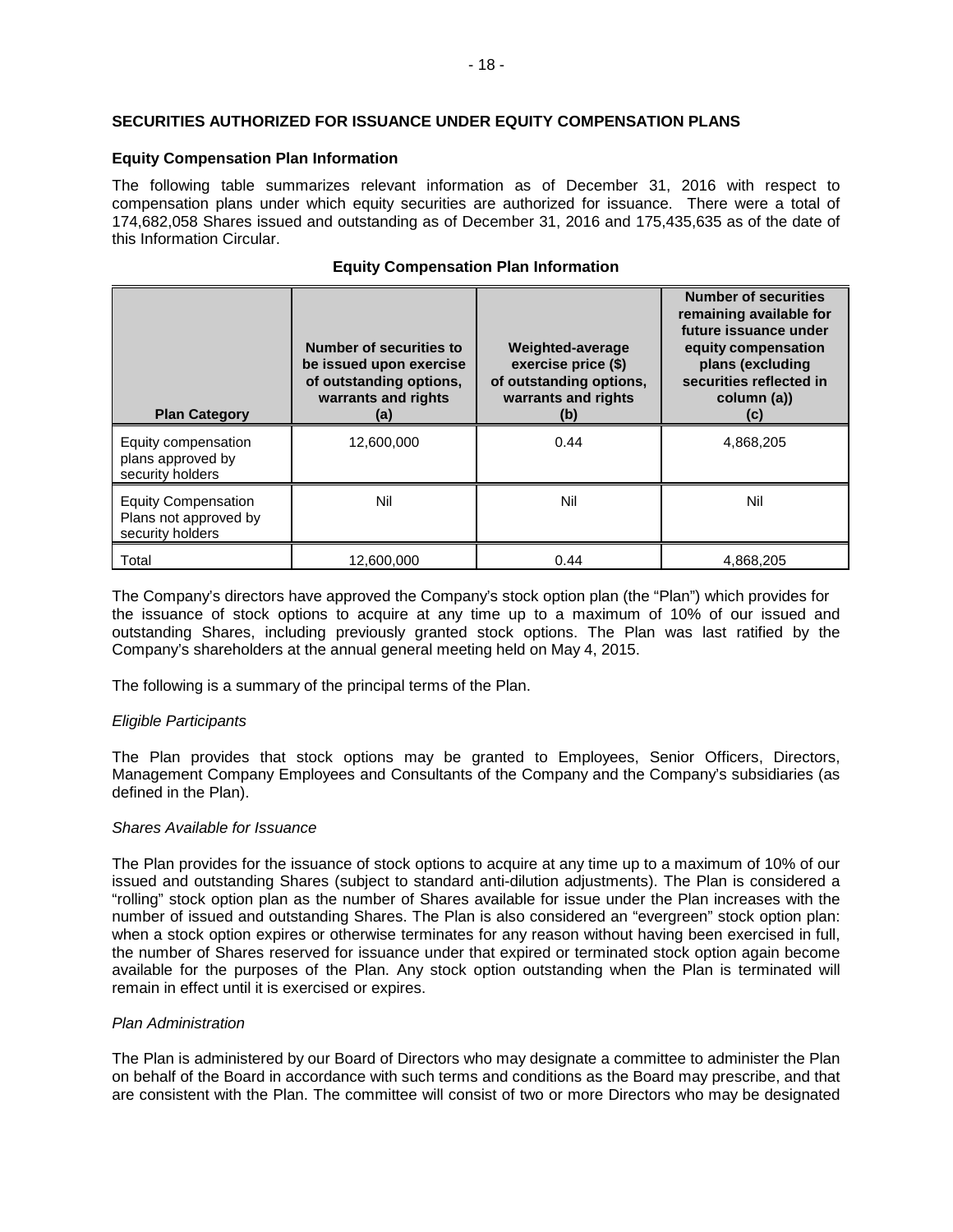from time to time to serve as the committee for the Plan, all of the sitting members of which will be current Directors.

## *Limitations on the Grant of Options*

The Plan provides that it is solely within the discretion of the Board to determine who should receive stock options, in what amounts and for what term, subject to the following conditions:

- a) options may be exercisable for a maximum of ten years from the date of grant. All stock options granted to date have a term of five years;
- b) options to acquire no more than 5% of our issued and outstanding Shares may be granted to any one director, officer, employee or consultant in any 12-month period; and
- c) the number of securities issuable (or, reserved for issuance) to insiders under all share compensation arrangements cannot at any time exceed 10% of our issued and outstanding Shares, and the number of securities issued to insiders under all share compensation arrangements cannot exceed 10% of our issued and outstanding Shares within a one year period.

The Plan provides that other terms and conditions may be attached to a particular stock option, with those terms and conditions to be included in the option agreement.

#### *Exercise Price*

The price at which an option holder may purchase a Share upon the exercise of a stock option will be fixed in compliance with the applicable provisions of the Toronto Stock Exchange ("TSX") Company Manual in force at the time of grant and, in any event, will not be less than the closing price of the Shares on the TSX on the trading day immediately preceding the day on which the Option is granted.

#### *Option Exercise on takeover bid or tender offer*

If there is a takeover bid or tender offer made for all or any of the issued and outstanding Shares, then the Board may, in its sole and absolute discretion and if permitted by applicable legislation, unilaterally determine that outstanding Options, whether fully vested and exercisable or subject to vesting provisions or other limitations on exercise, will be:

- a) conditionally exercisable in full to enable the Shares subject to such Options to be conditionally issued and tendered to such bid or offer, subject to the condition that if the bid or offer is not duly completed the exercise of such Options and the issue of such Shares will be rescinded and nullified and the Options, including any vesting provisions or other limitations on exercise which were in effect, will be re-instated; or
- b) exercisable by an Optionee by written notice to the Company specifying that the Optionee elects to receive from the Company the amount that is equal to the difference between the market price of the Shares (as determined pursuant to a formula contained in the Plan) as of the date of receipt by the Company of such notice and the exercise price, multiplied by the number of Shares in respect of which the Option would otherwise be exercised.

#### *Expiration or Termination*

Under the Plan, in the event the working relationship of an Optionee with the Company ends, the Board may determine the date at which any Options held by such Optionee will expire. In addition, in no case will a stock option be exercisable at any date that is after the first anniversary of the Optionee's date of death.

If an option expires during a trading blackout or within 10 business days after the date on which the blackout ends, then the expiry date of the option will be extended for a period of 10 business days after the date on which the trading blackout ends.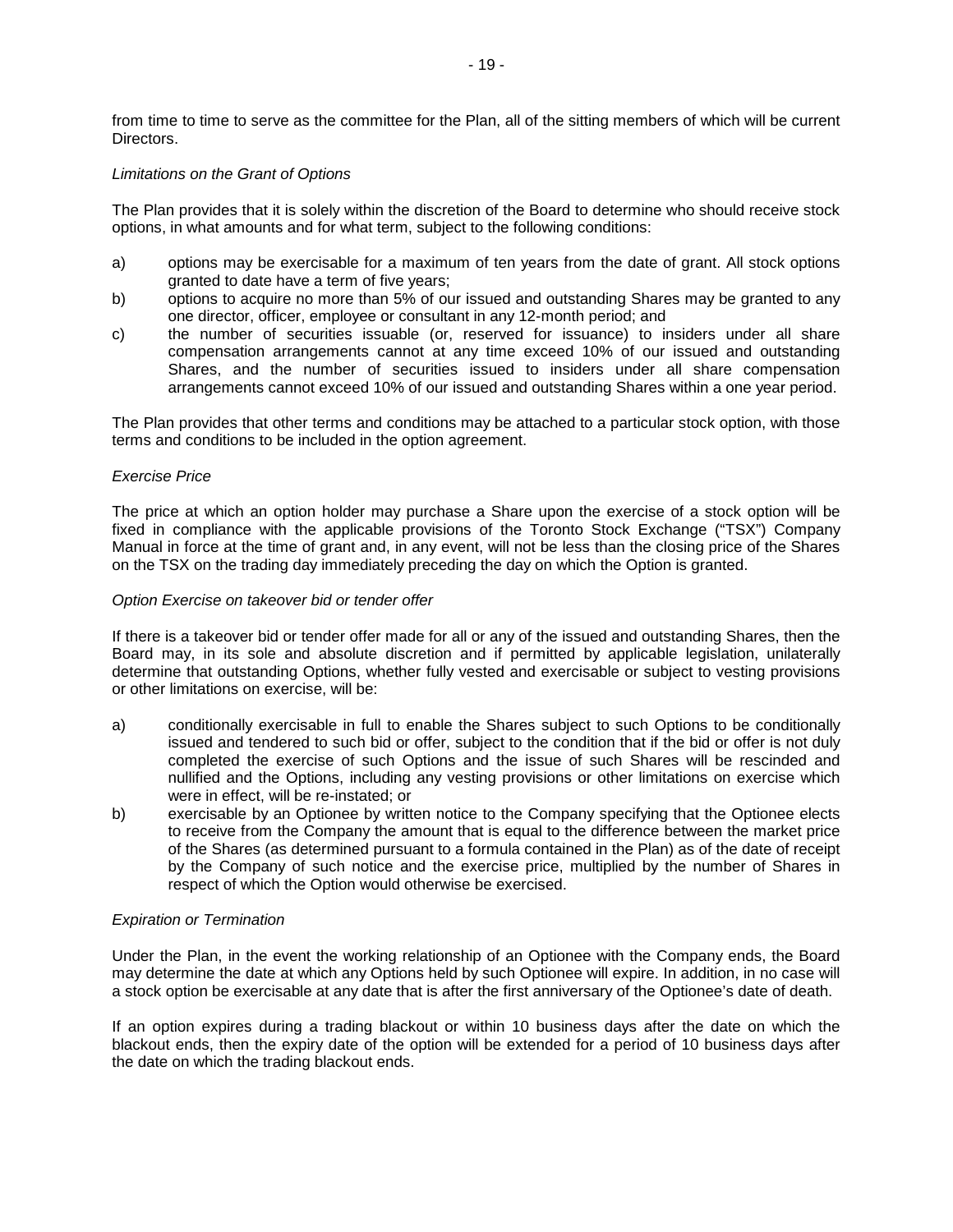#### *Vesting*

Stock options granted pursuant to the Plan will vest when granted unless otherwise determined by the Board on a case by case basis. The Board believes this vesting schedule appropriately incentivizes the option holder to perform with the long-term goals of the Company in mind and aligns the option holder's interests with those of the Company's shareholders. In the event of a Change of Control (as defined in the Plan), all options outstanding shall immediately vest and be exercisable.

#### *Tax Withholding*

As a condition of and prior to participation in the Plan, each Optionee authorizes the Company to: a) withhold from any amount otherwise payable to him or her any amounts required by any taxing authority to be withheld for taxes of any kind as a consequence of his or her participation in the Plan; or b) require (as a condition of exercise) an Optionee to remit to the Company, the required amount to satisfy any taxes which are required to be withheld with respect to any taxable event arising as a result of the Plan.

#### *Amendments*

Subject to the policies, rules and regulations of any lawful authority having jurisdiction (including the TSX), the Board may, at any time, without further action by its shareholders, amend the Plan or any Option granted hereunder in such respects as it may consider advisable and, without limiting the generality of the foregoing, it may do so to:

- a) ensure that the Options granted under the Plan comply with any provisions respecting stock options in the income tax and other laws in force in any country or jurisdiction of which an Optionee may from time to time be resident or a citizen;
- b) make amendments of a "housekeeping" or ministerial nature, including, without limitation, any amendment for the purpose of curing any ambiguity, error or omission in the Plan or to correct or supplement any provision of the Plan that is inconsistent with any other provision of the Plan;
- c) change vesting provisions of an Option or the Plan; d) change termination provisions of an Option provided that the expiry date does not extend beyond the original expiry date; e) reduce the exercise price of an Option for an Optionee who is not an Insider;
- d) make any amendments required to comply with applicable laws or TSX requirements; and
- e) make any other amendments which are approved by the TSX.

## *Assignment of Options*

Options are not assignable or transferable, other than in the event of an option holder's death. In such event, the option holder's personal representative may exercise any portion of the option holder's outstanding options for a period of one year following the option holder's death. *Financial Assistance* 

Common shares will not be issued pursuant to stock options granted under the Plan until they have been paid for in full by the option holder. We will not provide financial assistance to option holders to assist them in exercising their stock options.

As at the date of this Information Circular, the Company has options outstanding under the Plan to purchase a total of 12,000,000 Shares at an average exercise price of \$0.38 per Share and representing approximately 6.86% of the Company's issued and outstanding Shares. Options to purchase an additional 5,503,206 shares (representing 3.14% of the Company's issued and outstanding Shares) remain available for grant under the Plan.

A copy of the Plan is available on the Company's website at **www.amerigoresources.com** and for viewing at the Company's offices at Suite 1260, 355 Burrard Street, Vancouver, British Columbia, V6C 2G8, and will also be available at the Meeting. In addition, a copy of the Plan will be mailed free of charge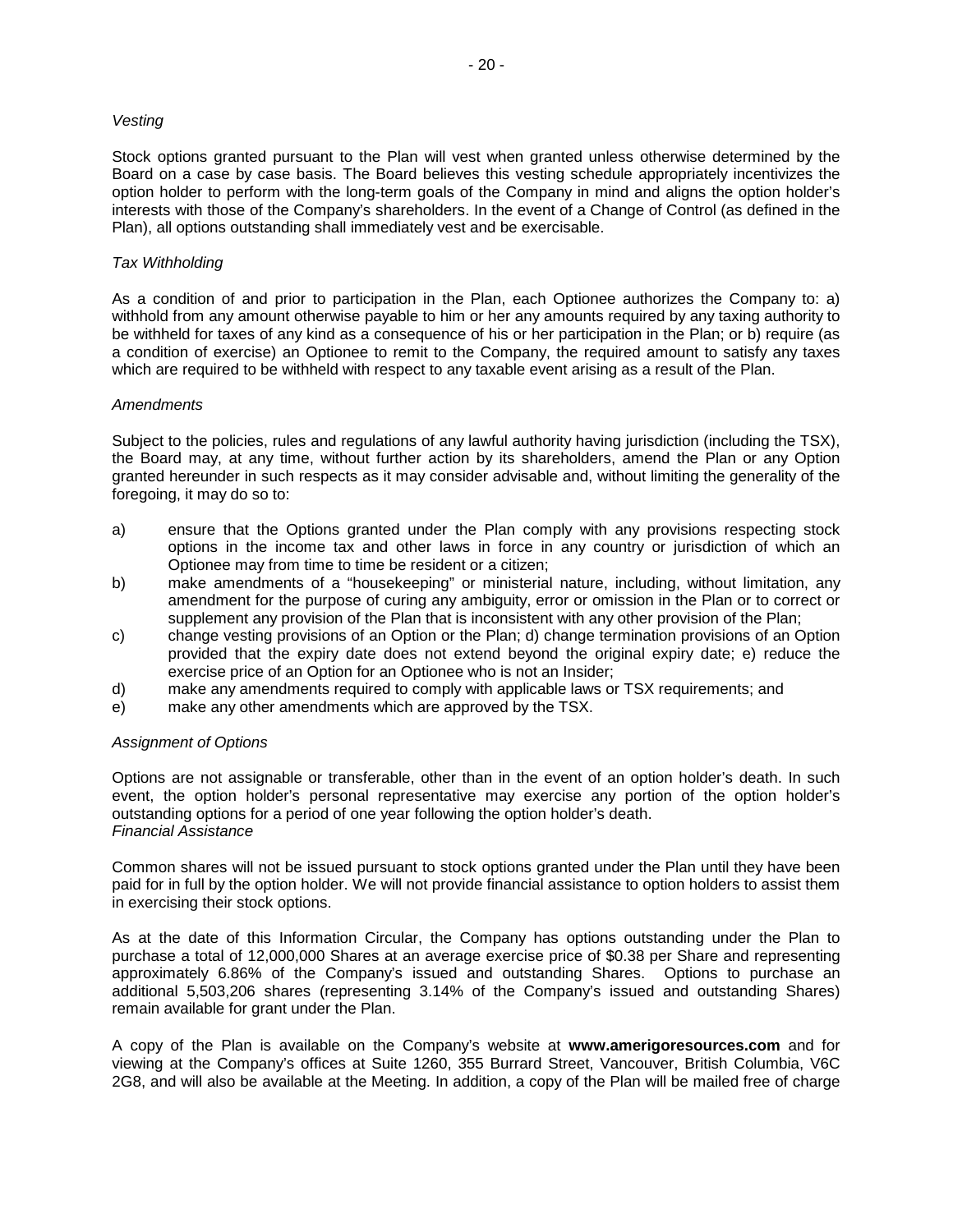to any holder of Shares who requests a copy by mail sent to the Company at its head office and addressed to the attention of the Corporate Secretary.

## **INDEBTEDNESS OF DIRECTORS AND EXECUTIVE OFFICERS**

As at the date of this Information Circular, there was no indebtedness owing to the Company, any of its subsidiaries or to another entity from any current or former Director, executive officer or employee of the Company which is the subject of a guarantee, support agreement, letter of credit or other similar arrangement or understanding provided by the Company or any of its subsidiaries, entered into in connection with a purchase of securities or otherwise.

No individual who is, or at any time during the most recently completed financial year was, a Director or executive officer of the Company, no proposed nominee for election as a Director of the Company and no associate of such persons:

- (i) is or at any time since the beginning of the most recently completed financial year has been, indebted to the Company or any of its subsidiaries; or
- (ii) is indebted to another entity and such indebtedness is, or at any time since the beginning of the most recently completed financial year has been, the subject of a guarantee, support agreement, letter of credit or other similar arrangement or understanding provided by the Company or any of its subsidiaries,

in relation to a securities purchase program or other program.

## **PARTICULARS OF MATTERS TO BE ACTED UPON AT THE MEETING**

## **INTEREST OF INFORMED PERSONS IN MATERIAL TRANSACTIONS**

Except as set forth below and disclosed herein, and other than transactions carried out in the ordinary course of business of the Company, no informed person of the Company or proposed director of the Company, no associate or affiliate of the foregoing persons, nor any shareholder beneficially owning, directly or indirectly, Shares, or exercising control or direction over Shares, or a combination of both, carrying more than 10% of the voting rights attached to the Company's outstanding Shares nor an associate or affiliate of any of the foregoing persons, has or has had any material interest, direct or indirect, in any transaction since the commencement of the Company's most recently completed financial year or in any proposed transaction which in either case has materially affected or would materially affect the Company or any of its subsidiaries.

The Company and its subsidiary, Amerigo International Holdings Corp., entered into a royalty deferral agreement dated as of April 1, 2016 (the "Royalty Deferral Agreement") among Minera Valle Central S.A., DZ Holdings Ltd., Zeitler Holdings Corp. ("ZH"), Sirocco Advisory Services Ltd. ("Sirocco"), Steven Dean and Klaus Zeitler ("Zeitler"), Executive Chairman and a director of the Company, pursuant to which, among other things, the payment of the Cauquenes Royalty to ZH and Sirocco was deferred from January 15, 2016 until February 27, 2017 (the "Deferral Termination Date"), and the entire portion of the Cauquenes Royalty that was deferred in accordance with the Royalty Deferral Agreement and which remained unpaid at the Deferral Termination Date, was increased by the amount of US\$0.005 per lb.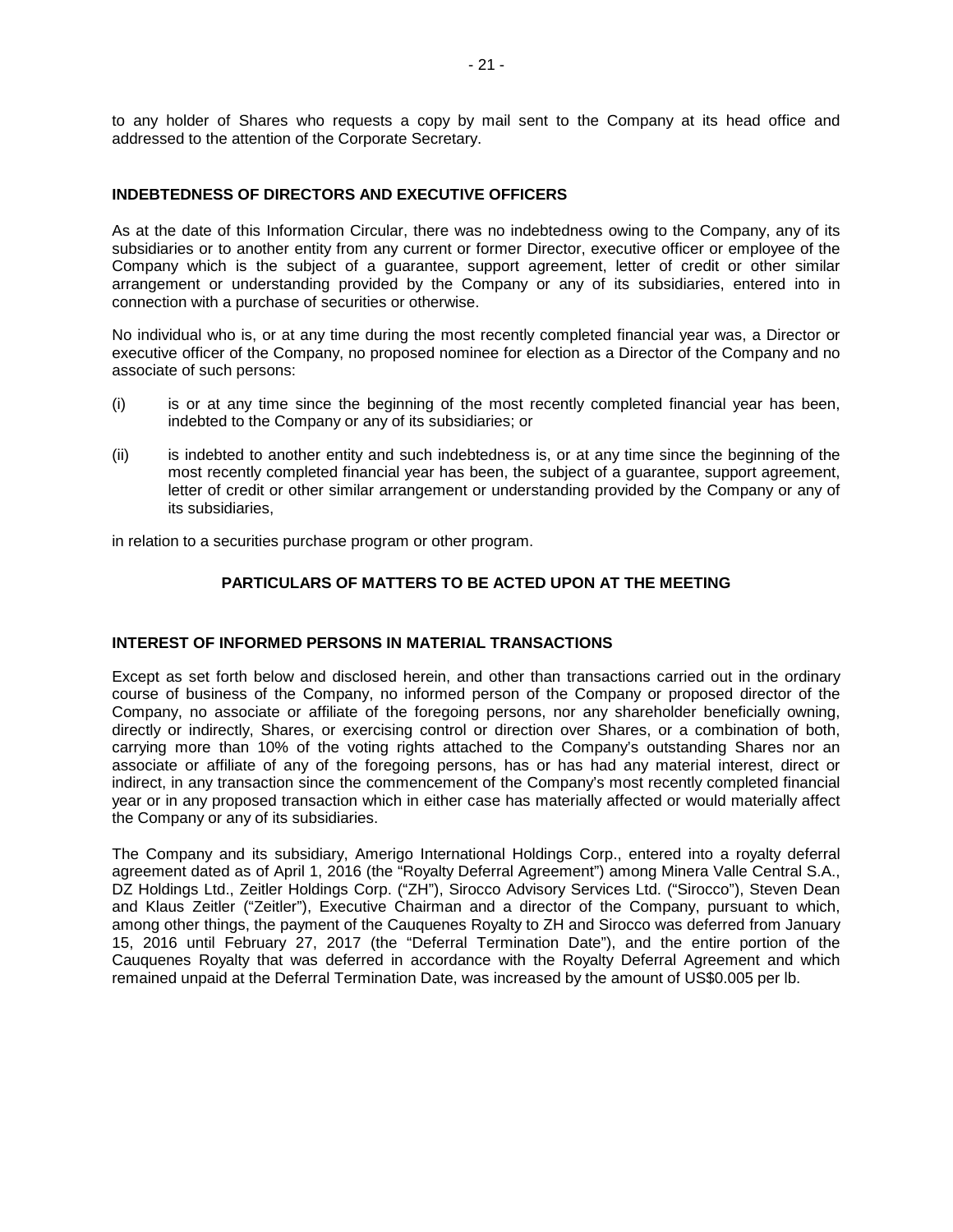### **APPOINTMENT OF AUDITORS**

PricewaterhouseCoopers LLP, Chartered Professional Accountants, of Vancouver, British Columbia are the auditors of the Company. Unless otherwise instructed, the proxies given pursuant to this solicitation will be voted for the re-appointment of PricewaterhouseCoopers LLP, Chartered Professional Accountants, as the auditors of the Company to hold office for the ensuing year at remuneration to be fixed by the directors.

#### **MANAGEMENT CONTRACTS**

No management functions of the Company are performed to any substantial degree by a person other than the directors or executive officers of the Company or their respective management companies. Please see "Statement of Executive Compensation" above for information with respect to the management contracts of the Company's Named Executive Officers.

#### **INTEREST OF CERTAIN PERSONS IN MATTERS TO BE ACTED UPON**

Except as set out herein, no person who has been a director or executive officer of the Company at any time since the beginning of the Company's last financial year, no proposed nominee of management of the Company for election as a director of the Company and no associate or affiliate of the foregoing persons has any material interest, direct or indirect, by way of beneficial ownership or otherwise, in matters to be acted upon at the Meeting.

#### **STATEMENT OF CORPORATE GOVERNANCE PRACTICES**

National Instrument 58‐101, *Disclosure of Corporate Governance Practices*, requires reporting issuers to annually disclose the corporate governance practices that they have adopted. Our disclosure is responsive to and complies in full with the requirements of National Instrument 58-101 and Form 58- 101F1. The table in Schedule "A" sets out, in summary form, our compliance with these disclosure requirements.

## **AUDIT COMMITTEE INFORMATION**

Information regarding the Company's Audit Committee, together with a copy of the Audit Committee's charter, is contained in the Company's Annual Information Form prepared in respect of the financial year ended December 31, 2016 (the "*AIF*"). A copy of the AIF is available under the Company's profile on SEDAR at **www.sedar.com** and on the Company's website at **[www.amerigoresources.com.](http://www.amerigoresources.com/)** The Company will, upon request from a shareholder, provide a copy of the AIF free of charge.

#### **ADDITIONAL INFORMATION**

Additional information relating to the Company is on SEDAR at **www.sedar.com**. Shareholders may contact the Company at Suite 1260, 355 Burrard Street, Vancouver, BC, V6C 2G8 (Telephone: 604-681- 2802) to request copies of the Company's financial statements and MD&A.

Financial information is provided in the Company's audited financial statements and MD&A for its most recently completed financial year, which financial statements and MD&A are available on SEDAR and on the Company's website.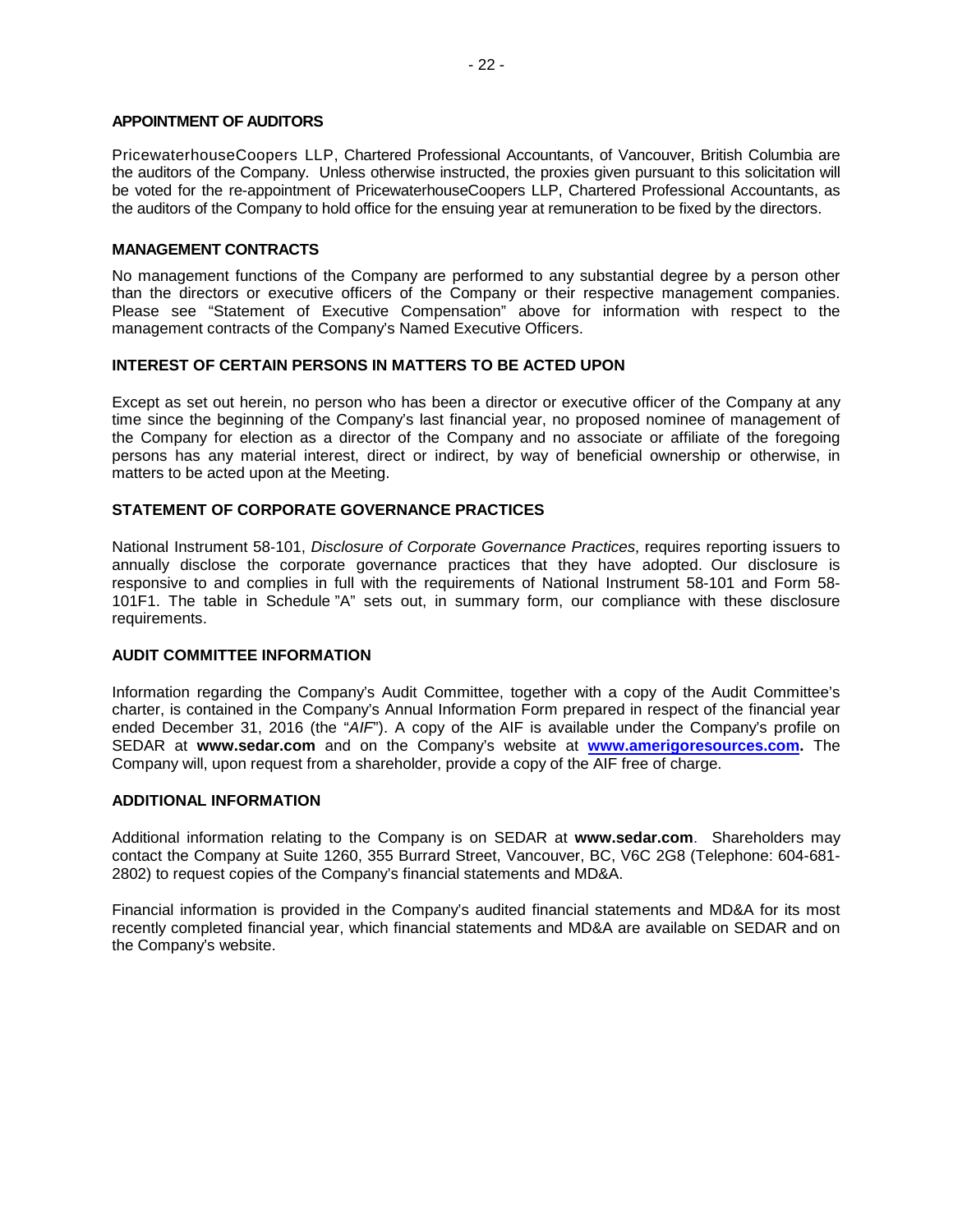## **OTHER MATTERS**

Management of the Company is not aware of any other matter to come before the Meeting other than as set forth in the Notice of Meeting. If any other matter properly comes before the Meeting, it is the intention of the persons named in the enclosed form of proxy to vote the shares represented thereby on such matter in accordance with their best judgment.

DATED this 27<sup>th</sup> day of March, 2017.

BY ORDER OF THE BOARD OF DIRECTORS

Klaus Zeitler Executive Chairman and Director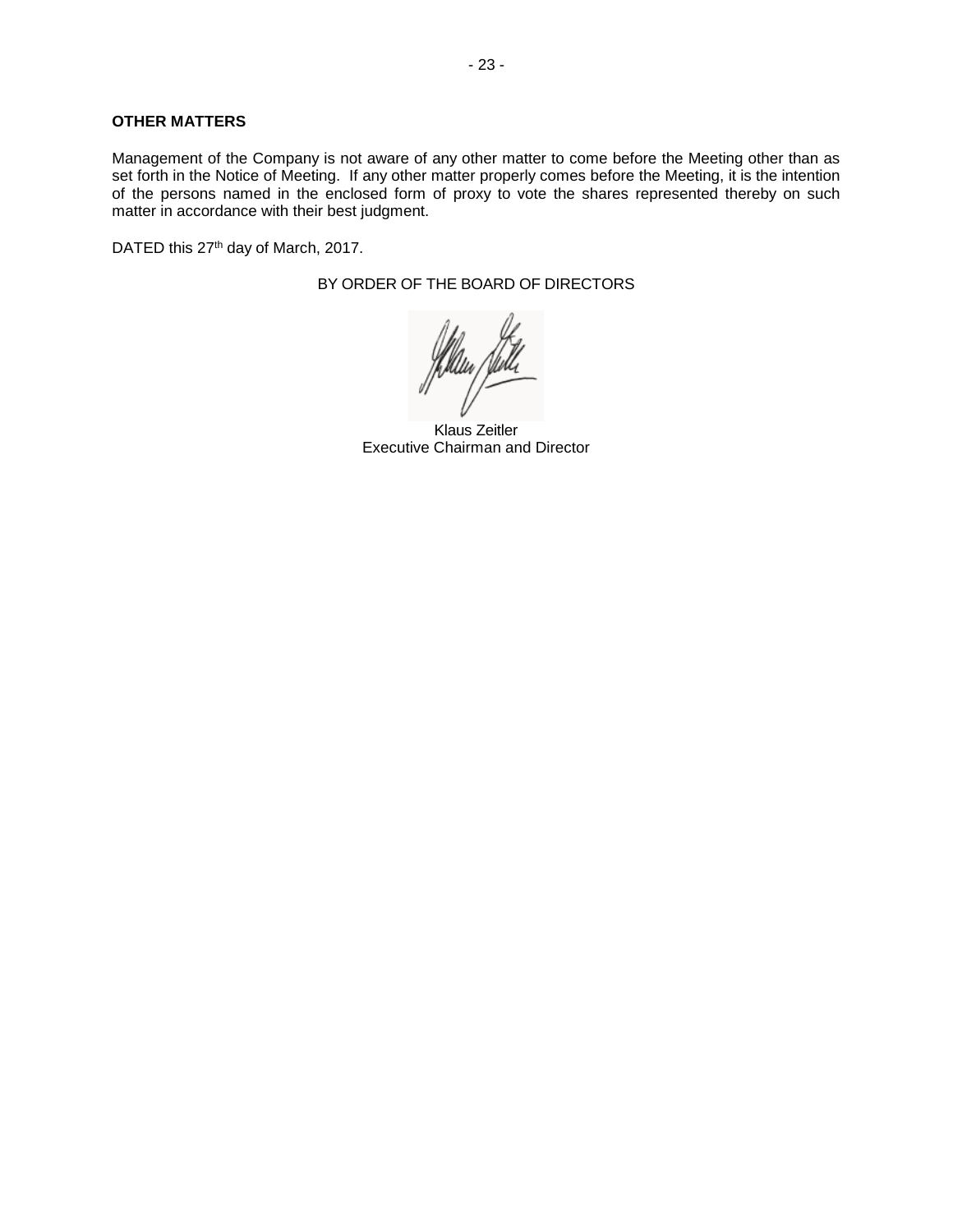## **SCHEDULE "A"**

## **CORPORATE GOVERNANCE PRACTICES**

The following table addresses the disclosure requirements set out in Form 58-101F1 Corporate Governance Disclosure:

| <b>Corporate Governance Disclosure</b><br><b>Requirement</b>                                                                                                                                                                                                                                                                                                                                                                                                                                                                                  | The Company's Approach                                                                                                                                                                                                                                                                                                                                                                                                                                                                                                                                                           |
|-----------------------------------------------------------------------------------------------------------------------------------------------------------------------------------------------------------------------------------------------------------------------------------------------------------------------------------------------------------------------------------------------------------------------------------------------------------------------------------------------------------------------------------------------|----------------------------------------------------------------------------------------------------------------------------------------------------------------------------------------------------------------------------------------------------------------------------------------------------------------------------------------------------------------------------------------------------------------------------------------------------------------------------------------------------------------------------------------------------------------------------------|
| <b>Board of Directors</b><br>1.<br>(a) Disclose identity of directors who are<br>independent.                                                                                                                                                                                                                                                                                                                                                                                                                                                 | The Company's independent directors are Dr. Robert Gayton,<br>Sidney Robinson, Alberto Salas and George Ireland.                                                                                                                                                                                                                                                                                                                                                                                                                                                                 |
| (b) Disclose identity of directors who are not<br>independent and describe the basis for that<br>determination.                                                                                                                                                                                                                                                                                                                                                                                                                               | Dr. Klaus Zeitler, the Company's Executive Chairman, is the sole<br>non-independent director. He is an executive officer and part of<br>the Company's management team.                                                                                                                                                                                                                                                                                                                                                                                                           |
| (c) Disclose whether or not a majority of directors<br>are independent. If a majority of directors are<br>not independent, describe what the board of<br>directors (the board) does to facilitate its<br>exercise of independent judgment in carrying<br>out its responsibilities.                                                                                                                                                                                                                                                            | Four of the Company's five directors are independent.                                                                                                                                                                                                                                                                                                                                                                                                                                                                                                                            |
| (d) If a director is presently a director of any other<br>issuer that is a reporting issuer (or the<br>equivalent) in a jurisdiction or a foreign<br>jurisdiction, identify both the director and the<br>other issuer.                                                                                                                                                                                                                                                                                                                        | The directors are also directors of the following other reporting<br>issuers as of the date of this Information Circular:<br>• Klaus Zeitler: Western Copper and Gold Corporation,<br>Tahoe Resources Inc., Los Andes Copper Ltd. and<br>Prospector Resources Corp.<br><b>Sidney Robinson: Chartwell Retirement Residences</b><br>Robert Gayton: B2Gold Corp. and Western Copper and<br>Gold Corporation.<br><b>Alberto Salas: N/A.</b><br>George Ireland: Rathdowney Resources Ltd, Lithium<br>Americas Corporation (formerly Western Lithium USA<br>Corp.), Redstar Gold Corp. |
| (e) Disclose whether or not the independent<br>directors hold regularly scheduled meetings at<br>which non-independent directors and<br>members of management are not in<br>attendance. If the independent directors hold<br>such meetings, disclose the number of<br>meetings held since the beginning of the<br>issuer's most recently completed financial<br>year. If the independent directors do not hold<br>such meetings, describe what the board does<br>to facilitate open and candid discussion<br>among its independent directors. | The independent directors meet at the conclusion of each Board<br>meeting after members of management have left the meeting.<br>The independent directors have met without management in<br>attendance a total of four times during the period January 1,<br>2016 to December 31, 2016.                                                                                                                                                                                                                                                                                          |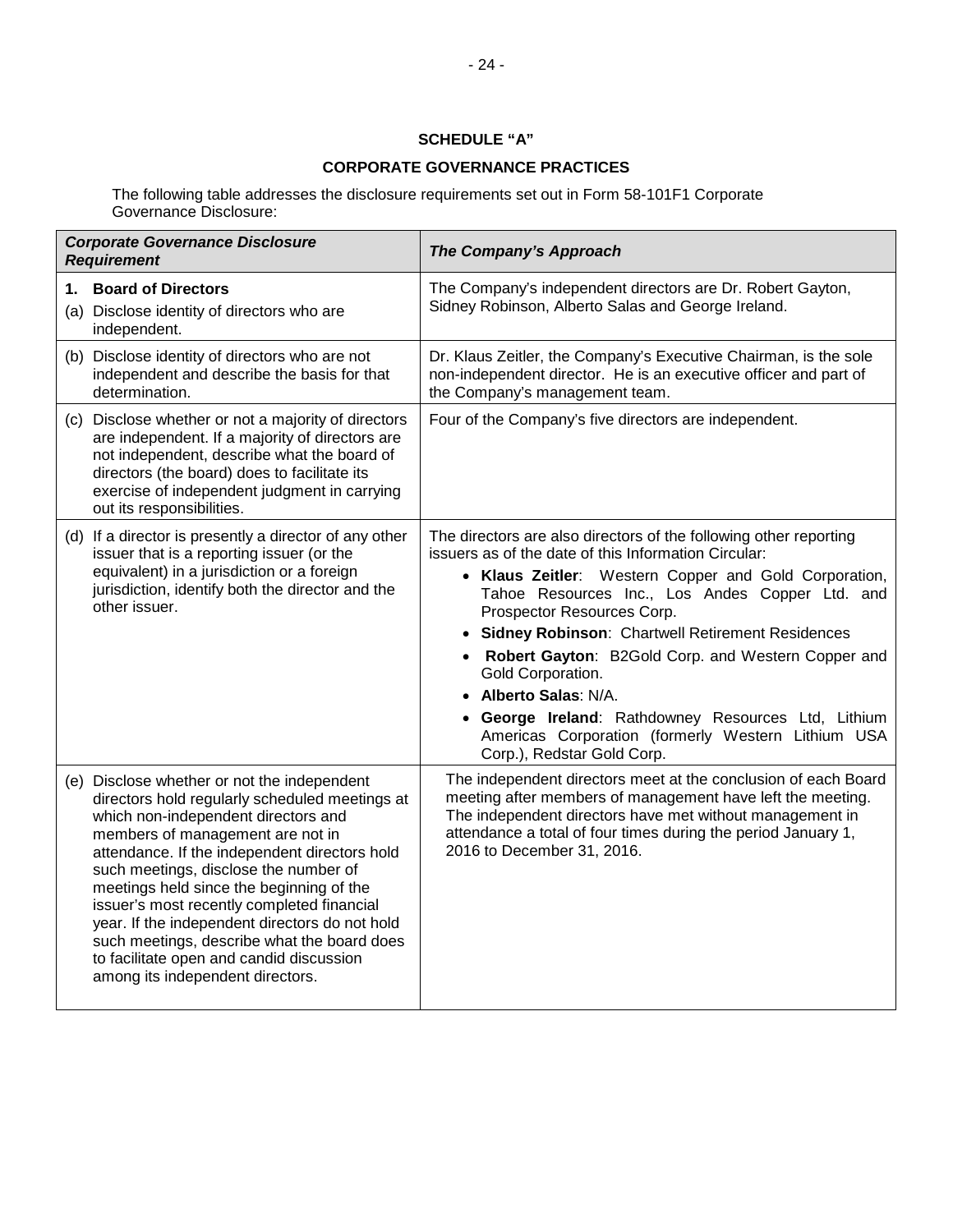| <b>Corporate Governance Disclosure</b><br><b>Requirement</b>                                                                                                                                                                                                                                                                                                                                                                                                                                  | The Company's Approach                                                                                                                                                                                                                                                                                                                                                                                                                                                                                                                                                                                                                                                                                                                                                                                                                                                                                                                                                                                                                                                                                                                                                                                                                                                                                                                                                                     |
|-----------------------------------------------------------------------------------------------------------------------------------------------------------------------------------------------------------------------------------------------------------------------------------------------------------------------------------------------------------------------------------------------------------------------------------------------------------------------------------------------|--------------------------------------------------------------------------------------------------------------------------------------------------------------------------------------------------------------------------------------------------------------------------------------------------------------------------------------------------------------------------------------------------------------------------------------------------------------------------------------------------------------------------------------------------------------------------------------------------------------------------------------------------------------------------------------------------------------------------------------------------------------------------------------------------------------------------------------------------------------------------------------------------------------------------------------------------------------------------------------------------------------------------------------------------------------------------------------------------------------------------------------------------------------------------------------------------------------------------------------------------------------------------------------------------------------------------------------------------------------------------------------------|
| Disclose whether or not the chair of the board<br>(f)<br>is an independent director. If the board has a<br>chair or lead director who is an independent<br>director, disclose the identity of the<br>independent chair or lead director, and<br>describe his or her role and responsibilities. If<br>the board has neither a chair that is<br>independent nor a lead director that is<br>independent, describe what the board does to<br>provide leadership for its independent<br>directors. | Robert Gayton, an independent director, is the Company's lead<br>director. The lead director's role and responsibilities are as<br>follows:<br>• to provide leadership to the independent directors and<br>ensure the Board's agenda enables it to carry out the<br>Board's duties in a fashion that is independent of<br>management;<br>• to work with the Executive Chairman to ensure that the<br>Board's committees have adequate resources and function<br>properly;<br>• to chair all of the meetings of the independent directors<br>and to report the results of such meetings to the Executive<br>Chairman;<br>• to provide liaison to ensure the relationships between the<br>Board and management are conducted in a professional<br>and constructive manner;<br>• to work with the Chairman of the Corporate Governance,<br>Nominating and Compensation Committee (the "CGNC<br>Committee"), Executive Chairman and with the CEO in<br>developing criteria for directors, identifying potential board<br>candidates and ensuring that adequate orientation<br>programs are in place for new directors; and<br>• to work with the Chair of the CGNC Committee to ensure<br>that the Board has a process for assessing CEO and<br>executive performance and to ensure that appropriate<br>succession, development and compensation plans are in<br>place for the executive team. |
| (g) Disclose the attendance record of each<br>director for all board meetings held since the<br>beginning of the issuer's most recently<br>completed financial year.                                                                                                                                                                                                                                                                                                                          | The Company has held 5 Board meetings (4 board meetings in<br>2016 and 1 in 2017) since the beginning of its most recently<br>completed financial year to the date hereof. Every director<br>attended all five meetings.                                                                                                                                                                                                                                                                                                                                                                                                                                                                                                                                                                                                                                                                                                                                                                                                                                                                                                                                                                                                                                                                                                                                                                   |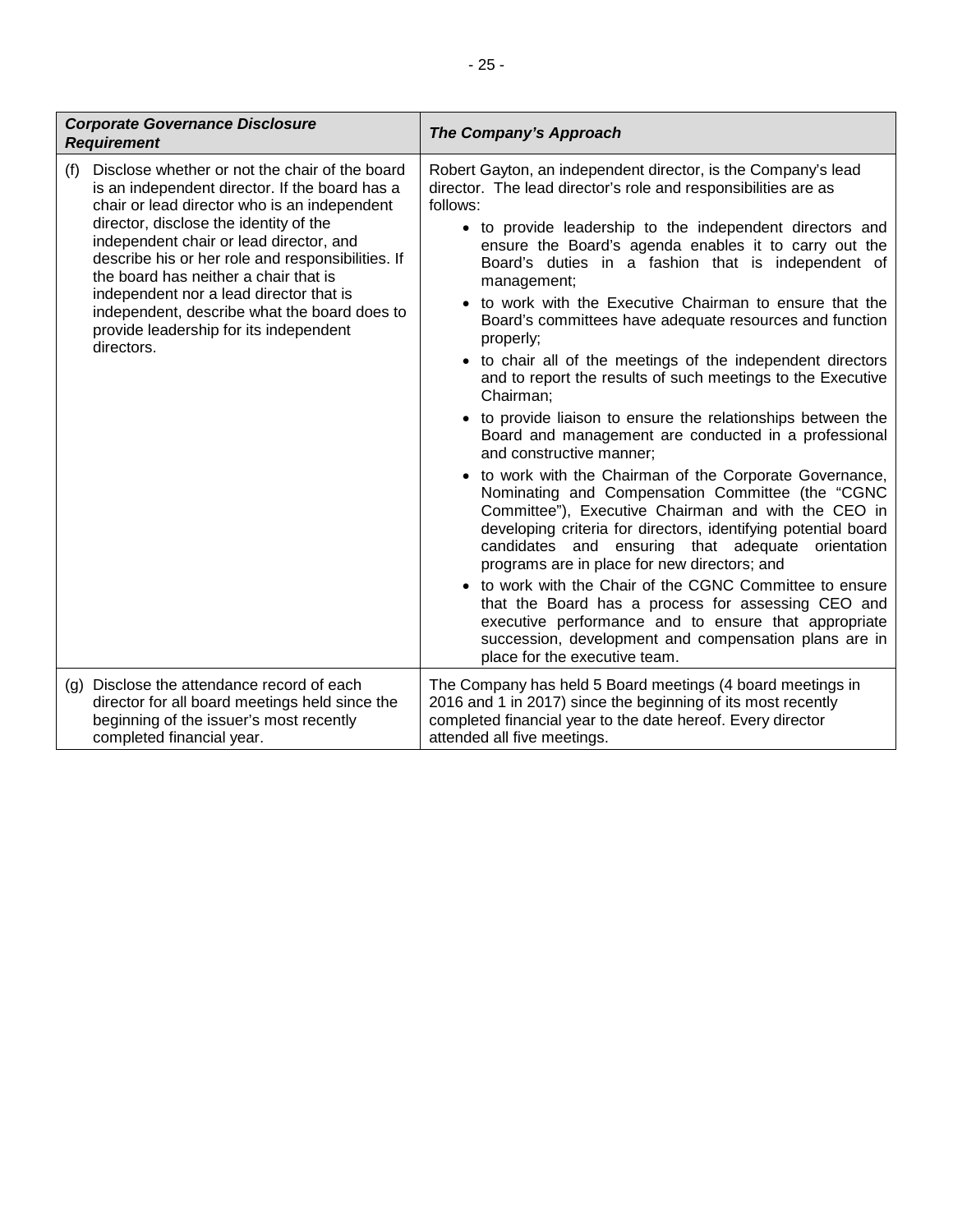| <b>Corporate Governance Disclosure</b><br><b>Requirement</b> |                                                                                                                                                                           | The Company's Approach                                                                                                                                                                                                                                                                                                                                                                                                                                                                                                                                                 |
|--------------------------------------------------------------|---------------------------------------------------------------------------------------------------------------------------------------------------------------------------|------------------------------------------------------------------------------------------------------------------------------------------------------------------------------------------------------------------------------------------------------------------------------------------------------------------------------------------------------------------------------------------------------------------------------------------------------------------------------------------------------------------------------------------------------------------------|
| 2.                                                           | <b>Board Mandate</b>                                                                                                                                                      | The Board does not have a written mandate.                                                                                                                                                                                                                                                                                                                                                                                                                                                                                                                             |
|                                                              | Disclose the text of the board's written<br>mandate. If the board does not have a written<br>mandate, describe how the board delineates<br>its role and responsibilities. | The Board has responsibility for stewardship of the Company,<br>including overseeing the operation of the business, supervising<br>management and setting milestones for the Company. The Board<br>reviewed and approved the Company's corporate governance<br>documents including, but not limited to, the Audit Committee<br>Charter, Corporate Governance Charter, Insider Trading policy,<br>Whistleblower policy and the Code of Ethics for Financial<br>Managers.                                                                                                |
|                                                              |                                                                                                                                                                           | The Board approves all significant decisions affecting the<br>Company and its subsidiaries and, based on input from<br>management, sets specific annual milestones for management.                                                                                                                                                                                                                                                                                                                                                                                     |
|                                                              |                                                                                                                                                                           | The Board has delegated responsibility to the Company's senior<br>management for meeting defined corporate objectives,<br>implementing approved strategic and operating plans, carrying on<br>the Company's business in the ordinary course, managing the<br>Company's cash flow, evaluating new business opportunities,<br>recruiting staff and complying with applicable regulatory<br>requirements.                                                                                                                                                                 |
|                                                              |                                                                                                                                                                           | The Board and senior management are responsible for identifying<br>the principal risks of the Company's business, and together have<br>assumed responsibility for ensuring these risks are effectively<br>monitored and mitigated to the extent practicable.                                                                                                                                                                                                                                                                                                           |
|                                                              |                                                                                                                                                                           | Management is responsible for developing a draft long-term<br>strategic plan and operating plan for the Company. The Board<br>reviews and comments on plans presented by management.<br>Board consideration and approval is required for all material<br>contracts and business transactions, all debt and equity financing<br>proposals and senior executive recruitment.                                                                                                                                                                                             |
|                                                              |                                                                                                                                                                           | The Board approves all of the Company's major communications,<br>including annual and quarterly reports and press releases.                                                                                                                                                                                                                                                                                                                                                                                                                                            |
|                                                              |                                                                                                                                                                           | Annual and project budgets are brought before the Board for<br>approval, and the Board's direction with respect to these budgets<br>is communicated back to staff by management.                                                                                                                                                                                                                                                                                                                                                                                       |
|                                                              |                                                                                                                                                                           | The Board as a whole initially developed the Company's approach<br>to corporate governance.                                                                                                                                                                                                                                                                                                                                                                                                                                                                            |
|                                                              |                                                                                                                                                                           | The number of scheduled Board meetings varies, but historically a<br>minimum of four meetings have been held annually. Additional<br>meetings are called as necessary. Management circulates an<br>agenda for each meeting, but each director or committee member<br>has the opportunity to raise subjects for inclusion on the agenda or<br>for discussion during the course of any meeting. Meeting materials<br>to be reviewed and/or discussed for action by the Board are<br>distributed to all meeting participants in time for review prior to<br>each meeting. |

Board members have full and free access to management and employees of the Company.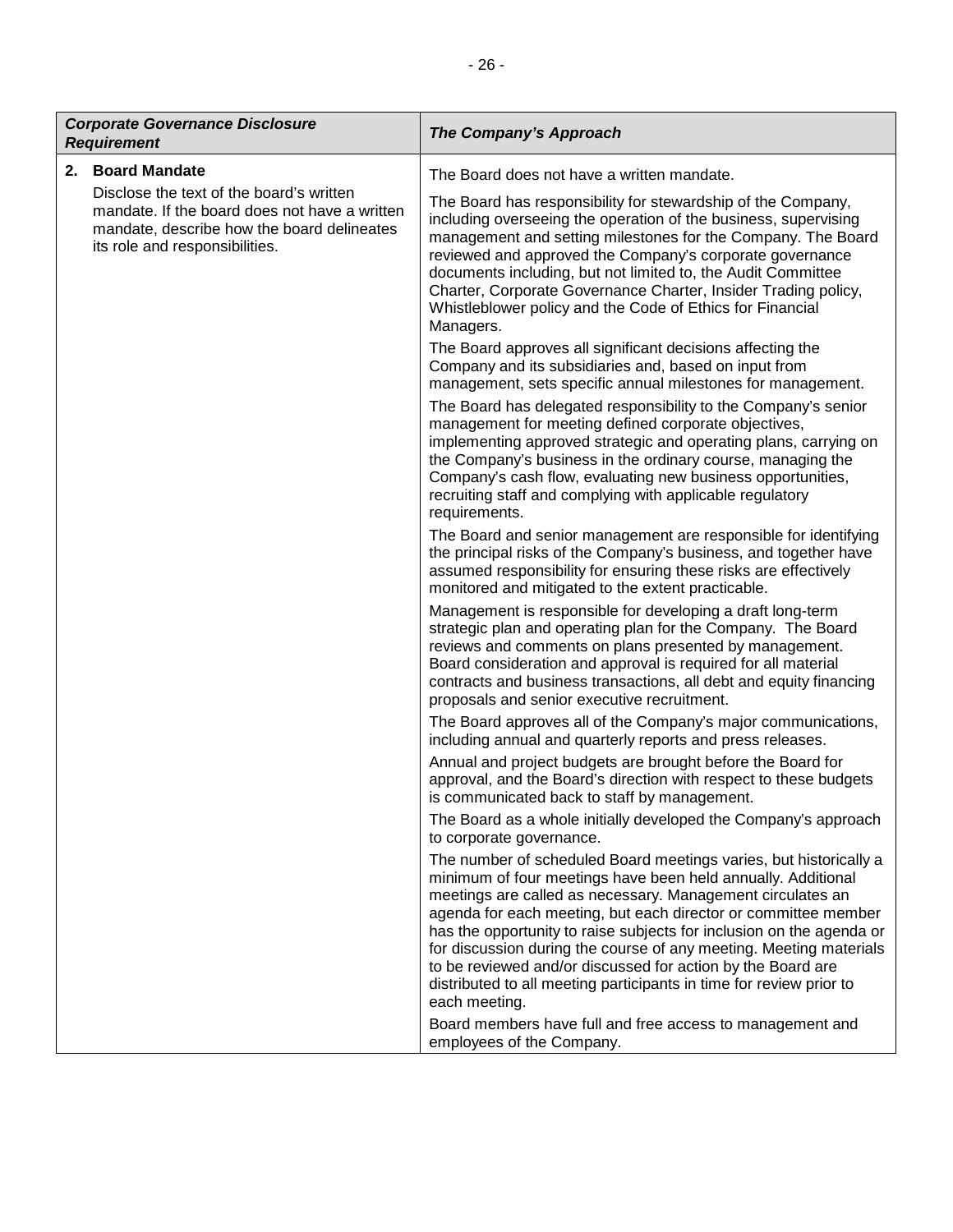| <b>Corporate Governance Disclosure</b><br><b>Requirement</b>                                                                                                                                                                                                                                                                                                                    | The Company's Approach                                                                                                                                                                                                                                                                                                                                                                                                                                                                                                                                                                                                                                                                                                                                                                                                                                                                                                                                                                                                                                                                                                                                                                                                                                                                                                                                                                                                                                                                                                                                                                                                                                                                                                   |
|---------------------------------------------------------------------------------------------------------------------------------------------------------------------------------------------------------------------------------------------------------------------------------------------------------------------------------------------------------------------------------|--------------------------------------------------------------------------------------------------------------------------------------------------------------------------------------------------------------------------------------------------------------------------------------------------------------------------------------------------------------------------------------------------------------------------------------------------------------------------------------------------------------------------------------------------------------------------------------------------------------------------------------------------------------------------------------------------------------------------------------------------------------------------------------------------------------------------------------------------------------------------------------------------------------------------------------------------------------------------------------------------------------------------------------------------------------------------------------------------------------------------------------------------------------------------------------------------------------------------------------------------------------------------------------------------------------------------------------------------------------------------------------------------------------------------------------------------------------------------------------------------------------------------------------------------------------------------------------------------------------------------------------------------------------------------------------------------------------------------|
| <b>Position Description</b><br>3.                                                                                                                                                                                                                                                                                                                                               |                                                                                                                                                                                                                                                                                                                                                                                                                                                                                                                                                                                                                                                                                                                                                                                                                                                                                                                                                                                                                                                                                                                                                                                                                                                                                                                                                                                                                                                                                                                                                                                                                                                                                                                          |
| (a) Disclose whether or not the board has<br>developed written position descriptions for the<br>chair and the chair of each board committee.<br>If the board has not developed written position<br>descriptions for the chair and/or the chair of<br>each board committee, briefly describe how<br>the board delineates the role and<br>responsibilities of each such position. | Effective October, 1, 2015, the Board developed a written position<br>description for the Company's Executive Chairman. The Board has<br>not developed written position descriptions for the chair of each<br>Board committee. The Company's Executive Chairman is<br>responsible for supervising the conduct of each Board meeting<br>and he and the lead director each have the authority to call for<br>meetings of the full board or of the independent directors in the<br>absence of management, including meetings with the Company's<br>auditors. The chair of each committee is responsible for calling<br>the meetings of the respective committees, establishing meeting<br>agendas with input from management, and supervising the<br>conduct of the meetings. The chair of the audit committee has a<br>clear mandate from the Board to ensure that the committee meets<br>its purposes as set out in the Audit Committee Charter. The Audit<br>Committee monitors the integrity of the Company's financial<br>reporting process and systems of internal control, and meets on at<br>least a quarterly basis to review and approve the Company's<br>financial statements, management discussion and analysis and<br>accompanying news release. The Audit Committee also meets<br>with the Company's auditors on a quarterly basis in the absence of<br>management. The CGNC Committee meets in the first quarter of<br>each year to consider annual remuneration adjustments, including<br>salary and fee reviews, bonus allocations and stock option grants,<br>and meets at other times in the year when necessary. The<br>chairman of each committee has full authority to call meetings as<br>required. |
| (b) Disclose whether or not the board and CEO<br>have developed a written position description<br>for the CEO. If the board and CEO have not<br>developed such a position description, briefly<br>describe how the board delineates the role<br>and responsibilities of the CEO.                                                                                                | The Company has in place a formal, documented position<br>description for the CEO, and the duties and responsibilities of the<br>CEO are set out in a management agreement. Additionally, the<br>Board annually approves a set of goals and objectives for the<br>CEO, and a significant portion of the CEO's compensation is<br>based on the attainment of such goals and objectives. The Board<br>also annually approves the operating and capital budgets and<br>strategic plan prepared by management, and the CEO is required<br>to ensure the Company operates within the guidelines contained in<br>such documents. Material departures must be approved by the<br>Board. The Board is of the view that the respective corporate<br>governance roles of the Board and management, as represented<br>by the Company's Chair and CEO, are clear, and that the limits to<br>management's responsibility and authority are well-defined.                                                                                                                                                                                                                                                                                                                                                                                                                                                                                                                                                                                                                                                                                                                                                                              |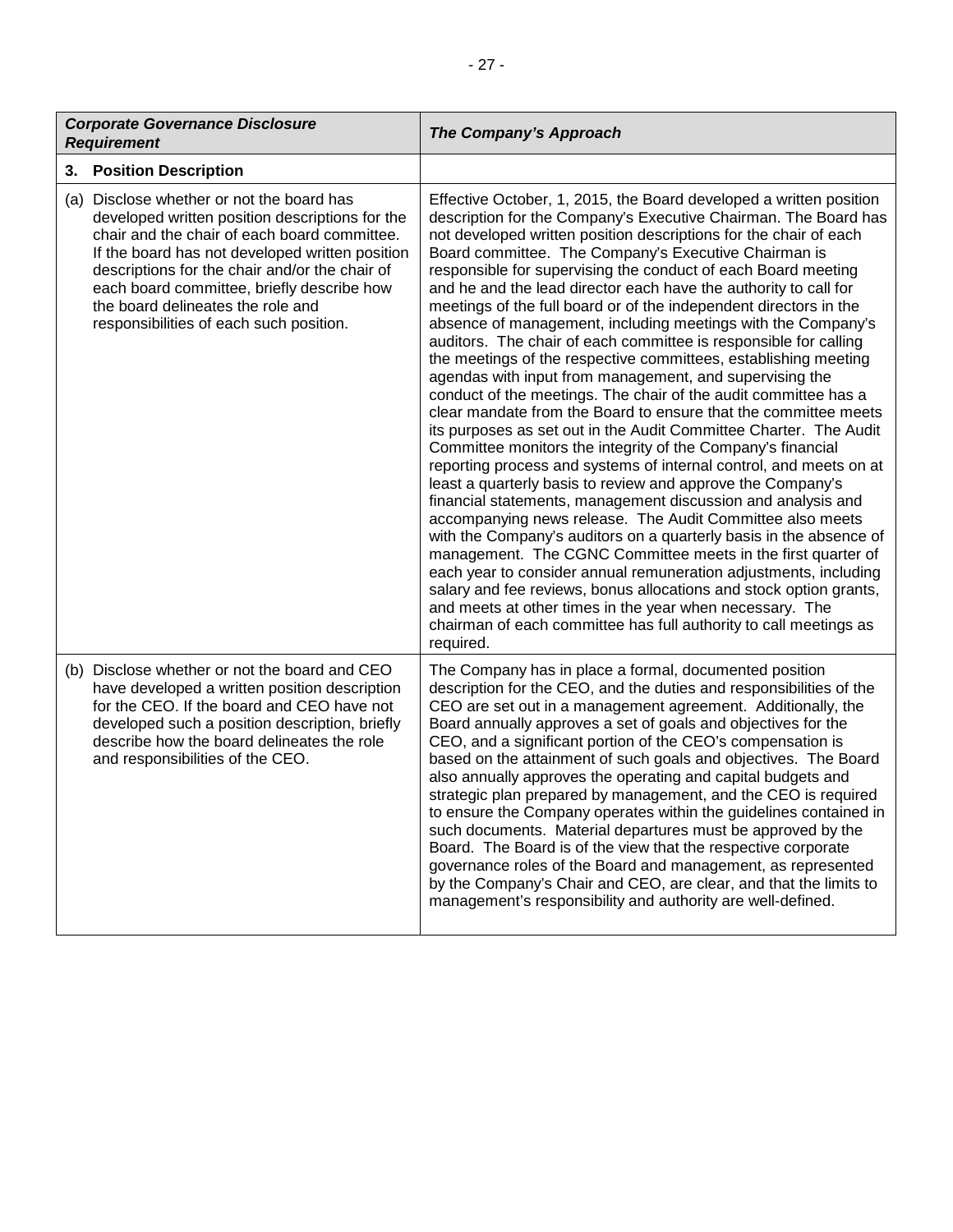| <b>Corporate Governance Disclosure</b><br><b>Requirement</b>                                                                                                                                                                                                                                                              | The Company's Approach                                                                                                                                                                                                                                                                                                                                                                                                                                                                                                                                                                                                                                                                                                                                                                                                                                                                                                                                                                                                                                                                                                                                                                                                                                  |
|---------------------------------------------------------------------------------------------------------------------------------------------------------------------------------------------------------------------------------------------------------------------------------------------------------------------------|---------------------------------------------------------------------------------------------------------------------------------------------------------------------------------------------------------------------------------------------------------------------------------------------------------------------------------------------------------------------------------------------------------------------------------------------------------------------------------------------------------------------------------------------------------------------------------------------------------------------------------------------------------------------------------------------------------------------------------------------------------------------------------------------------------------------------------------------------------------------------------------------------------------------------------------------------------------------------------------------------------------------------------------------------------------------------------------------------------------------------------------------------------------------------------------------------------------------------------------------------------|
| <b>Orientation and Continuing Education</b><br>4.                                                                                                                                                                                                                                                                         |                                                                                                                                                                                                                                                                                                                                                                                                                                                                                                                                                                                                                                                                                                                                                                                                                                                                                                                                                                                                                                                                                                                                                                                                                                                         |
| (a) Briefly describe what measures the board<br>takes to orient new directors regarding<br>i. The role of the board, its committees and<br>its directors, and<br>ii. The nature and operation of the issuer's<br>business.                                                                                                | The Company does not have a formal orientation and education<br>program for new directors. New directors are provided with<br>relevant materials with respect to the Company, and spend a<br>considerable amount of time being oriented on relevant corporate<br>issues by the CEO. Management generally attempts to set up<br>Board visits to the Company's operations in South America at least<br>every other year, in order to meet with local management, view the<br>Company's plant and capital additions and visit the operations.<br>The directors have in the past met with management of the<br>Company's feed material supplier, Codelco-El Teniente, and then<br>commercial partners Enami and Molymet. The majority of the<br>Company's directors and officers visited the Company's operations<br>in December 2013. A visit of the Company's directors to Chile in<br>2015 was cancelled in response to economic conditions.                                                                                                                                                                                                                                                                                                             |
| (b) Briefly describe what measures, if any, the<br>board takes to provide continuing education<br>for its directors. If the board does not provide<br>continuing education, describe how the board<br>ensures that its directors maintain the skill and<br>knowledge necessary to meet their obligations<br>as directors. | When Board members visit the Company's plant and operations,<br>detailed discussions are held with the Company's local managers<br>concerning all matters relating to the business, including technical<br>and operational challenges facing the Company, budgets, capital<br>expenditures, MVC's operations, past performance and future<br>goals and objectives for MVC and staff. The Board is composed of<br>experienced professionals with a wide range of financial, legal,<br>capital and public markets, exploration and mining expertise, and<br>who sit on the boards of other companies in the mining industry<br>and have experience with regulatory authorities and mining<br>commissions and associations. The directors have discussions<br>concerning matters that are important to the Company's business<br>and industry, including events affecting copper and molybdenum<br>markets, merger and acquisition activity, energy markets and other<br>matters that may affect the Company's operations. In addition, the<br>Company has in the past provided opportunities for the directors to<br>hear from experts in specialized fields relating to matters such as<br>the political, power supply and economic situations in Chile. |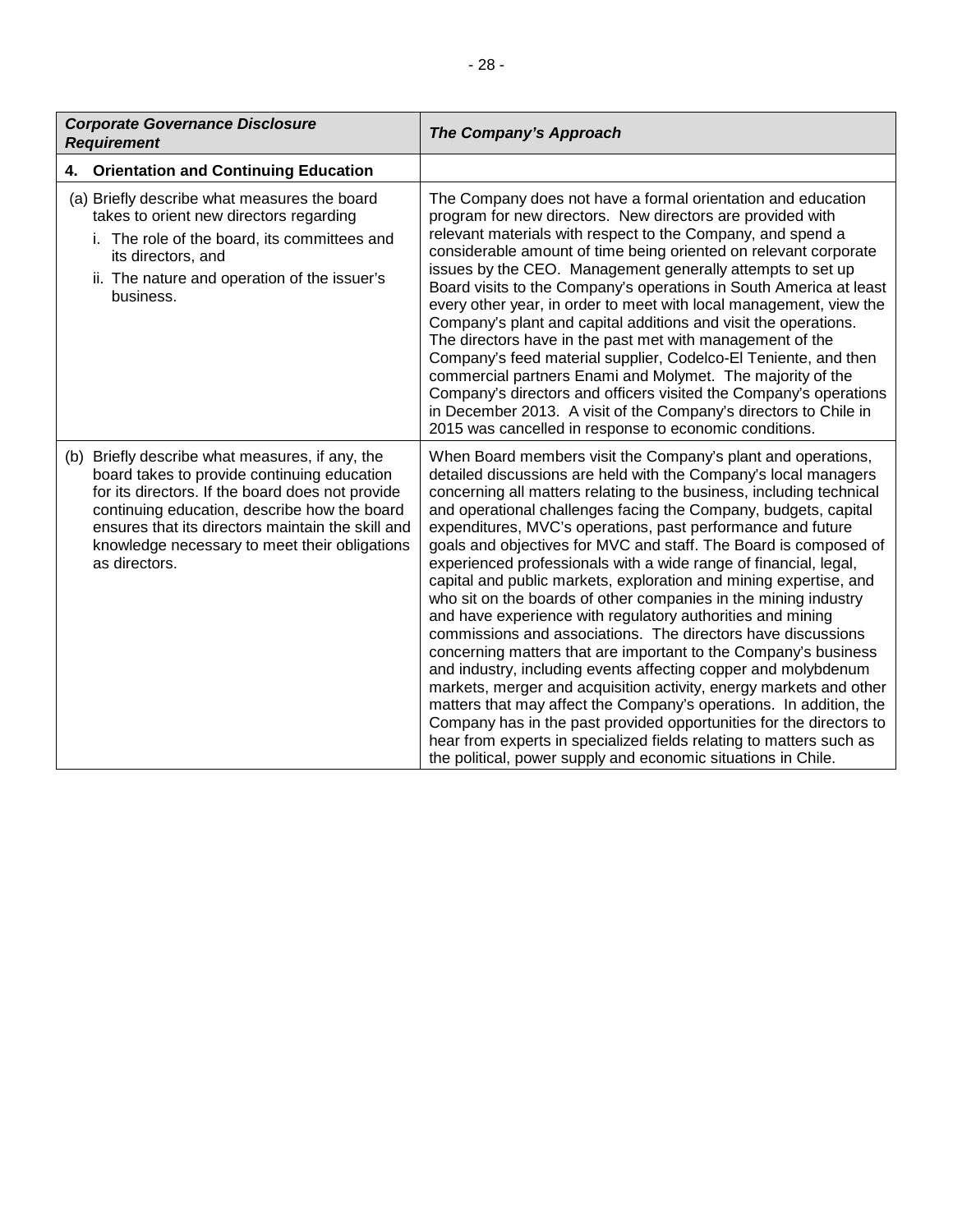| <b>Corporate Governance Disclosure</b><br><b>Requirement</b> |                                                                                                                                                                                                                                                                                                                                                                                                                                                                                                                                                                                                                                                                                                                                               | The Company's Approach                                                                                                                                                                                                                                                                                                                                                                                                                                                                                                                                                                                                                                                                                                                                                                                                                                                                                                                                                                                                                                                                                                 |
|--------------------------------------------------------------|-----------------------------------------------------------------------------------------------------------------------------------------------------------------------------------------------------------------------------------------------------------------------------------------------------------------------------------------------------------------------------------------------------------------------------------------------------------------------------------------------------------------------------------------------------------------------------------------------------------------------------------------------------------------------------------------------------------------------------------------------|------------------------------------------------------------------------------------------------------------------------------------------------------------------------------------------------------------------------------------------------------------------------------------------------------------------------------------------------------------------------------------------------------------------------------------------------------------------------------------------------------------------------------------------------------------------------------------------------------------------------------------------------------------------------------------------------------------------------------------------------------------------------------------------------------------------------------------------------------------------------------------------------------------------------------------------------------------------------------------------------------------------------------------------------------------------------------------------------------------------------|
| 5.                                                           | <b>Ethical Business Conduct</b>                                                                                                                                                                                                                                                                                                                                                                                                                                                                                                                                                                                                                                                                                                               |                                                                                                                                                                                                                                                                                                                                                                                                                                                                                                                                                                                                                                                                                                                                                                                                                                                                                                                                                                                                                                                                                                                        |
|                                                              | (a) Disclose whether or not the board has<br>adopted a written code for the directors,<br>officers and employees. If the board has<br>adopted a written code:<br>Disclose how a person or company may<br>i.<br>obtain a copy of the code;<br>Describe how the board monitors<br>ii.<br>compliance with its code, or if the board<br>does not monitor compliance, explain<br>whether and how the board satisfies itself<br>regarding compliance with its code; and<br>iii. Provide a cross-reference to any material<br>change report filed since the beginning of<br>the issuer's most recently completed<br>financial year that pertains to any conduct<br>of a director or executive officer that<br>constitutes a departure from the code. | The Company has a written Code of Ethical Conduct for Financial<br>Managers and a Whistleblower Policy. Copies may be requested<br>by contacting Amerigo Resources Ltd., at Suite 1260 -355 Burrard<br>Street, Vancouver, BC V6C 2G8, attention Corporate Secretary,<br>Ms. Kimberly Thomas (Telephone: (604) 681-2802). Copies of<br>both documents are also available for viewing on the Company's<br>website at www.amerigoresources.com and<br>under the<br>Company's profile on SEDAR at www.sedar.com<br>The Company monitors compliance with the code through the<br>services of WhistleblowerSecurity and management. Toll free<br>numbers to WhistleblowerSecurity are posted at the Company's<br>plant. There has been no material change report filed pertaining to<br>any conduct of a director or executive officer that constituted a<br>departure from the code.                                                                                                                                                                                                                                        |
|                                                              | (b) Describe any steps the board takes to ensure<br>directors exercise independent judgment in<br>considering transactions and agreements in<br>respect of which a director or executive officer<br>has a material interest.                                                                                                                                                                                                                                                                                                                                                                                                                                                                                                                  | Directors or officers with a material interest in a transaction to be<br>considered by the Board are required to declare their interest and,<br>in the case of directors, abstain from discussion pertaining to and<br>then voting on the transaction. During 2014 the independent<br>directors reviewed and approved a related party transaction that<br>involved three insider shareholders of the Company, including the<br>management company of the Chairman and previous CEO, but<br>did so only after an extensive review of a number of comparable<br>transactions and obtaining legal advice from the Company's<br>external counsel. This transaction and the process the directors<br>followed were described in detail in a material change report filed<br>by the Company on March 27, 2015.<br>All directors without a material interest then vote on the proposed<br>transaction only after a thorough discussion and review of the<br>documentation related to the transaction including, if deemed<br>necessary, a discussion in the absence of the director or officer<br>with the material interest. |
|                                                              | (c) Describe any other steps that board takes to<br>encourage and promote a culture of ethical<br>business conduct.                                                                                                                                                                                                                                                                                                                                                                                                                                                                                                                                                                                                                           | The Board seeks directors with superior reputations and extensive<br>experience in legal, financial, capital and public markets,<br>exploration and mining matters in order to ensure a diverse culture<br>of ethical business conduct. Directors are also free to obtain the<br>advice of external counsel, including a written opinion from such<br>counsel, on any matters either being considered by the Board or<br>that have been communicated to any director.                                                                                                                                                                                                                                                                                                                                                                                                                                                                                                                                                                                                                                                  |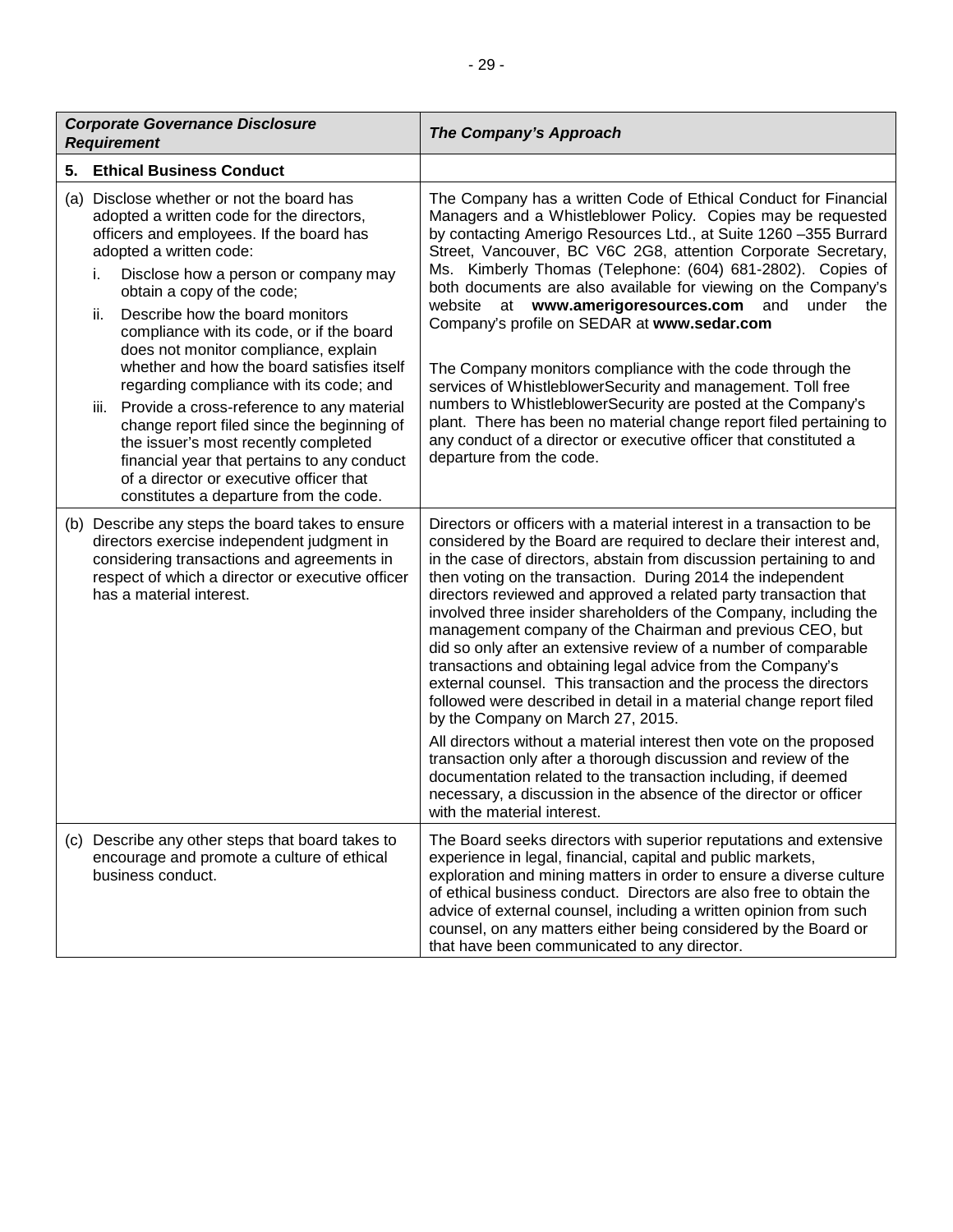|    | <b>Corporate Governance Disclosure</b><br><b>Requirement</b>                                                                                                                                                                                                                                                   | The Company's Approach                                                                                                                                                                                                                                                                                                                                                                                                                                                                                                                                                                                                                                                                    |
|----|----------------------------------------------------------------------------------------------------------------------------------------------------------------------------------------------------------------------------------------------------------------------------------------------------------------|-------------------------------------------------------------------------------------------------------------------------------------------------------------------------------------------------------------------------------------------------------------------------------------------------------------------------------------------------------------------------------------------------------------------------------------------------------------------------------------------------------------------------------------------------------------------------------------------------------------------------------------------------------------------------------------------|
| 6. | <b>Nomination of Directors</b>                                                                                                                                                                                                                                                                                 |                                                                                                                                                                                                                                                                                                                                                                                                                                                                                                                                                                                                                                                                                           |
|    | (a) Describe the process by which the board<br>identifies new candidates for board<br>nomination                                                                                                                                                                                                               | The nominating committee draws on all relevant sources in the<br>search for new directors, and all of the Company's directors are<br>involved in the process. Preferred candidates include potential<br>directors with direct experience in the mining business and legal,<br>accounting or financial industries together with public company<br>experience, and who do not have a significant conflicting public<br>company association.                                                                                                                                                                                                                                                 |
|    | (b) Disclose whether or not the board has a<br>nominating committee composed entirely of<br>independent directors. If the board does not<br>have a nominating committee composed<br>entirely of independent directors, describe<br>what steps the board takes to encourage an<br>objective nomination process. | The Board has a Corporate Governance, Nominating and<br>Compensation Committee composed entirely of independent<br>directors.                                                                                                                                                                                                                                                                                                                                                                                                                                                                                                                                                             |
|    | (c) If the board has a nominating committee,<br>describe the responsibilities, powers and<br>operation of the nominating committee.                                                                                                                                                                            | The duties and responsibilities of the Corporate Governance,<br>Nominating and Compensation Committee are as follows:<br>Identify individuals qualified to become Board members<br>$\bullet$<br>Recommend candidates to fill Board vacancies and newly<br>$\bullet$<br>created Director positions<br>Review backgrounds and confirm qualifications of all<br>$\bullet$<br>candidates identified other than<br>by the nominating<br>committee<br>Provide an internal orientation program for new recruits to<br>$\bullet$<br>the Board, and encourage all Board members to access<br>relevant education opportunities<br>Recommend the composition of Committees of the Board<br>$\bullet$ |
| 7. | Compensation                                                                                                                                                                                                                                                                                                   |                                                                                                                                                                                                                                                                                                                                                                                                                                                                                                                                                                                                                                                                                           |
|    | (a) Describe the process by which the board<br>determines the compensation for the issuer's<br>directors and officers.                                                                                                                                                                                         | The Company has a Corporate Governance, Nominating and<br>Compensation Committee. In respect of compensation matters,<br>the committee has the primary responsibility to make<br>recommendations for approval by the Board on an ongoing basis<br>with respect to the remuneration of directors and officers.                                                                                                                                                                                                                                                                                                                                                                             |
|    | (b) Disclose whether or not the board has a<br>compensation committee composed entirely<br>of independent directors.                                                                                                                                                                                           | The Company's Corporate Governance, Nominating and<br>Compensation Committee is composed entirely of independent<br>directors.                                                                                                                                                                                                                                                                                                                                                                                                                                                                                                                                                            |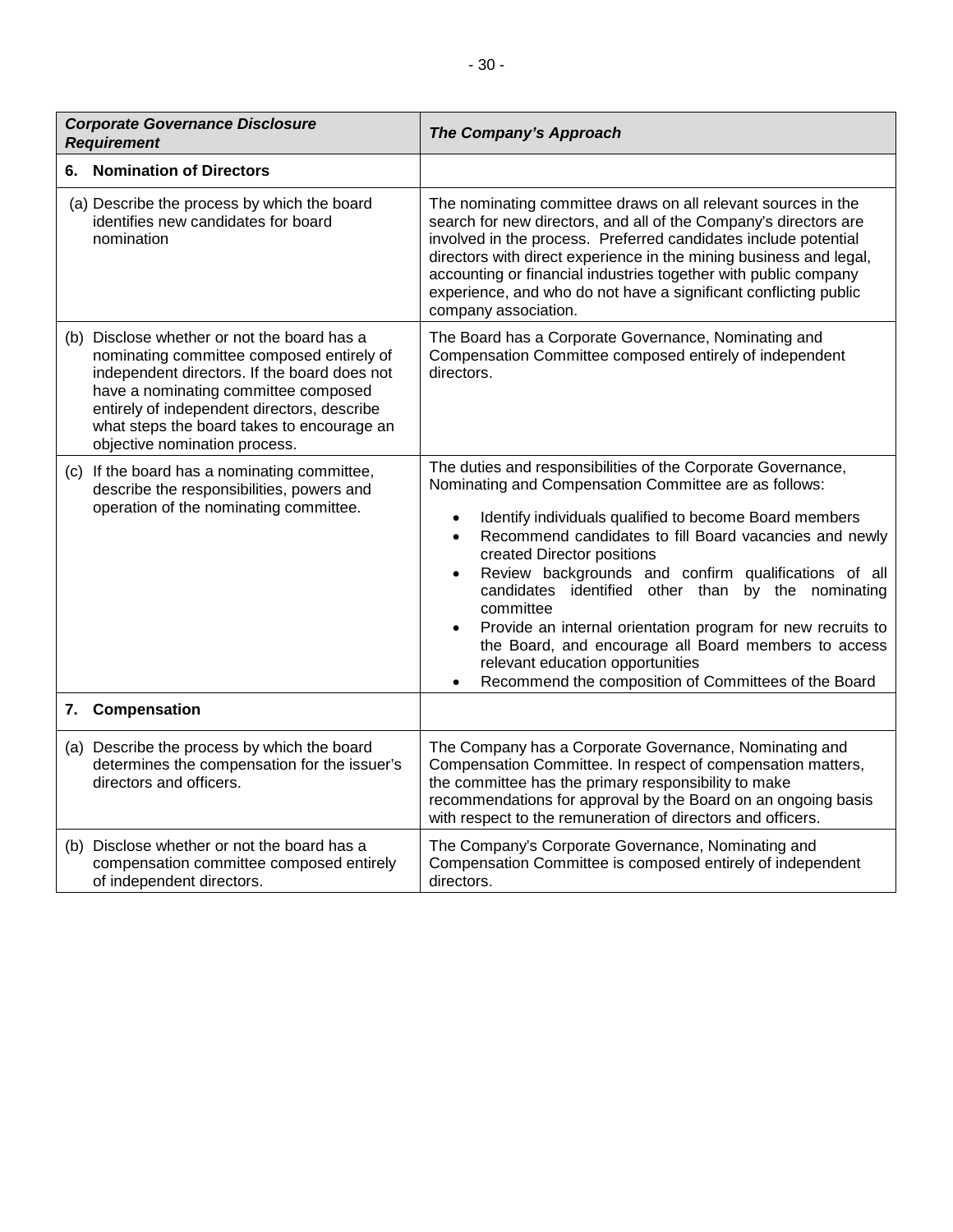| <b>Corporate Governance Disclosure</b><br><b>Requirement</b>                                                                                                                                                                                                                                                                                                                                                                                       | The Company's Approach                                                                                                                                                                                                                                                                                                                                                                                                                                                                                                                                                                                                                                                                                                                                                                                                                                                                                                                                                                                                                                                                                                                                                                                                                                                                                                                                                                                                                                                                                                                                                                                                                                                                                        |
|----------------------------------------------------------------------------------------------------------------------------------------------------------------------------------------------------------------------------------------------------------------------------------------------------------------------------------------------------------------------------------------------------------------------------------------------------|---------------------------------------------------------------------------------------------------------------------------------------------------------------------------------------------------------------------------------------------------------------------------------------------------------------------------------------------------------------------------------------------------------------------------------------------------------------------------------------------------------------------------------------------------------------------------------------------------------------------------------------------------------------------------------------------------------------------------------------------------------------------------------------------------------------------------------------------------------------------------------------------------------------------------------------------------------------------------------------------------------------------------------------------------------------------------------------------------------------------------------------------------------------------------------------------------------------------------------------------------------------------------------------------------------------------------------------------------------------------------------------------------------------------------------------------------------------------------------------------------------------------------------------------------------------------------------------------------------------------------------------------------------------------------------------------------------------|
| (c) If the board has a compensation committee,<br>describe the responsibilities, powers and<br>operation of the compensation committee.                                                                                                                                                                                                                                                                                                            | Each year the Corporate Governance, Nominating and<br>Compensation Committee reviews management fees and salaries,<br>bonus and stock option compensation. The committee periodically<br>commissions reports from independent compensation consultants<br>who are expert in the mining industry, and considers inflation<br>statistics from government and other official sources in its annual<br>review of fees, salaries and bonuses. The committee also agrees<br>annually to a set of goals and objectives for management which<br>form the basis for the determination as to the amount of bonuses,<br>if any, to be paid. In setting bonus amounts the committee also<br>takes into account additional factors which may or may not be<br>within the control of management, the Company's financial results<br>and position and the state of the economies of Chile and Canada.<br>Stock option allocations are made based on recommendations<br>from senior management, and each person's contribution and<br>level of responsibility. The committee also takes into account the<br>compensation components of management of other companies of<br>similar size and stage of development. There is no minimum share<br>ownership requirement for directors. Directors' compensation is a<br>combination of annual retainer, meeting fees and stock options.<br>The Corporate Governance, Nominating and Compensation<br>Committee reviews the amounts and effectiveness of<br>compensation provided to management and Board members. The<br>Corporate Governance, Nominating and Compensation<br>Committee meets in the first quarter of each year and at other<br>times during the year as required. |
| <b>Other Board Committees</b><br>8.                                                                                                                                                                                                                                                                                                                                                                                                                |                                                                                                                                                                                                                                                                                                                                                                                                                                                                                                                                                                                                                                                                                                                                                                                                                                                                                                                                                                                                                                                                                                                                                                                                                                                                                                                                                                                                                                                                                                                                                                                                                                                                                                               |
| If the board has standing committees other than<br>the audit and compensation committees, identify<br>the committees and describe their function.                                                                                                                                                                                                                                                                                                  | In addition to the Audit Committee and the Corporate Governance,<br>Nominating and Compensation Committee, the Company also has<br>a Disclosure Committee that currently consists of the Company's<br>Board of Directors, Rob Henderson, the Company's President and<br>CEO and Aurora Davidson, the Company's Executive Vice<br>President and CFO. The function of the disclosure committee is to<br>ensure that communications to the investing public about the<br>Company and its operations are timely, factual and accurate, and<br>are broadly disseminated in accordance with all applicable legal<br>and regulatory requirements.                                                                                                                                                                                                                                                                                                                                                                                                                                                                                                                                                                                                                                                                                                                                                                                                                                                                                                                                                                                                                                                                    |
| <b>Assessments</b><br>9.                                                                                                                                                                                                                                                                                                                                                                                                                           |                                                                                                                                                                                                                                                                                                                                                                                                                                                                                                                                                                                                                                                                                                                                                                                                                                                                                                                                                                                                                                                                                                                                                                                                                                                                                                                                                                                                                                                                                                                                                                                                                                                                                                               |
| Disclose whether or not the board, its committees<br>and individual directors are regularly assessed<br>with respect to their effectiveness and<br>contribution. If assessments are regularly<br>conducted, describe the process used for the<br>assessments. If assessments are not regularly<br>conducted, describe how the board satisfies itself<br>that the board, its committees and its individual<br>directors are performing effectively. | The Company does not carry out regular assessments of the<br>Board, its committees or individual directors. The Board monitors<br>its effectiveness and that of its committees and individual directors<br>in connection with its ongoing oversight of management and<br>management's effectiveness in attaining the Company's corporate<br>objectives, budgets and milestones, and works with management<br>to ensure regular and timely communication and material<br>information flow to the directors.                                                                                                                                                                                                                                                                                                                                                                                                                                                                                                                                                                                                                                                                                                                                                                                                                                                                                                                                                                                                                                                                                                                                                                                                    |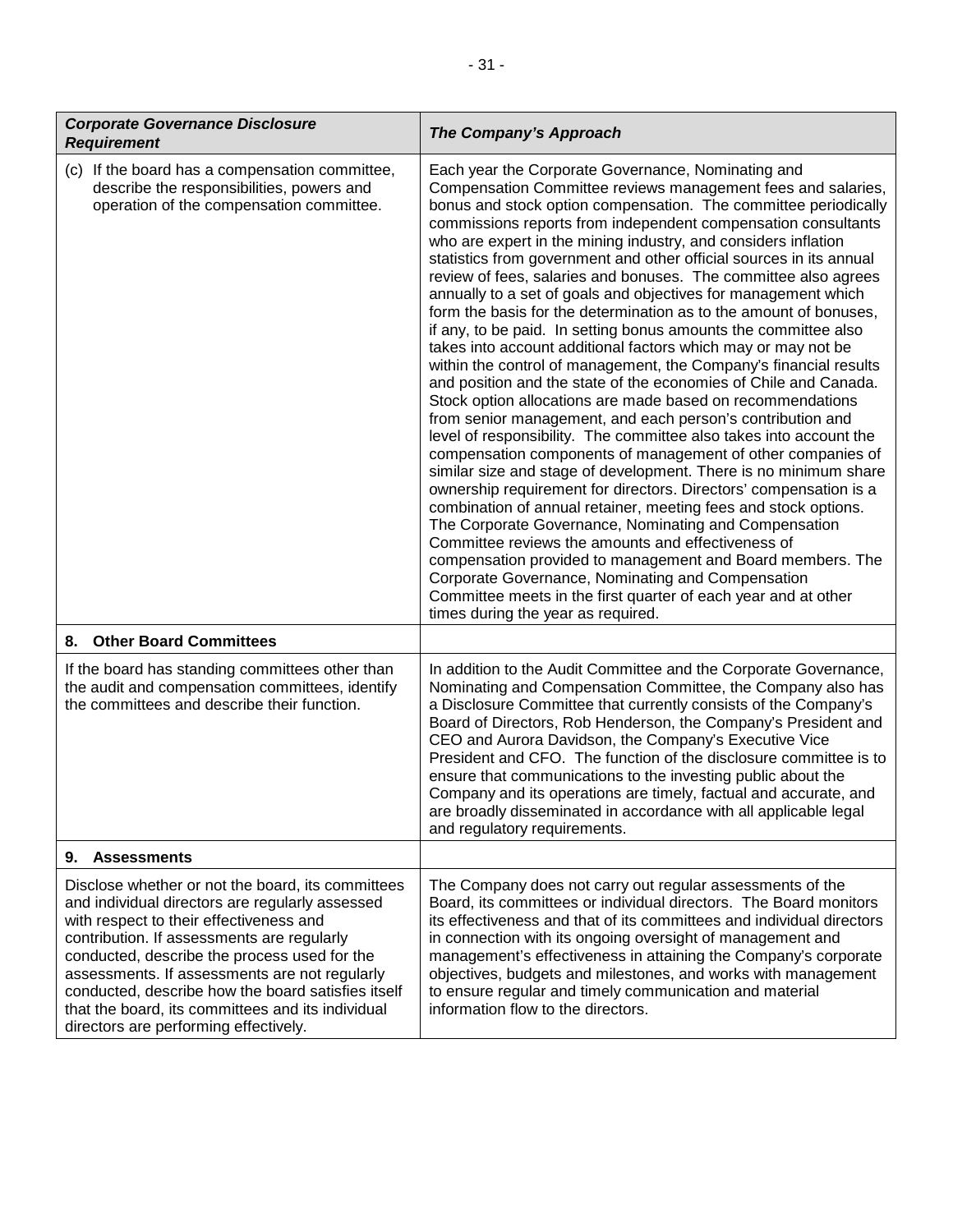| <b>Corporate Governance Disclosure</b><br><b>Requirement</b>                                                                                                                                                                                                                                                                                                                        | <b>The Company's Approach</b>                                                                                                                                                                                                                                                                                                                                                                                                                                                                                                                                                                                                                                                                                                                                                                                                                                                                                                                                                                                                                                                                                                                                                                                                                          |
|-------------------------------------------------------------------------------------------------------------------------------------------------------------------------------------------------------------------------------------------------------------------------------------------------------------------------------------------------------------------------------------|--------------------------------------------------------------------------------------------------------------------------------------------------------------------------------------------------------------------------------------------------------------------------------------------------------------------------------------------------------------------------------------------------------------------------------------------------------------------------------------------------------------------------------------------------------------------------------------------------------------------------------------------------------------------------------------------------------------------------------------------------------------------------------------------------------------------------------------------------------------------------------------------------------------------------------------------------------------------------------------------------------------------------------------------------------------------------------------------------------------------------------------------------------------------------------------------------------------------------------------------------------|
| 10. Director Term Limits and Other<br><b>Mechanisms of Board Renewal</b>                                                                                                                                                                                                                                                                                                            |                                                                                                                                                                                                                                                                                                                                                                                                                                                                                                                                                                                                                                                                                                                                                                                                                                                                                                                                                                                                                                                                                                                                                                                                                                                        |
| Disclose whether or not the issuer has adopted<br>term limits for the directors on its board or other<br>mechanisms of board renewal and, if so, include a<br>description of those director term limits or other<br>mechanisms of board renewal. If the issuer has<br>not adopted director term limits or other<br>mechanisms of board renewal, disclose why it has<br>not done so. | The Company has not adopted term limits for the directors or other<br>mechanisms of board renewal. The Company's subsidiary has<br>been in operation since 1992, and the Board believes that the<br>perspective of longer service directors with industry experience<br>gleaned through multiple commodity price cycles is of benefit to<br>the Board. The continuity of board experience provided by<br>representatives of major shareholders has also assisted the Board<br>in making investment decisions with a long-term focus. In<br>addition, management believes that the experience and diversity of<br>the current board would be very difficult to replicate and there is no<br>reason to make any changes at this time. Please see the<br>response in 11(a) below for additional detail.                                                                                                                                                                                                                                                                                                                                                                                                                                                   |
| 11. Policies Regarding the Representation of<br><b>Women on the Board</b>                                                                                                                                                                                                                                                                                                           |                                                                                                                                                                                                                                                                                                                                                                                                                                                                                                                                                                                                                                                                                                                                                                                                                                                                                                                                                                                                                                                                                                                                                                                                                                                        |
| (a) Disclose whether the issuer has adopted a<br>written policy relating to the identification and<br>nomination of women directors. If the issuer has<br>not adopted such a policy, disclose why it has not<br>done so                                                                                                                                                             | The Company has not adopted a written policy relating to the<br>identification and nomination of women directors. Dr. Gayton and<br>Mr. Robinson have been independent members of the board since<br>2004, have extensive experience in the mining industry and bring a<br>particular expertise important to the Company and its corporate<br>governance, Dr. Gayton in respect of accounting and financial<br>reporting and Mr. Robinson in legal matters. In 2011, the<br>Company appointed Mr. Salas, a Chilean national with extensive<br>mining industry experience, for board representation as the<br>Company's operations are located in Chile. In June 2012, the<br>Company added representatives from two of its largest<br>shareholders to the board and Mr. Ireland remains on the board of<br>the Company. In management's view the expertise of the current<br>board, which is important in a number of critical areas, serves the<br>Company well and there is no need to make any changes at this<br>time. In addition, it has always been a priority of management to<br>obtain the services of directors and officers who have the<br>experience and skills to provide the most value to the Company,<br>regardless of their gender. |
| (b) If an issuer has adopted a policy referred to in<br>(a), disclose the following in respect of the policy:                                                                                                                                                                                                                                                                       | Not applicable                                                                                                                                                                                                                                                                                                                                                                                                                                                                                                                                                                                                                                                                                                                                                                                                                                                                                                                                                                                                                                                                                                                                                                                                                                         |
| (i) a short summary of its objectives and key<br>provisions,                                                                                                                                                                                                                                                                                                                        |                                                                                                                                                                                                                                                                                                                                                                                                                                                                                                                                                                                                                                                                                                                                                                                                                                                                                                                                                                                                                                                                                                                                                                                                                                                        |
| (ii) the measures taken to ensure that the policy<br>has been effectively implemented,                                                                                                                                                                                                                                                                                              |                                                                                                                                                                                                                                                                                                                                                                                                                                                                                                                                                                                                                                                                                                                                                                                                                                                                                                                                                                                                                                                                                                                                                                                                                                                        |
| (iii) annual and cumulative progress by the issuer<br>in achieving the objectives of the policy, and                                                                                                                                                                                                                                                                                |                                                                                                                                                                                                                                                                                                                                                                                                                                                                                                                                                                                                                                                                                                                                                                                                                                                                                                                                                                                                                                                                                                                                                                                                                                                        |
| (iv) whether and, if so, how the board or its<br>nominating committee measures the effectiveness<br>of the policy.                                                                                                                                                                                                                                                                  |                                                                                                                                                                                                                                                                                                                                                                                                                                                                                                                                                                                                                                                                                                                                                                                                                                                                                                                                                                                                                                                                                                                                                                                                                                                        |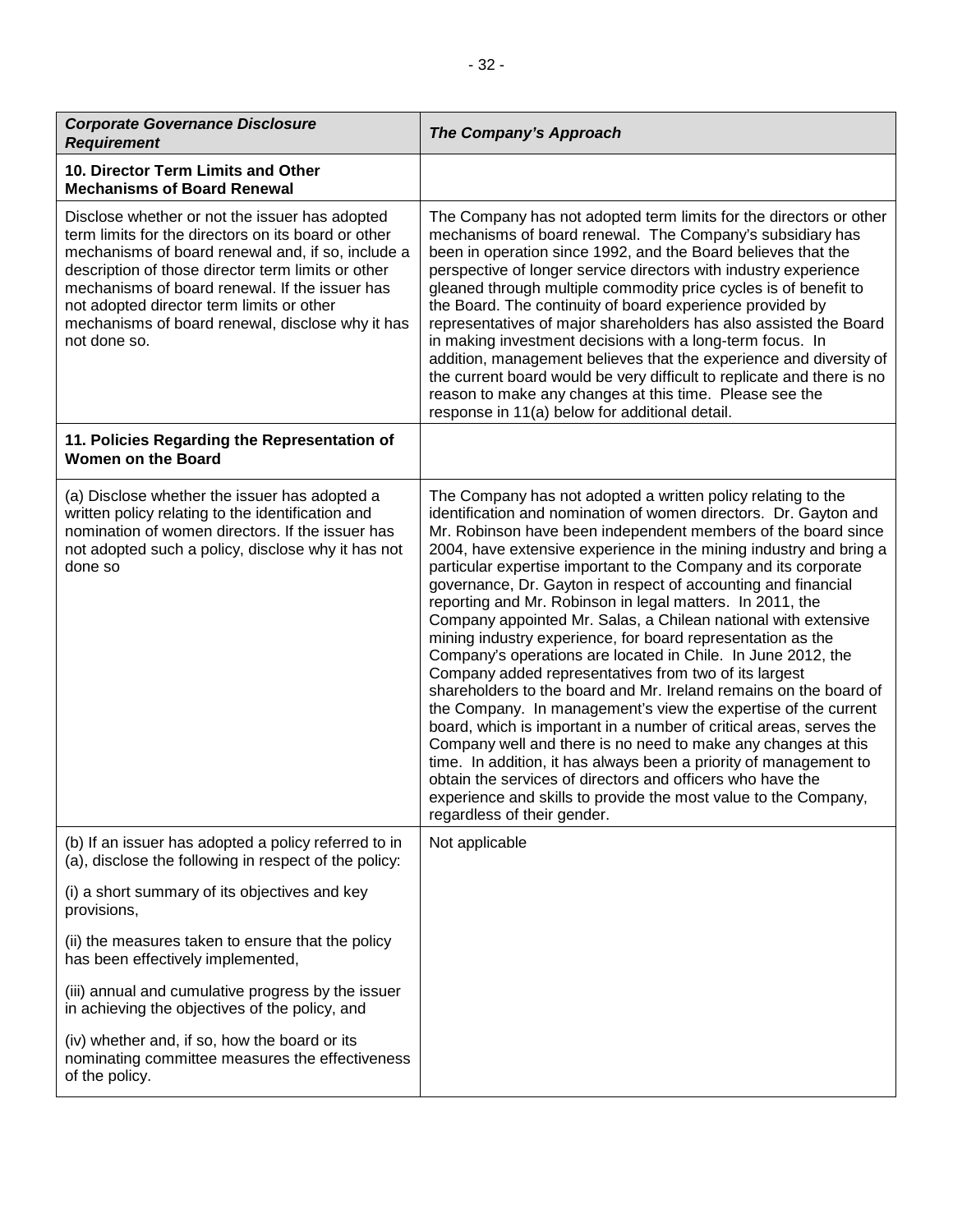| <b>Corporate Governance Disclosure</b><br><b>Requirement</b>                                                                            | The Company's Approach                                                                                                                                                           |
|-----------------------------------------------------------------------------------------------------------------------------------------|----------------------------------------------------------------------------------------------------------------------------------------------------------------------------------|
| 12. Consideration of the Representation of<br>Women in the Director Identification and<br><b>Selection Process</b>                      |                                                                                                                                                                                  |
| Disclose whether and, if so, how the board or<br>nominating committee considers the level of<br>representation of women on the board in | The Corporate Governance, Nominating and Compensation<br>Committee has not had the opportunity for close to four year<br>search for board candidates or to consider the level of |

| nominating committee considers the level of<br>representation of women on the board in<br>identifying and nominating candidates for election<br>or re-election to the board. If the issuer does not<br>consider the level of representation of women on<br>the board in identifying and nominating candidates<br>for election or re-election to the board, disclose<br>the issuer's reasons for not doing so. | Committee has not had the opportunity for close to four years to<br>search for board candidates or to consider the level of<br>representation of women on the board in that context. If in future a<br>change involving the appointment of an additional director is being<br>contemplated, the committee and board will consider candidates<br>of both genders and choose the best qualified and suited for the<br>position.                                                                                                                                                                                                                                                                                                                                         |
|---------------------------------------------------------------------------------------------------------------------------------------------------------------------------------------------------------------------------------------------------------------------------------------------------------------------------------------------------------------------------------------------------------------|-----------------------------------------------------------------------------------------------------------------------------------------------------------------------------------------------------------------------------------------------------------------------------------------------------------------------------------------------------------------------------------------------------------------------------------------------------------------------------------------------------------------------------------------------------------------------------------------------------------------------------------------------------------------------------------------------------------------------------------------------------------------------|
| 13. Consideration Given to the Representation<br>of Women in Executive Officer Appointments                                                                                                                                                                                                                                                                                                                   |                                                                                                                                                                                                                                                                                                                                                                                                                                                                                                                                                                                                                                                                                                                                                                       |
| Disclose whether and, if so, how the issuer<br>considers the level of representation of women in<br>executive officer positions when making executive<br>officer appointments. If the issuer does not<br>consider the level of representation of women in<br>executive officer positions when making executive<br>officer appointments, disclose the issuer's<br>reasons for not doing so.                    | The Company has not considered this specifically as Ms.<br>Davidson, the Company's Executive Vice President and CFO, is<br>one of the Company's three executive officers. Ms. Davidson has<br>been in these roles since 2015 and 2004, respectively. During the<br>executive search for a COO in 2012 which resulted in Mr.<br>Henderson's hiring, the Company retained the services of an<br>executive search firm. At that time, the Company and search firm<br>found it extremely difficult to find candidates with the required<br>qualifications, including experience dealing with the processing of<br>tailings, and did not identify any women candidates. At that time,<br>the search firm did not recommend any women to be considered<br>for the position. |